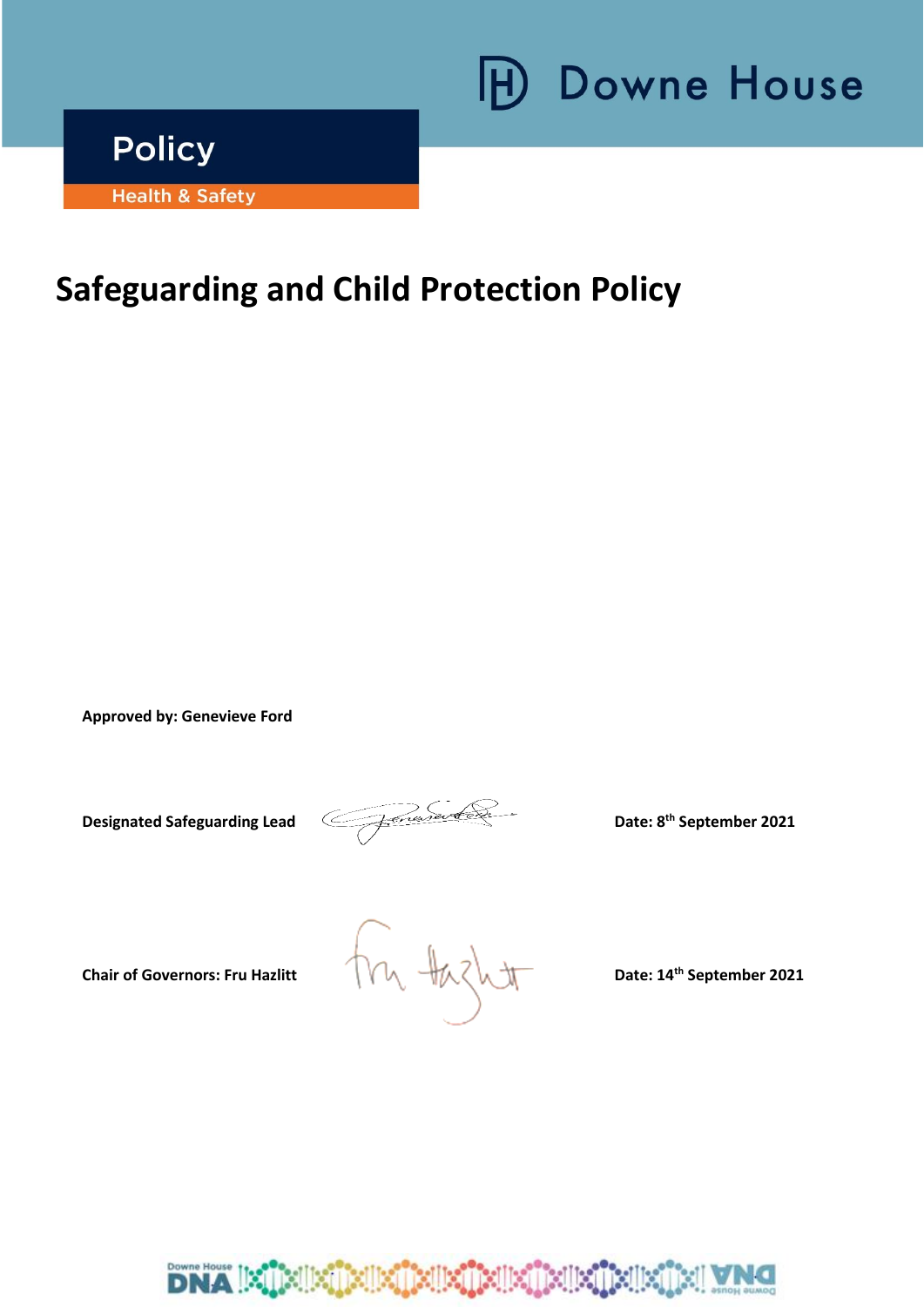# **Table of Contents**

| 1  |                                                                                     |  |
|----|-------------------------------------------------------------------------------------|--|
| 2  |                                                                                     |  |
| 3  |                                                                                     |  |
| 4  |                                                                                     |  |
| 5  |                                                                                     |  |
| 6  |                                                                                     |  |
| 7  |                                                                                     |  |
| 8  |                                                                                     |  |
| 9  |                                                                                     |  |
| 10 |                                                                                     |  |
| 11 |                                                                                     |  |
| 12 |                                                                                     |  |
| 13 | Procedure to be followed by staff if they have concerns about a student's welfare16 |  |
| 14 |                                                                                     |  |
| 15 |                                                                                     |  |
| 16 |                                                                                     |  |
| 17 |                                                                                     |  |
| 18 |                                                                                     |  |
| 19 |                                                                                     |  |
| 20 |                                                                                     |  |
| 21 |                                                                                     |  |
|    |                                                                                     |  |
|    |                                                                                     |  |
|    |                                                                                     |  |
|    |                                                                                     |  |
|    |                                                                                     |  |
|    |                                                                                     |  |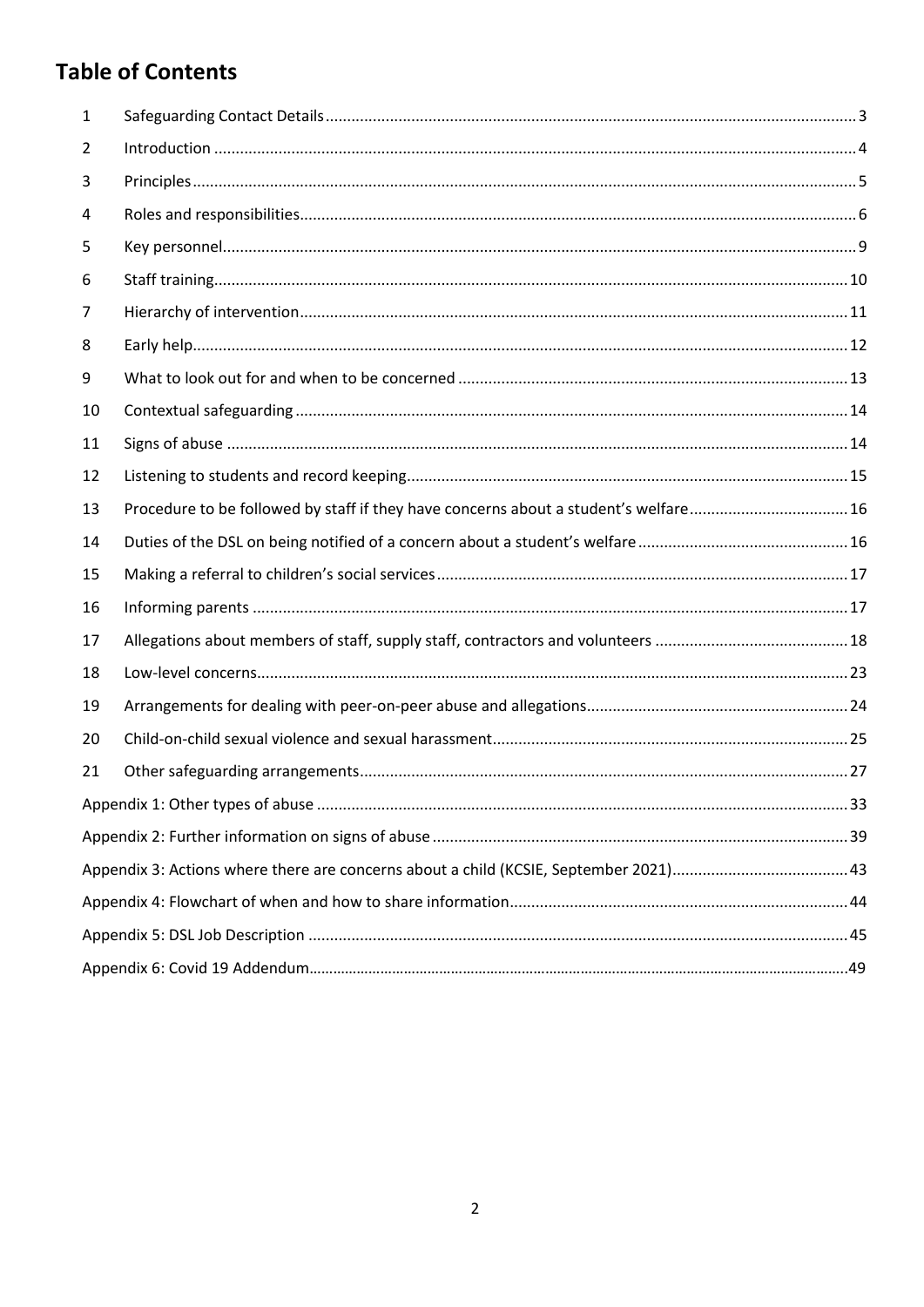# <span id="page-2-0"></span>**1 Safeguarding Contact Details**

#### **Downe House School**

| <b>Position</b>              | <b>Name</b>             | Phone                                          | e-mail                                             |
|------------------------------|-------------------------|------------------------------------------------|----------------------------------------------------|
| Designated Safeguarding Lead | Mrs Genevieve Ford      | 01635 204791                                   | fordg@downehouse.net                               |
| (DSL)                        |                         | 07825314582                                    |                                                    |
| Senior Deputy DSL            | Mrs Ellen Llewellyn     | 01635917796                                    | llewellyne@downehouse.net                          |
|                              |                         | 07425664050                                    |                                                    |
| Deputy DSL                   | Mr Matt Godfrey         | 01635 204702                                   | godfreym@downehouse.net                            |
|                              |                         | 07425663497                                    |                                                    |
| Deputy DSL                   | Ms Melissa Stimson      | 01635 204632                                   | stimsonm@downehouse.net                            |
|                              |                         | 07825636754                                    |                                                    |
| Deputy DSL                   | Mrs Anna Dourountakis   | 01635 204686                                   | dourountakisa@downehouse.net                       |
|                              |                         | 07919 157 503                                  |                                                    |
| Deputy DSL                   | Mrs Judith Gilpin Jones | 01635 204685                                   | gilpinjonesj@downehouse.net                        |
|                              |                         | 07887 610307                                   |                                                    |
| Deputy DSL                   | Mrs Sofie McClymont     | 01635 917795                                   | mcclymonts@downehouse.net                          |
|                              |                         | 07425 655383                                   |                                                    |
| <b>Headmistress</b>          | Mrs Emma McKendrick     | 01635 206402                                   | headmistress@downehouse.net                        |
| <b>Chair of Governors</b>    | Ms Fru Hazlitt          | contact details for the Chair of Governors and |                                                    |
| Safeguarding Governor        | Dr Clare Ratnage        |                                                | Safeguarding Governor can be sought from the Clerk |
|                              |                         |                                                | to the Governors- Edward Valletta -                |
|                              |                         | vallettae@downehouse.net                       |                                                    |

#### **Local Authority children's social services numbers**

| <b>Name</b>                                                                                                                                 | Phone                                                                                                    | Out of hours<br>phone | e-mail                         |
|---------------------------------------------------------------------------------------------------------------------------------------------|----------------------------------------------------------------------------------------------------------|-----------------------|--------------------------------|
| West Berkshire Contact, Advice &<br>Assessment Service (CAAS)                                                                               | Professionals only<br>contact number:<br>01635 503190<br>Parents only<br>contact number:<br>01635 503090 | 01344 786543          | child@westberks.gov.uk         |
| Service manager for Early Years,<br><b>Vulnerable Learners and Families</b><br>- Avril Allenby                                              | 01635 519044                                                                                             |                       | Avril.Allenby@westberks.gov.uk |
| West Berkshire Principal<br><b>Education Welfare and</b><br>Safeguarding Officer, and<br><b>PREVENT Link for Education-</b><br>Linda Curtis | 01635 519788                                                                                             |                       | Linda.curtis@westberks.gov.uk  |
| West Berkshire Education<br>Safeguarding Officer- Joan Ball                                                                                 | 01635 503156                                                                                             |                       | joan.ball@westberks.gov.uk     |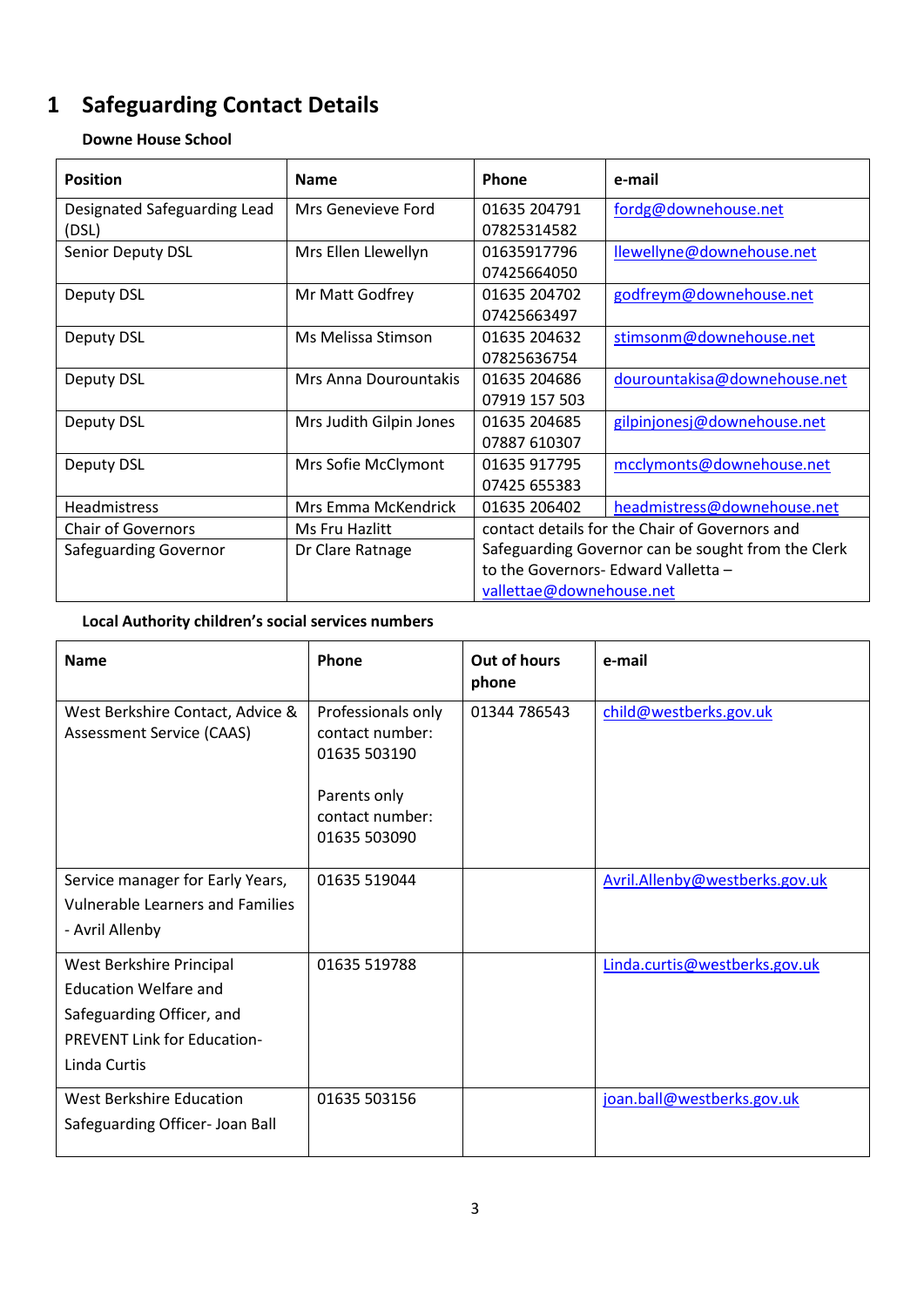| West Berkshire Senior Education   | 01635 519788 | sal.looker@westberks.gov.uk    |
|-----------------------------------|--------------|--------------------------------|
| Welfare Officer- Sally-Ann Looker |              |                                |
|                                   |              |                                |
| West Berkshire Exclusions         | 01635 503409 | Roslyn.Arthur@westberks.gov.uk |
| Officer-Roslyn Arthur             |              |                                |
|                                   |              |                                |

#### **Allegations against staff**

| <b>Title</b>                                                     | <b>Name</b>    | Phone                       | e-mail                                            |
|------------------------------------------------------------------|----------------|-----------------------------|---------------------------------------------------|
| West Berkshire Local<br>Authority's Designated Officer<br>(LADO) | Fiona Goussard | via CAAS on<br>01635 503190 | cpadmin@westberks.gov.uk<br>LADO@westberks.gov.uk |
| Contact can be made via<br><b>CAAS</b>                           |                |                             |                                                   |

#### **Extremism**

| <b>Title</b>                  | <b>Name</b>            | <b>Phone</b> | e-mail                             |
|-------------------------------|------------------------|--------------|------------------------------------|
| <b>Prevent Officer-Thames</b> | <b>Prevent Officer</b> | 07800702319  | Preventreferrals@thamesvalley.pnn. |
| <b>Valley Police</b>          |                        | 01189636349  | police.uk                          |
| <b>Building Communities</b>   | Susan Powell           | 01635 264703 | susan.powell@westberks.gov.uk      |
| Together Team Manager and     |                        | 07881856801  |                                    |
| PREVENT Lead, West Berkshire  |                        |              |                                    |
| Council                       |                        |              |                                    |
| <b>Thames Valley Police</b>   | Non-emergency          | 101          |                                    |
|                               | number                 |              |                                    |
|                               |                        |              |                                    |

#### **Female genital mutilation (FGM)**

| <b>Title</b>         | <b>Name</b>             | Phone | e-mail |
|----------------------|-------------------------|-------|--------|
| Thames Valley Police | Non-emergency<br>number | 101   |        |

#### **Other useful contact details**

| <b>Name</b>                                   | <b>Phone</b>  |
|-----------------------------------------------|---------------|
| Childline                                     | 0800 1111     |
| <b>NSPCC</b>                                  | 0808 800 5000 |
| Kidscape (Anti-bullying helpline for parents) | 0845 120 5204 |
| <b>Report Abuse in Education</b>              | 0800 136 663  |
| National Domestic Abuse Helpline              | 0800 2000 247 |
| Child exploitation Online Prevent (CEOP)      | 0870 000 3344 |

### <span id="page-3-0"></span>**2 Introduction**

2.1 Downe House is committed to safeguarding and promoting the welfare and wellbeing of young people and staff. We believe that everyone, without exception, has a right to be safe and to be treated with dignity and respect regardless of background and live a life free from discrimination. The School recognises that children and young people learn best when they are healthy, safe and secure.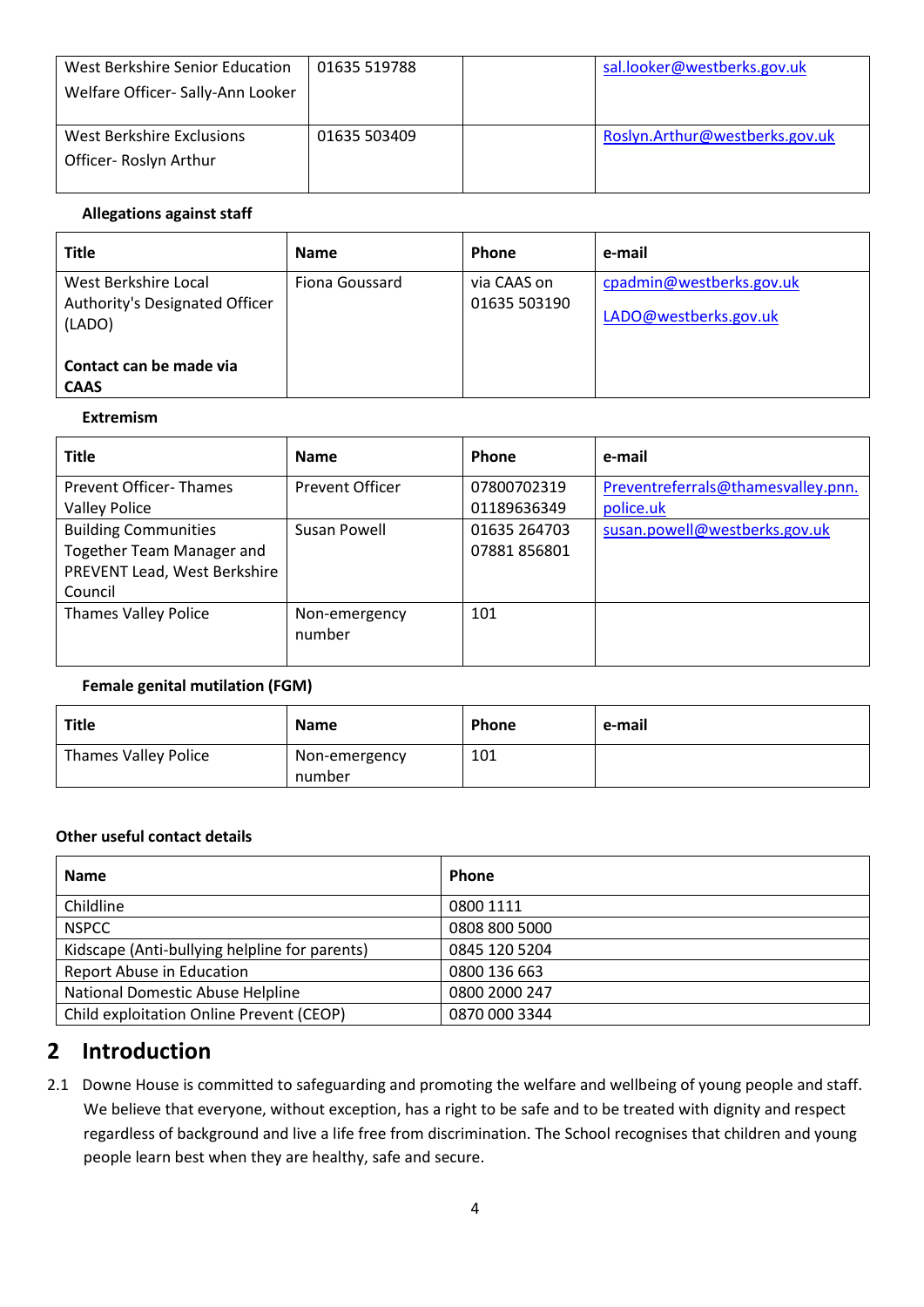- 2.2 Safeguarding and promoting the welfare of children is defined as protecting children from maltreatment; preventing impairment of children's mental and physical health or development; ensuring that children grow up in circumstances consistent with the provision of safe and effective care; and taking action to enable all children to have the best outcomes. (Keeping Children Safe in Education, September 2021.)
- 2.3 This policy applies to all students in the School.
- 2.4 The purpose of this policy is to inform all staff (including supply staff), parents (including guardians and carers), contractors, volunteers and governors about the School's responsibilities for safeguarding children and to enable all parties to have a clear understanding of how these responsibilities should be carried out. It applies wherever staff members are working with students – even where this is away from the School, such as on educational visits or when delivering lessons online.
- 2.5 This policy is published on the School's website and is also available to parents of current and prospective students from the Designated Safeguarding Lead on request. Large print or other accessible formats can also be made available.
- 2.6 The policy is drafted in accordance with Berkshire West Safeguarding Children Partnership's agreed local interagency procedures.

*[Note: Multi-agency arrangements for safeguarding children are now handled by the three safeguarding partner agencies: the local authority); the clinical commissioning group; and the police. These safeguarding partners come together to form the Local Safeguarding Children's Partnership (LSCP), replacing what used to be referred to as the Local Safeguarding Children's Board (LSCB)]*

- 2.7 This policy is also in accordance with current legislation and the following statutory guidance:
	- Keeping Children Safe in Education September 2021 (KCSIE)
	- Working Together to Safeguard Children July 2018 (WTSC)
	- Prevent Duty Guidance for England and Wales July 2015 (updated April 2021)
	- Education (Independent School Standards) Regulations 2014
	- What to do if you are worried a child is being abused advice for practitioners March 2015
	- Safeguarding children and young people October 2018
	- Children Missing Education September 2016
	- Charity Commission guidance: safeguarding and protecting people for charities and trustees 2019
- 2.8 We are advised by the local Safeguarding and Child Protection in Schools and Education Officer, whom the DSL regularly consults on safeguarding matters. Contact details can be found in section 1 of this policy.
- 2.9 Every complaint or suspicion of abuse from within or outside the School will be taken seriously and action will be taken in accordance with this policy.

# <span id="page-4-0"></span>**3 Principles**

- 3.1 Downe House expects all staff, governors and volunteers to share our commitment to safeguarding and promoting the welfare of all students in our care. To achieve this, the School seeks to create a safe School environment with a strong pastoral system, where students who have been subject to any form of abuse can report the matter confident that it will be taken seriously, they will not be made to feel ashamed of making a report and will be fully supported. Staff are trained to listen to students' concerns, identify issues early and respond appropriately following agreed procedures. The School will consider, at all times, what is in the best interest of the child.
- 3.2 The School will take all reasonable measures to: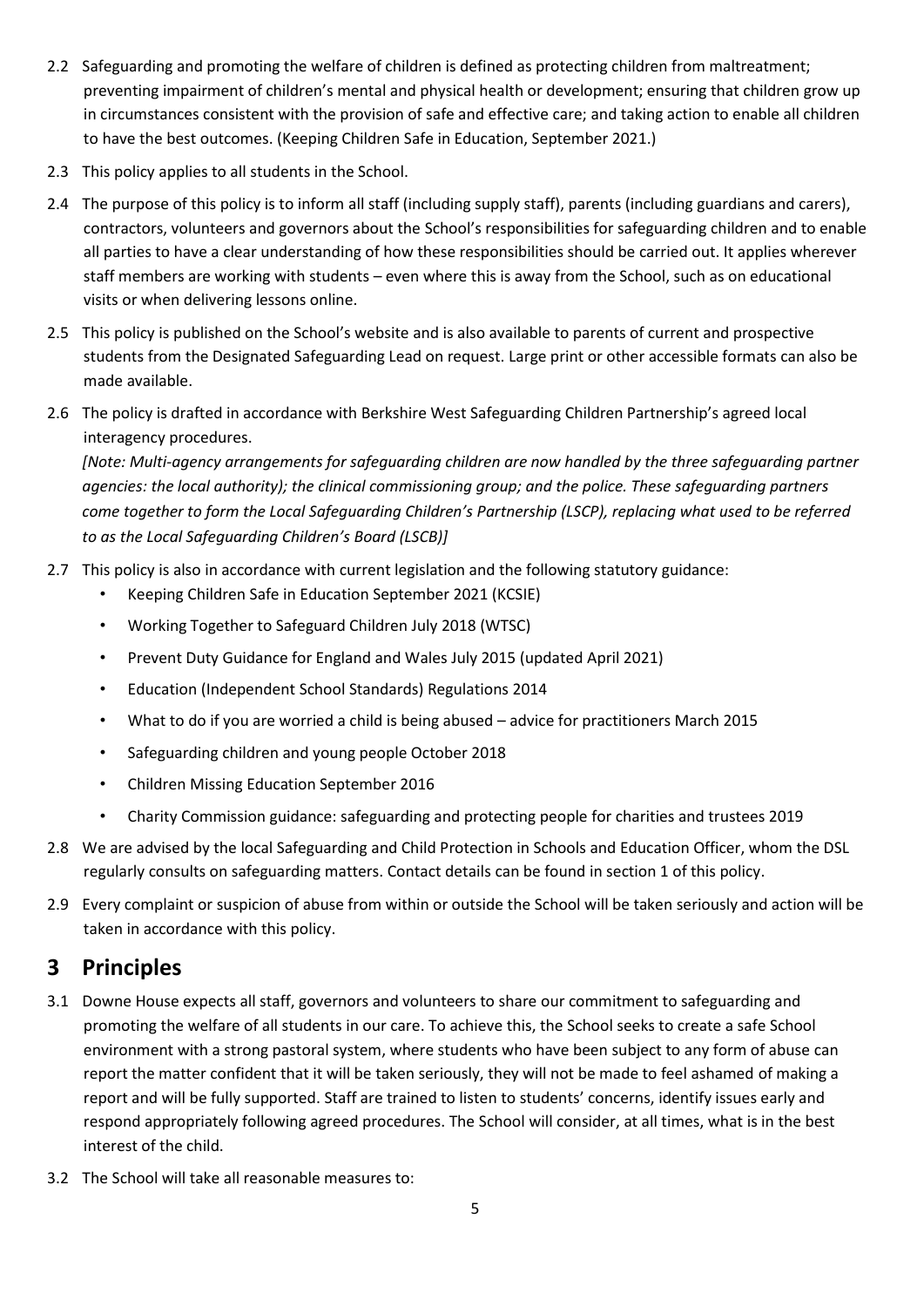- ensure that we practise safer recruitment in checking the suitability of staff, governors and volunteers (including staff employed by other organisations) to work with children and young people. Staff recruitment procedures are outlined in detail in the School's **Recruitment, Selection and Disclosure Policy**;
- ensure that, where staff from other organisations are working with our students on another site, we have received confirmation that appropriate child protection checks and procedures apply to those members of staff and that any such checks do not raise any issues of concern in relation to the suitability of those staff members working with children;
- follow the local inter-agency procedures of the Berkshire West Safeguarding Children's Partnership and contribute to inter-agency working;
- support students in need through early intervention and, where appropriate, support them in cooperation with multi-agencies who are working to the Common Assessment Framework (CAF) and as part of the Team around the Child (TAC) approach;
- be alert to signs of abuse, both in the School and from outside and to protect each student from any form of abuse, whether from an adult or another student;
- deal appropriately with every suspicion or complaint of abuse and support students who have been abused in accordance with their agreed child protection plan;
- design and operate procedures which promote this policy, but which, so far as possible, ensure that teaching staff and other staff who are innocent are not prejudiced by false allegations;
- be alert to the needs of students with physical and mental health conditions;
- operate robust and sensible health and safety procedures;
- operate clear and supportive policies on drugs, alcohol and substance misuse;
- assess the risk of children being drawn into terrorism, including support for extremist ideas that are part of terrorist ideology, based on an understanding of the potential risk in the local area;
- identify children who may be vulnerable to radicalisation, and know what to do when they are identified;
- take all practicable steps to ensure that the School premises are as secure as circumstances permit;
- teach students about safeguarding issues and about how to keep themselves safe (including online and when working from home online); and
- ensure that any deficiencies in our child protection and safeguarding procedures are remedied without delay.

# <span id="page-5-0"></span>**4 Roles and responsibilities**

- 4.1 Safeguarding and child protection is **everyone's** responsibility. All staff (including governors, supply staff, contractors and volunteers) are under a general legal duty to:
	- contribute to providing a safe environment in which students can learn;
	- consider at all times the best interests of the student and take action to enable all students to have the best outcomes;
	- attend appropriate safeguarding and child protection training on an annual basis or additionally as directed by the DSL;
	- be aware of the indicators of the different forms of abuse and neglect and of emergent mental health issues;
	- assist children in need and to protect children from abuse, neglect, radicalisation and extremism;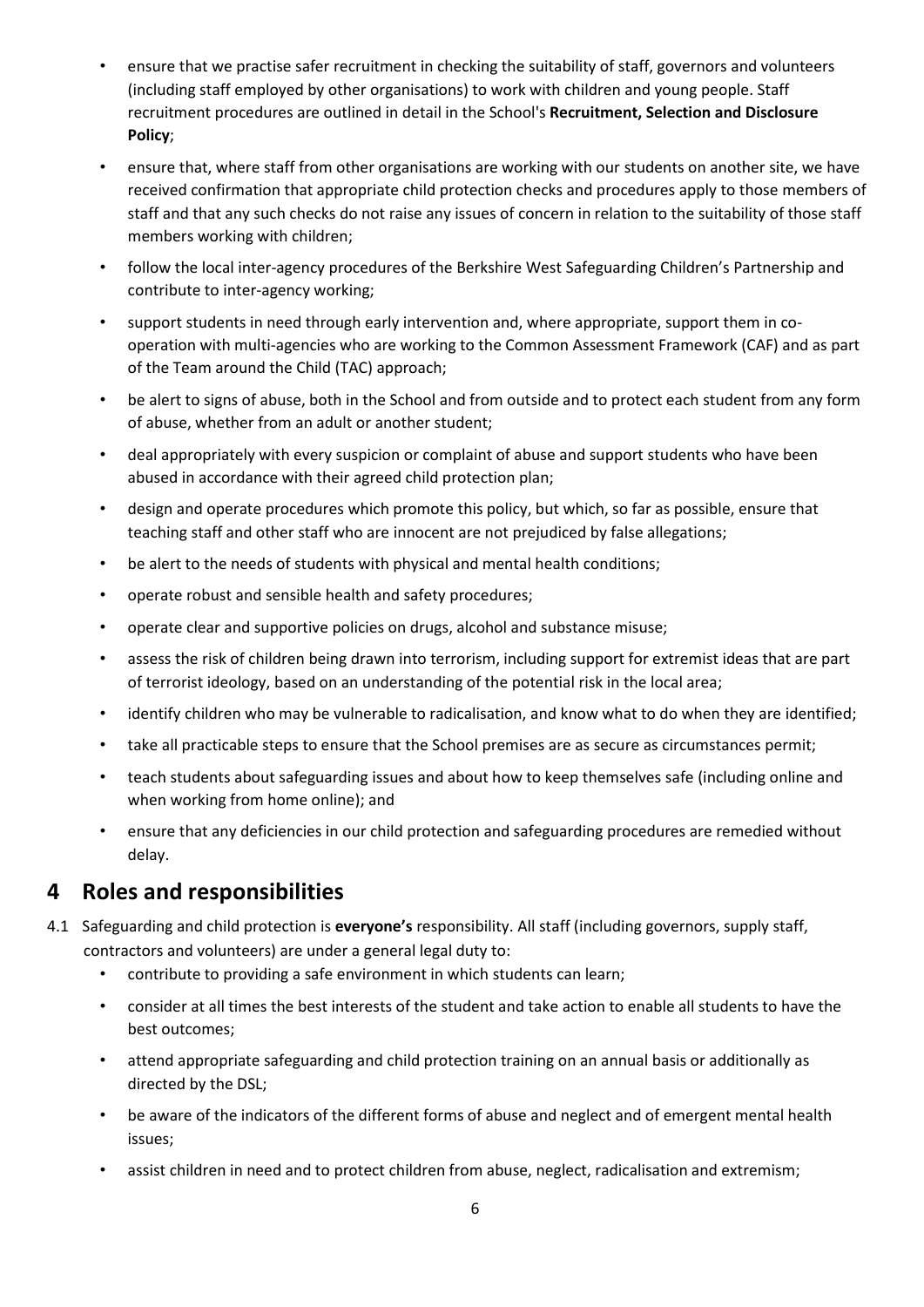- be familiar with the School's policies pertaining to safeguarding and child protection procedures and follow them;
- know how to access and implement the procedures, independently if necessary;
- keep a sufficient record of any significant complaint, conversation or event;
- report any matters of concern to the DSL or, where appropriate, to one of the key contacts in accordance with this policy; and
- support social services and any other agencies following any referral.

#### 4.2 The Designated Safeguarding Lead (DSL)

The School has appointed a Designated Safeguarding Lead (DSL) who is a senior member of staff and member of the School's Leadership Team. The DSL takes lead responsibility for safeguarding (including on-line safety) and child protection and is the first point of contact for parents, students, staff and others if they have any concerns about safeguarding or child protection. The School also has Deputy DSLs, ensuring that there is always an appropriately trained and designated person in the School at all times.

The DSL will be given the time, funding, training, resources and support to ensure they are able to fulfil all the key aspects of their role as described in KCSIE (Sept 2021):

- **Managing Referrals:** the DSL will manage the referral of cases of suspected abuse, neglect, radicalisation or any other relevant issue to the Local Authority Social Care Service, Channel programme, DBS and/or Police as appropriate.
- **Working with others:** the DSL will be the principal point of contact for all staff and when co-ordinating different departments and functions within and outside the School in the management of a case. They will promote supportive relationships with parents and carers to safeguard students' welfare, be able to identify the causes and consequences of issues that children are experiencing and to support staff to make appropriate adjustments in the provision of educational programmes.
- **Information sharing and managing the child protection file:** the DSL is responsible for keeping childprotection files up to date with accurate and complete records of any actions or decisions taken and ensuring these confidential records are securely stored and, where appropriate, transferred to a new school promptly.
- **Raising Awareness:** the DSL is responsible for reviewing and updating the School's safeguarding policy at least annually, for ensuring that all staff members have had appropriate training regarding its implementation, and for ensuring that parents can access the policy and know that the School may make referrals where abuse or neglect is suspected.
- **Training, knowledge and skills:** the DSL will receive the appropriate level of training, together with regular updates, to ensure they are able are able to understand the unique risks associated with online safety, to be confident that they have the relevant knowledge and up-to-date capability required to keep children safe whilst they are online at School and to diagnose and respond to the specific needs of vulnerable children and work effectively with agencies such as the LADO, the Police and the Channel agency.
- **Providing support to staff:** the DSL should receive sufficient support and training so that they can support staff and help them feel confident on welfare, safeguarding and child-protection matters, including referrals and taking into account safeguarding, welfare and SEN in the provision of academic and pastoral support.
- **Understanding the views of children:** the DSL should, through training, develop the knowledge and skills needed to encourage a culture of listening to children and taking account of their wishes and feelings among all staff. They should promote an understanding of the difficulties that children may have in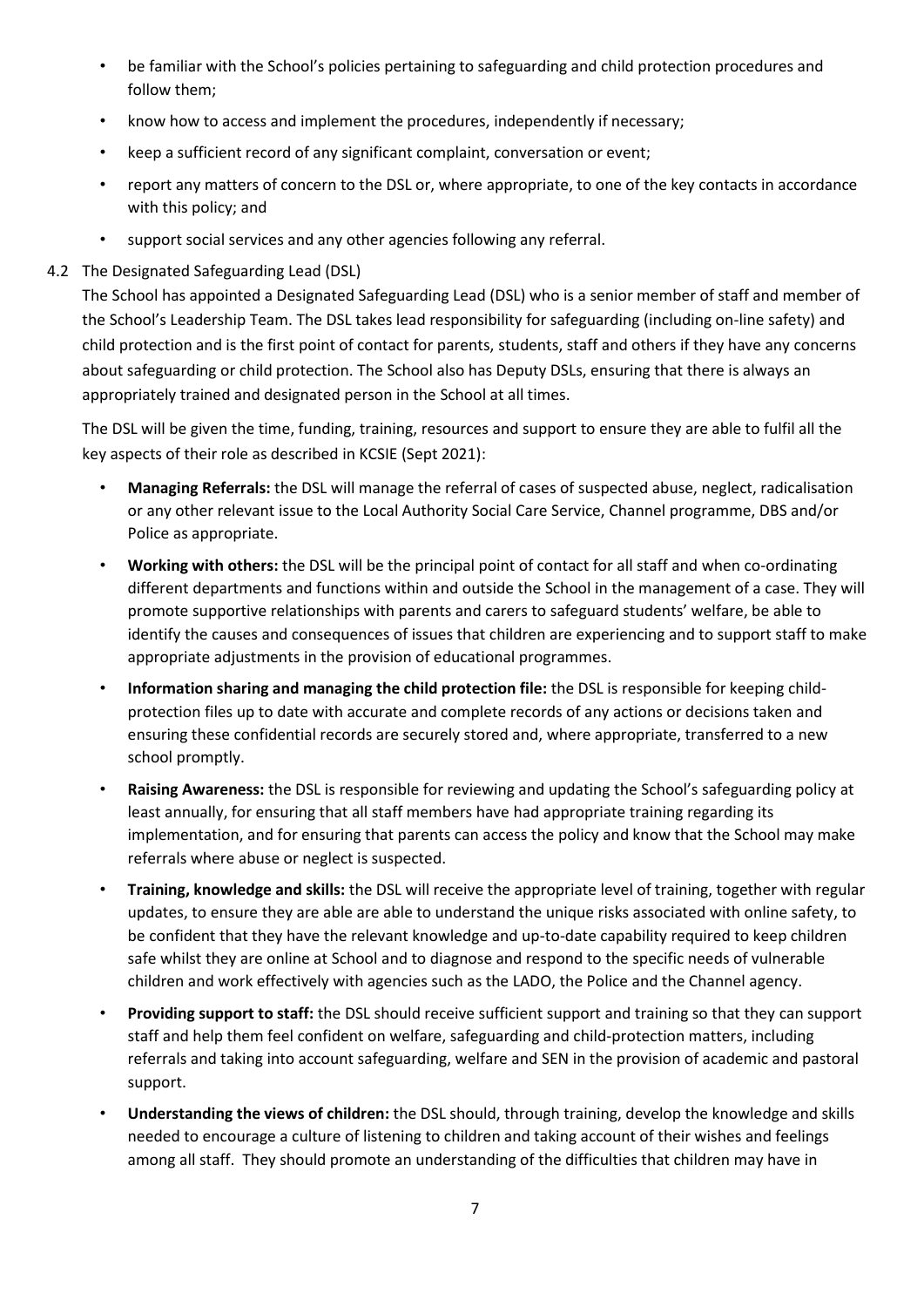approaching staff about their circumstances and help staff consider how to build trusted relationships which facilitate communication.

• During the Covid-19 pandemic additional arrangements are in place to ensure a member of the School's DSL team is always readily available to provide advice and manage any safeguarding issues that may arise. These arrangements are fully documented in the School's Covid-19 Annex to this policy. This Annex and our Remote Learning Policy also provide details of how contact is maintained with pupils who are not in school and also the measures in place to safeguard them when they are engaged in remote online learning.

Note: A full description of the responsibilities of the DSL is set out in Appendix 5 of this policy.

#### 4.3 Deputy Designated Safeguarding Leads (DDSL)

DDSLs are trained to the same standard as the DSL and, in the absence of the DSL, carry out those functions necessary to ensure the ongoing safety and protection of students. In the event of a long-term absence of the DSL, a Deputy will assume responsibility for all the activities described above. On a day-to-day basis safeguarding activities may be delegated to a DDSL but final lead responsibility for safeguarding and child protection remains with the DSL.

#### 4.4 Headmistress

The Headmistress is responsible for ensuring that the procedures outlined in this policy are followed on a day-today basis. To this end the Headmistress will ensure that:

- the safeguarding and child protection policy and procedures adopted by the governing body are implemented and followed by all staff;
- sufficient time, training, funding, support and resources necessary to enable the DSL and DDSLs to carry out their roles effectively are allocated, including the assessment of students and attendance at strategy discussions and other necessary meetings;
- matters which affect student welfare are adequately risk-assessed by appropriately-trained individuals and for ensuring that the relevant findings are implemented, monitored and evaluated;
- systems which operate with the best interests of the student at heart are in place for students to express their views and give feedback;
- all staff feel able to raise concerns about poor or unsafe practice and that such concerns are handled sensitively and in accordance with the School's Whistleblowing Policy and low-level concerns procedures;
- students are provided with opportunities throughout the curriculum to learn about safeguarding, including keeping themselves safe online;
- safer recruitment procedures are being adhered to in line with Part 3 of KCSIE, September 2021;
- she acts as the 'case manager' in the event of an allegation of abuse made against another member of staff (including supply staff and volunteers) and liaises with the Local Authority Designated Officer (LADO); and
- she notifies the Disclosure and Barring Service and, where appropriate, the Teaching Regulatory Authority and/or the Police of anyone who has harmed or may pose a risk to a child.

#### 4.5 Governing Body

The Governing Body has overall responsibility to ensure compliance with child protection statutory requirements and actively promote the wellbeing of students. It is the role of the Governing Body to provide scrutiny of the safeguarding policy and safeguarding practice. The Governing Body takes seriously its responsibility to fulfil its duty of care in promoting the welfare of children, ensuring their security and protecting them from harm. To this end, the Governors will ensure that: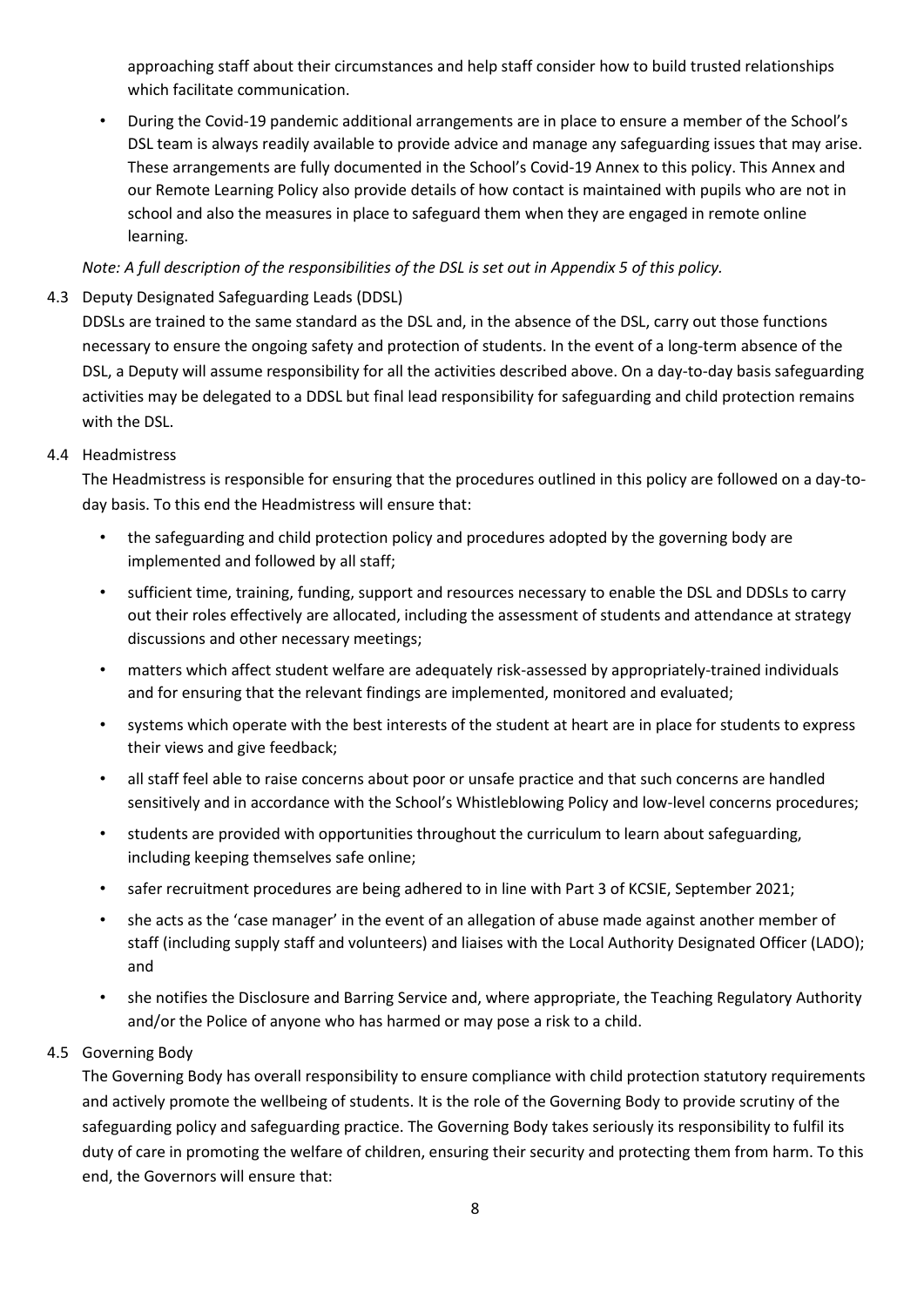- an effective, up-to-date child protection policy is in place and made available on the School's website;
- other policies, as prescribed in Part 2 of KCSIE, are in place and operational;
- required pre-employment checks are being carried out in a timely way and correctly recorded in the Single Central Register;
- an appropriate member of staff from the School's Leadership Team is appointed to the role of DSL
- all staff receive safeguarding induction and ongoing training in accordance with this policy;
- students are taught about safeguarding, including online safety;
- the School's safeguarding arrangements take into account the procedures and practice of the West Berkshire Safeguarding Children Partnership;
- serious incidents which fall within the threshold of serious incident reporting are reported to the Charity Commission;
- the School contributes to inter-agency working, including providing a co-ordinated offer of early help when additional needs of students are identified;
- clear systems and processes are in place for identifying and managing students with mental health problems;
- child protection files are maintained and, where appropriate, such records are transferred to a student's new school or college in accordance with statutory guidance;
- appropriate filters and monitoring systems are in place to keep children safe online;
- the School reports to their local authority (West Berkshire) any student who joins or leaves the School at non-standard transition times in line with statutory and local authority guidance; and
- written assurances are provided by individuals or organisations who hire School premises confirming appropriate safeguarding and child protection procedures are in place.

#### 4.6 Safeguarding Governor

Dr Clare Ratnage is the nominated Safeguarding Governor who takes lead responsibility for monitoring the operation of safeguarding arrangements in the School. This is done in a number of ways, these being:

- discussions about safeguarding matters with the DSL at least once a term and more regularly, if needed;
- liaising with the local authority and/or partner agencies where appropriate; and
- conducting an annual audit of the School's safeguarding procedures and submitting a written report to the Governing Body with recommendations for further improvements. The annual written report will typically consider: the effectiveness and implementation of relevant policies; staff safeguarding training; staff recruitment procedures; the handling of safeguarding issues; referral management; the contribution the School is making to inter-agency working; and the provision for teaching students how to keep themselves safe. This audit will form part of the annual review undertaken by the Governing Body as a whole to ensure that all policies, procedures and training provided by the School are effective and comply with the law.
- 4.7 The contact details for the Safeguarding Governor are set out in Section 1 of this policy.

### <span id="page-8-0"></span>**5 Key personnel**

The DSL at the School is Genevieve Ford, Deputy Head (Pastoral) and member of the Core Leadership Team. If the DSL is unavailable, the role will be carried out by one of the Deputy DSLs: Ellen Llewellyn (Director of Boarding-Operations and Compliance) is Senior Deputy DSL, Matt Godfrey (Deputy Head), Melissa Stimson (Assistant Head- Sixth Form), Anna Dourountakis (Assistant Head- Upper School), Judith Gilpin Jones (Assistant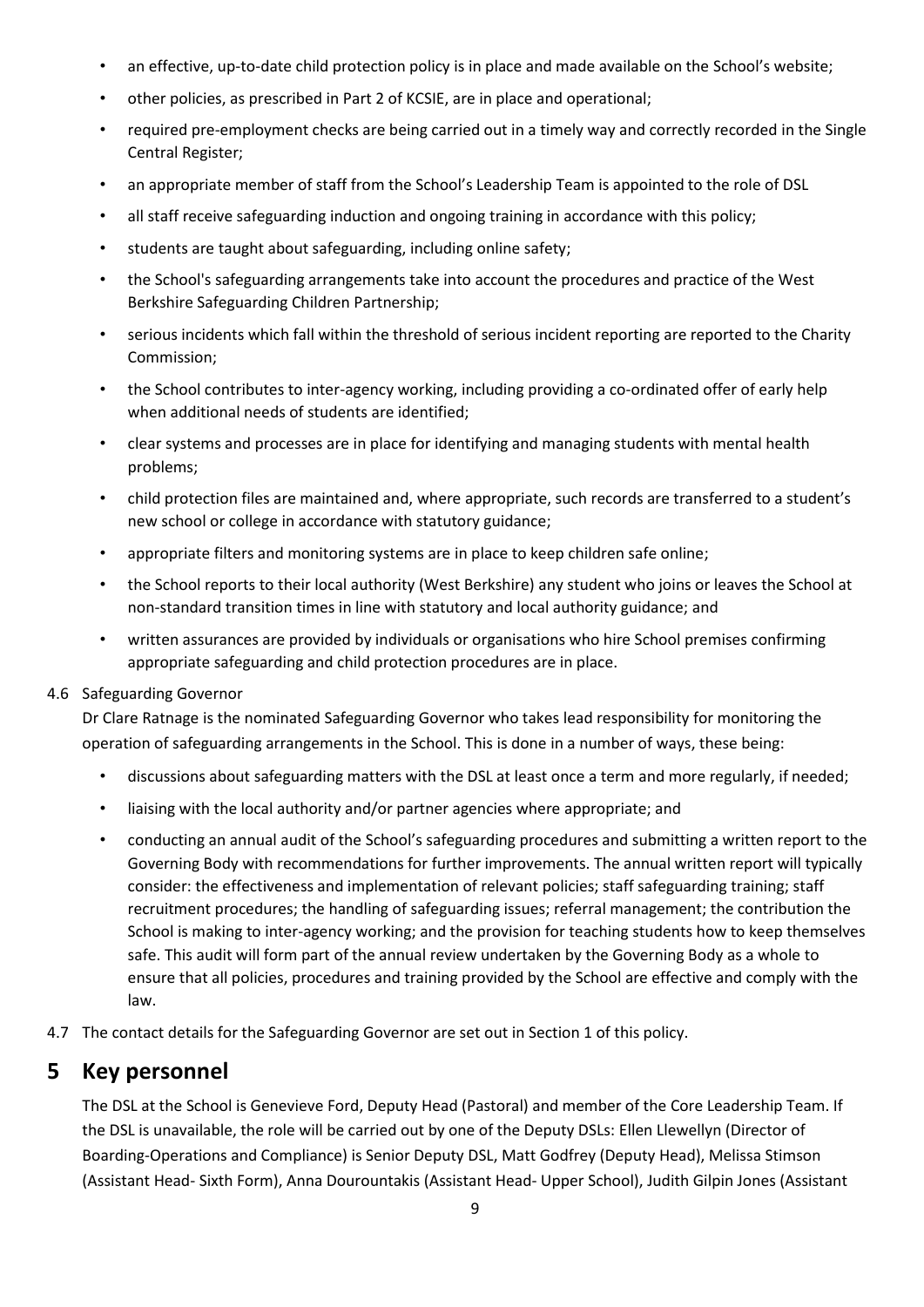Head- Lower School) and Sofie McClymont (Director of Boarding- House Management). The DSL or Deputy DSLs are always available when the School is open to discuss safeguarding concerns with staff, either in person or via telephone, email or MS Teams.

- 5.1 If the DSL and Deputy DSLs are unavailable, the role will be carried out by the Headmistress. Outside School hours and during out-of-term activities, a designated member of the SLT will assume temporary responsibility.
- 5.2 The DSL, Genevieve Ford is the designated member of staff who oversees the welfare of looked-after children.
- 5.3 Contact details for all the above are contained in section 1 of this policy.

# <span id="page-9-0"></span>**6 Staff training**

- 6.1 Staff training encourages all members of staff to maintain an attitude of 'it could happen here' where abuse and neglect are concerned.
- 6.2 Induction training for all new members of staff, including temporary employees or volunteers, includes formal child-protection training which covers:
	- This safeguarding policy and related policies on Prevention of Bullying and Cyber-bullying, E-Safety, Mental Health and Prevent\*;
	- Part 1 and 4 and Annex B of KCSIE\*;
	- the role, identity and contact details of the DSL and Deputy DSLs;
	- policies on acceptable use of IT and online safety (including when they are online at home)\*;
	- the student behaviour policy\*;
	- the School's safeguarding response to students who go missing from education;
	- the Staff Code of Conduct\*;
	- the School's policy on Whistleblowing\*; and
	- an overview of the Local Safeguarding Children Partnership's procedures.

*\* Copies of these documents will be provided either in paper form or electronically as part of the induction process and new staff will be required to sign a declaration confirming they have read and understood them. A proportional, risk-based approach will be taken to determine the level of information provided to temporary staff and volunteers.* 

- 6.3 All staff, including the Headmistress and volunteers involved in regulated activity, will undertake appropriate child- protection training which, in line with LSCP guidance, is updated every two years. In addition, all staff will receive safeguarding updates delivered through a combination of INSET, e-bulletin updates, and the completion of relevant e-courses on a regular basis and at least annually. Safeguarding training is coordinated by the DSL and includes online safety and Prevent training, where appropriate.
- 6.4 All staff receive updated copies of the School policies referred to above and are required to confirm that they have read and understood them. In addition, Part 1 and 4 and, where appropriate, Annex B of KCSIE are reissued to staff whenever this statutory guidance is updated by the DfE. Staff training provides an opportunity to check and consolidate their understanding of the policies. Staff can also access the policies and further reading in the staff section of Schoolbase.
- 6.5 The DSL team will regularly assess the appropriate level and focus for staff training so that it can respond to specific safeguarding concerns such as mental health, peer on peer abuse, online safety, radicalisation, child sexual exploitation, child criminal exploitation, sexual violence and harassment, and female genital mutilation.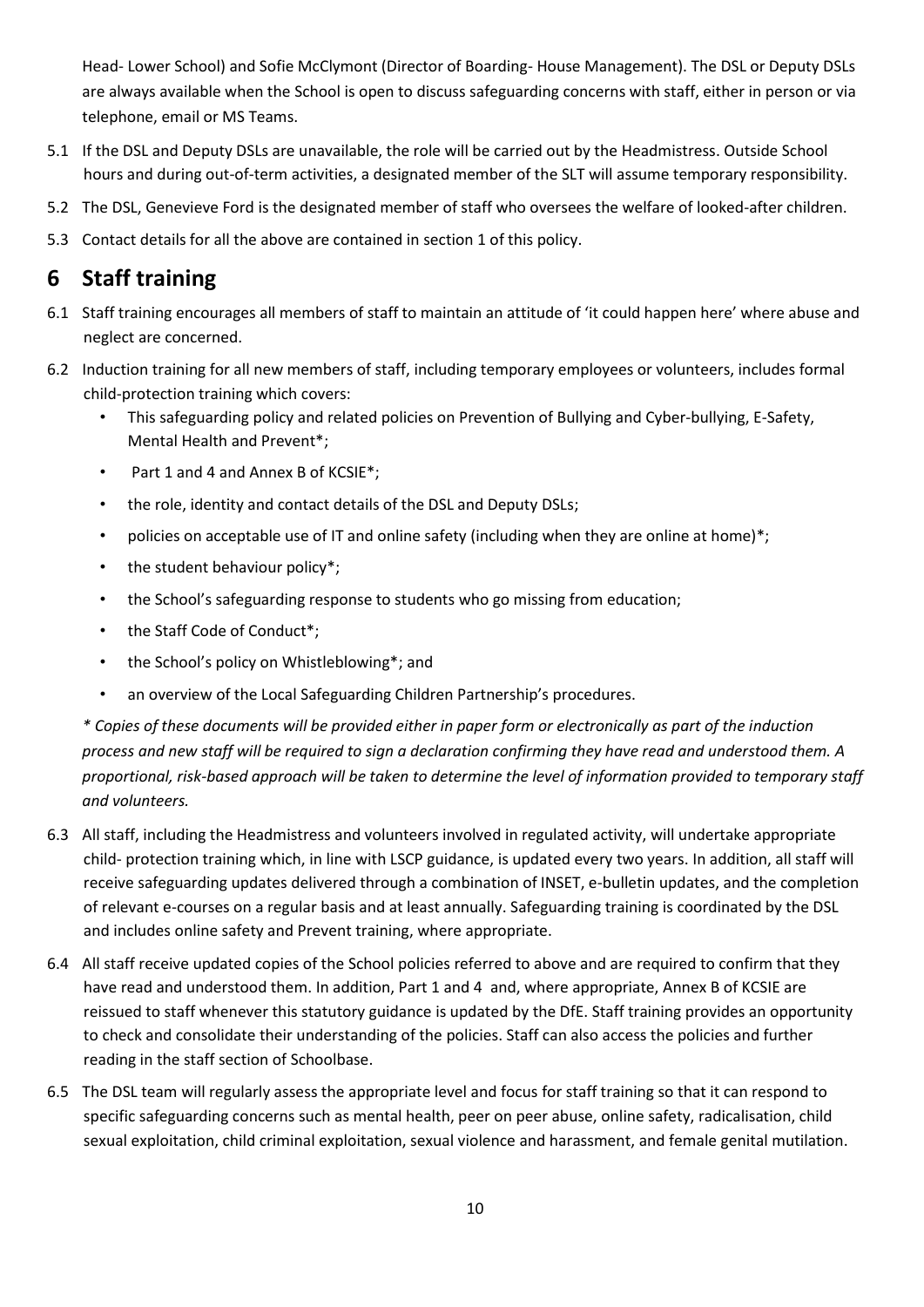- 6.6 The DSL and Deputy DSLs undertake training that is in accordance with locally agreed procedures to provide them with the knowledge and skills necessary to carry out their role. This training includes Prevent awareness training and will be updated every two years. Additional specialist training will be obtained for those who have specific responsibility for looked-after children. They also refresh their knowledge and skills at regular intervals (and at least annually) by following developments in safeguarding to:
	- keep abreast of best practice for promoting a culture of listening to children;
	- remain up to date on the mechanics of inter-agency working as operated by the Berkshire West Local Authority;
	- understand the assessment process for providing early help and intervention, for example through locally agreed common assessment processes such as early-help assessments;
	- have an up-to-date working knowledge of how local authorities conduct child-protection case conferences so they can contribute to these effectively when required to do so;
	- be alert to the specific needs of children in need, those with Special Educational Needs and young carers;
	- understand and support the School regarding the requirements of the Prevent duty and provide advice and support to staff on protecting children from the risk of radicalisation; and
	- be able to keep proper written records of concerns and referrals.
- 6.7 All members of the Board of Governors receive training at least on a three-yearly basis, to ensure they have the knowledge necessary to exercise appropriate oversight over the School's safeguarding policies and procedures.

### <span id="page-10-0"></span>**7 Hierarchy of intervention**

- 7.1 The Berkshire West Safeguarding Children Partnership publishe[s threshold guidance](https://www.berkshirewestsafeguardingchildrenpartnership.org.uk/assets/1/west_berkshire_threshold_guidance_booklet_-_autumn_2020.pdf) that all agencies, professionals and volunteers in the borough can use to consider how best to meet the needs of individual children and young people. This guidance provides a summary of thresholds for intervention in relation to a continuum of need, ranging from children who need no additional intervention to those who require intensive help and specialist support. Children's needs are not static and they may experience different needs – at different points on the continuum – throughout their childhood years.
- 7.2 Within the continuum, there are four levels of intervention:

#### **Level 1: No Additional Needs**

Children with no identified additional needs will have their health and developmental needs met by universal services. These are children who consistently receive child focused care-giving from their parents or carers. The majority of children living in West Berkshire receive universal services alone.

#### **Level 2: Additional needs**

**Level 2a**: Additional needs - some children will have additional needs. Their health and development may be adversely affected and would benefit from extra help in order to make the best of their life chances. These children require additional support usually from a single agency to address the concern that has been identified. The My Family Plan is a useful tool that should be used to track and assess the impact of the support offered to the child.

**Level 2b**: Multiple needs- Children whose needs are of greater depth and significance and must be met or their health, social development or educational attainment may be impaired without support, which may lead to longterm poor outcomes. Children who have additional vulnerabilities, which may expose them to heightened risk without earlier support and intervention. This is the level at which there is a need for a clear coordinated multi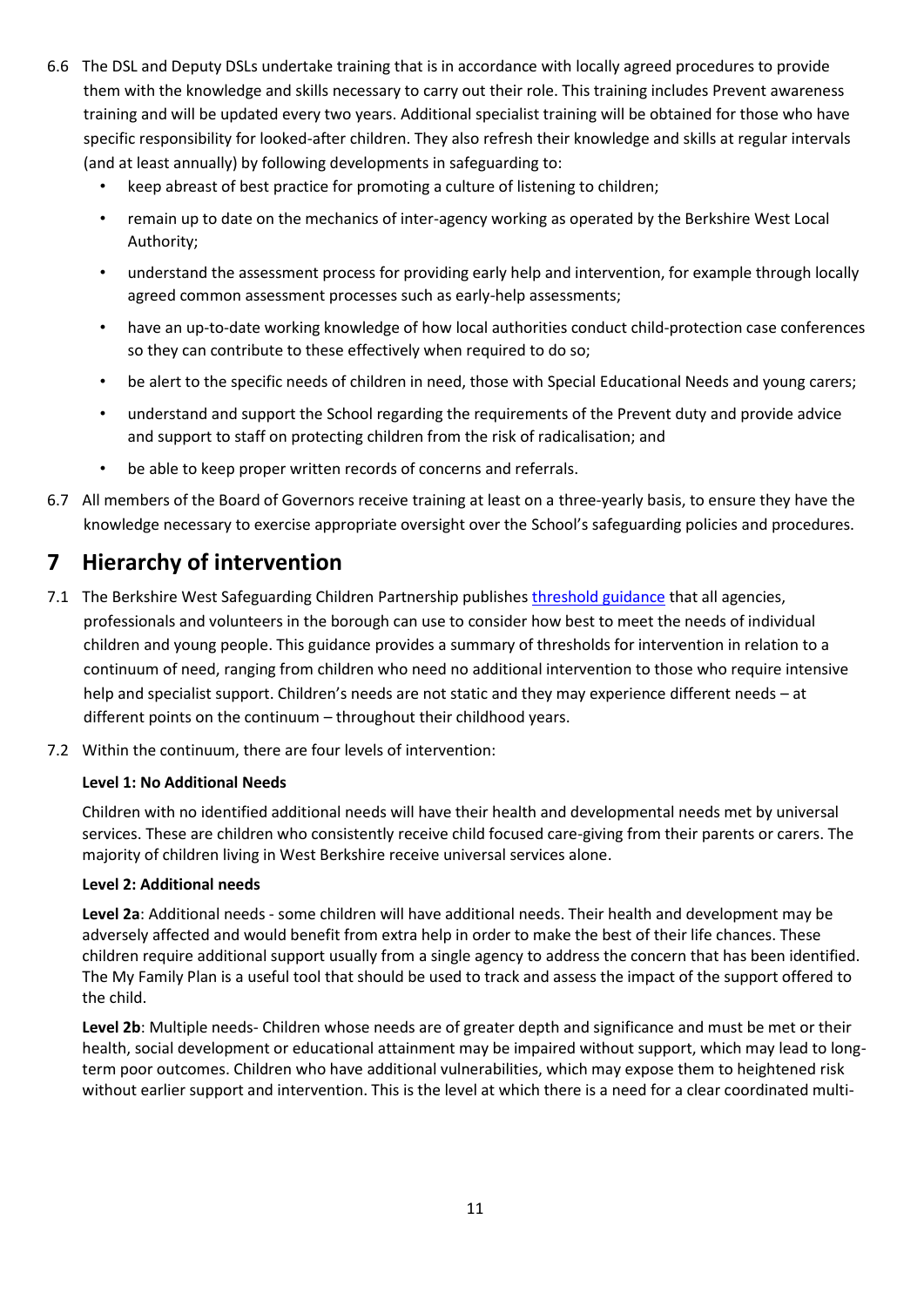agency response and a referral to the Early Response Hub in the Contact, Advice and Assessment Service may be appropriate. This could lead the initiation of a support plan, My Family Plan or targeted intervention.

#### **Level 3: Complex and multiple needs**

Children will have multiple and complex needs and be in need of specialist intervention, sometimes on a longterm basis, to achieve or maintain a satisfactory level of health or development or to prevent significant impairment of their health and development and / or are disabled. This is the threshold for a statutory assessment led by children's social care under section 17, Children Act 1989, although services are often provided by a range of other provision outside of children's social care.

#### <span id="page-11-0"></span>**Level 4: – Acute/Severe needs**

Children are suffering, or are at risk of suffering, significant harm, abuse and neglect and are in need of protection and care. This is the threshold for child protection enquiries and children are likely to have already experienced adverse effects and are suffering from poor outcomes. Children and young people will be referred to children's social care and dealt with under section 47, 20 or 31 of the Children Act 1989. This will also include children who have been remanded into custody and statutory youth offending services.

# **8 Early Help**

- 8.1 Downe House recognises the importance of providing early help to students to provide support for a problem as soon as it arises, to prevent it from escalating. We recognise that young people may face many challenges that put them in need of support and ensure that staff are aware of them. These include: stress, peer pressure, body image concerns, mental health and relationship issues.
- 8.2 Students are encouraged to raise concerns as soon as they are identified, either through their House Staff, Academic Tutor or directly to the Designated Safeguarding Lead, so that effective early support can be provided.
- 8.3 If staff believe that a student could benefit from early help, they should discuss the matter with the DSL who will, taking into account the Berkshire West Safeguarding Children Partnership's threshold criteria, consider what action should be taken.
- 8.4 If early help is provided, the situation will be monitored carefully and a referral to children's social services made if the student's situation does not appear to be improving.
- 8.5 The School has various mechanisms to help identify emerging problems, including a thorough student recruitment process, the School's pastoral system, the Learning for Life (PSHE) programme and various policies, including Prevention of Bullying and Cyber-bullying, E-Safety, Mental Health and Prevent. Staff training also prepares staff to identify students who might benefit from early help.
- 8.6 The School recognises the increased vulnerability of young people who:
	- are Disabled or have Special Educational Needs (whether or not they have a statutory Education, Health and Care plan);
	- do not have English as a first language;
	- are living away from home for the first time;
	- are frequently missing from care or home
	- are faced with challenging family circumstances;
	- are showing signs of being drawn into anti-social or criminal behaviour
	- are looked after children;
	- are acting as a young carer;
	- are misusing drugs or alcohol themselves;
	- are at risk of being radicalised or exploited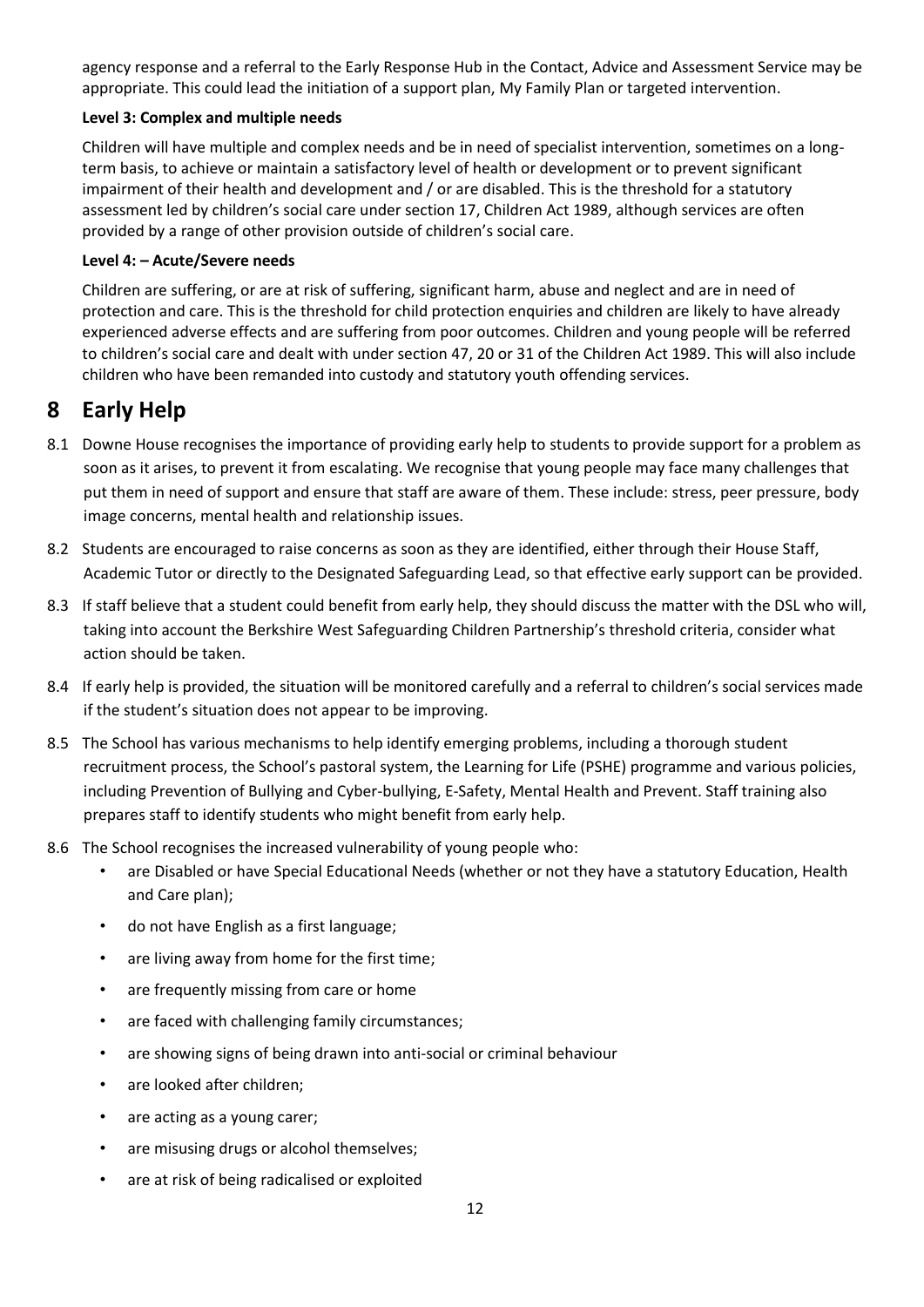- are showing early signs of abuse, neglect or mental health problems; and
- may be subject to discrimination and maltreatment on the grounds of race, religion, ethnicity, sexual orientation or sexual identity.

Such children may be more likely to need early help. Also, recognising abuse or neglect may be more difficult for these young people for many reasons, including:

- assumptions that indicators of possible abuse such as behaviour, mood or injury relate to a student's disability without further exploration;
- that students with Special Educational Needs or Disabilities (SEN/D) can be disproportionately impacted by bullying/peer-on-peer abuse without outwardly showing any signs;
- communication barriers and difficulties overcoming these barriers; and
- a disabled student's understanding of abuse.

# <span id="page-12-0"></span>**9 What to look out for and when to be concerned**

- 9.1 All staff should be aware of the types and signs of abuse and neglect so that they are able to identify students who may be in need of help or protection. If staff are unsure, they should always speak to the DSL.
- 9.2 **Child abuse** is a form of maltreatment of a child. Somebody may abuse or neglect a child by inflicting harm or by failing to act to prevent harm. Children may be abused in a family or in an institutional or community setting by those known to them or, more rarely, by others. Abuse can take place wholly online, or technology may be used to facilitate offline abuse. Children may be abused by an adult or adults or by another child or children (peer-onpeer abuse). Serious bullying is a form of abuse and therefore will be treated as a child protection concern if there is reasonable cause to suspect a child is suffering, or likely to suffer, significant harm.
- 9.3 Staff should be aware of the four main categories of child abuse which are commonly identified:
	- **Physical abuse**: a form of abuse which may involve hitting, shaking, throwing, poisoning, burning, scalding, drowning, suffocating or otherwise causing physical harm to a child. Physical harm may also be caused when a parent or carer fabricates the symptoms of, or deliberately induces, illness in a child.
	- **Emotional abuse**: the persistent emotional maltreatment of a child such as to cause severe and adverse effects on the child's emotional development. It may involve conveying to a child that they are worthless or unloved, inadequate, or valued only insofar as they meet the needs of another person. It may include not giving the child opportunities to express their views, deliberately silencing them or 'making fun' of what they say or how they communicate. It may feature age or developmentally inappropriate expectations being imposed on children. These may include interactions that are beyond a child's developmental capability as well as overprotection and limitation of exploration and learning, or preventing the child participating in normal social interaction. It may involve seeing or hearing the illtreatment of another. It may involve serious bullying (including cyber-bullying), causing children frequently to feel frightened or in danger, or the exploitation or corruption of children. Some level of emotional abuse is involved in all types of maltreatment of a child, although it may occur alone.
	- **Sexual abuse**: involves forcing or enticing a child or young person to take part in sexual activities, not necessarily through a high level of violence, whether or not the child is aware of what is happening. The activities may involve physical contact, including assault by penetration (for example rape or oral sex) or non-penetrative acts such as masturbation, kissing, rubbing and touching outside of clothing. They may also include non-contact activities, such as involving children in looking at, or in the production of, sexual images, watching sexual activities, encouraging children to behave in sexually inappropriate ways, or grooming a child in preparation for abuse. Sexual abuse can take place online, and technology can be used to facilitate offline abuse. Sexual abuse is not solely perpetrated by adult males. Women can also commit acts of sexual abuse, as can other children. The sexual abuse of children by other children is a specific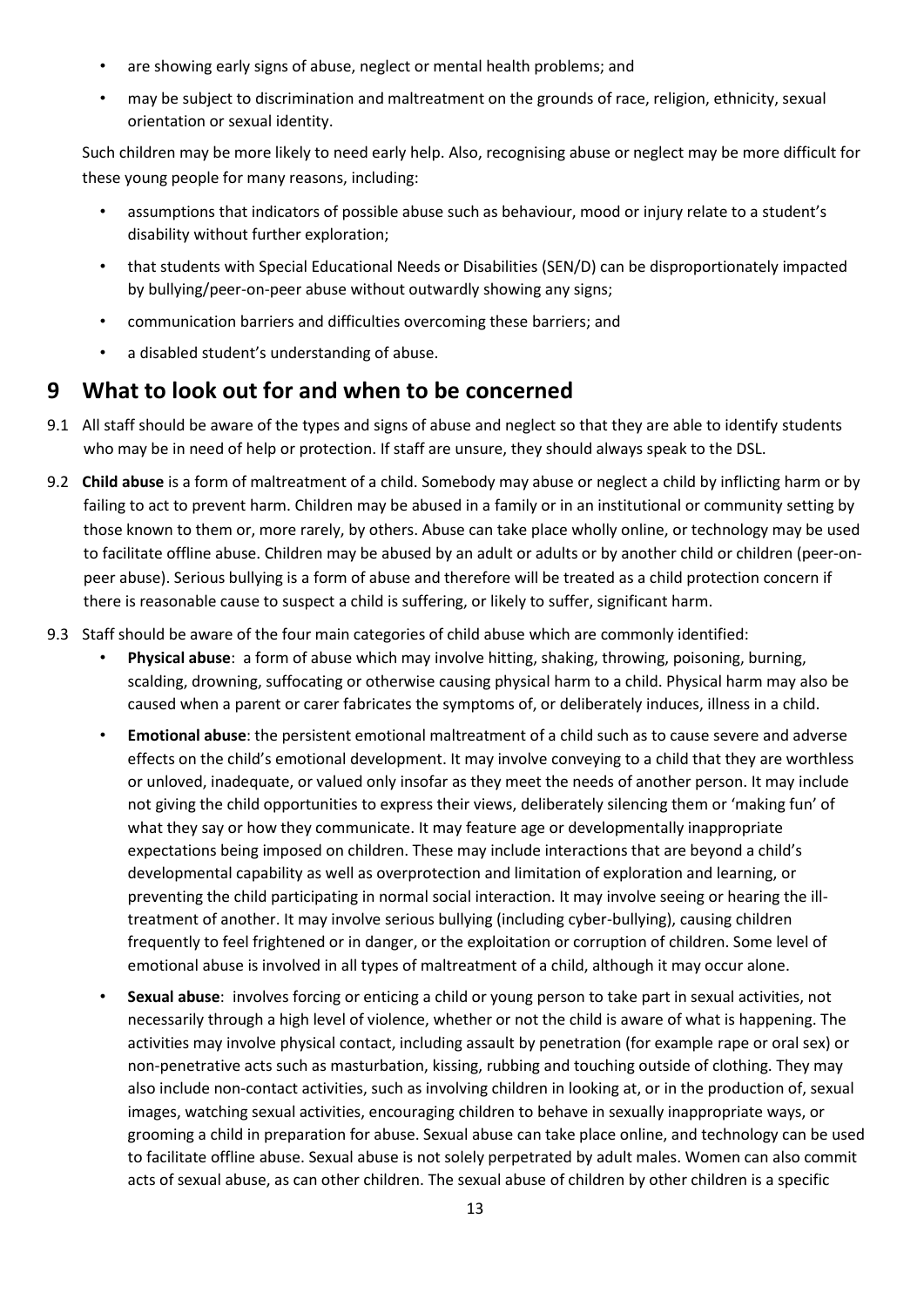safeguarding issue (also known as peer-on-peer abuse) and is covered in greater detail later in this policy (section 20).

- **Neglect**: the persistent failure to meet a child's basic physical and/or psychological needs, likely to result in the serious impairment of the child's health or development. Neglect may occur during pregnancy as a result of maternal substance abuse. Once a child is born, neglect may involve a parent or carer failing to: provide adequate food, clothing or shelter (including exclusion from home or abandonment); protect a child from physical and emotional harm or danger; ensure adequate supervision (including the use of inadequate care-givers); or ensure access to appropriate medical care or treatment. It may also include neglect of, or unresponsiveness to, a child's basic emotional needs.
- 9.4 Other forms of abuse which staff should be aware of are:
	- Children missing from education
	- Child sexual exploitation (CSE)
	- Child criminal exploitation (CCE)
	- County lines
	- Domestic abuse
	- Honour-Based Abuse (HBA) and Female Genital Mutilation (FGM)
	- Forced marriage
	- **Radicalisation**
	- Peer-on-peer
	- Sexual violence and harassment (including upskirting)

Further information is provided in Appendices 2 and 3 of this policy and in Part 1 and Annex B of KCSIE.

# <span id="page-13-0"></span>**10 Contextual safeguarding**

All staff should be aware that safeguarding incidents and/or behaviours can be associated with factors outside the School and/or can occur between young people outside this environment. This is known as contextual safeguarding. All staff should consider, and especially those within the safeguarding team, whether students are at risk of abuse or exploitation in situations outside their families. Extra-familial harms take a variety of forms and young people may be vulnerable to multiple harms including (but not limited to) sexual exploitation, criminal exploitation, sexual abuse, and serious youth violence.

# <span id="page-13-1"></span>**11 Signs of abuse**

- 11.1 All staff need to be aware that students may be reticent about reporting abuse generally, and particularly so about peer-on-peer abuse, and need therefore need to be vigilant for potential indicators that abuse may be taking place and using CPOMs to inform the DSL team of any concerns they might have.
- 11.2 Possible signs of abuse include (but are not limited to) the following (and these do not necessarily mean that abuse is occurring):
	- the student discloses that she has been abused, or asks a question which gives rise to that inference
	- the student has an injury that cannot be reasonably or consistently explained, or is unusual in type or location
	- the student shows signs of injury on a regular or patterned basis
	- the student engages in extreme or challenging behaviour or there is a sudden change in the student's behaviour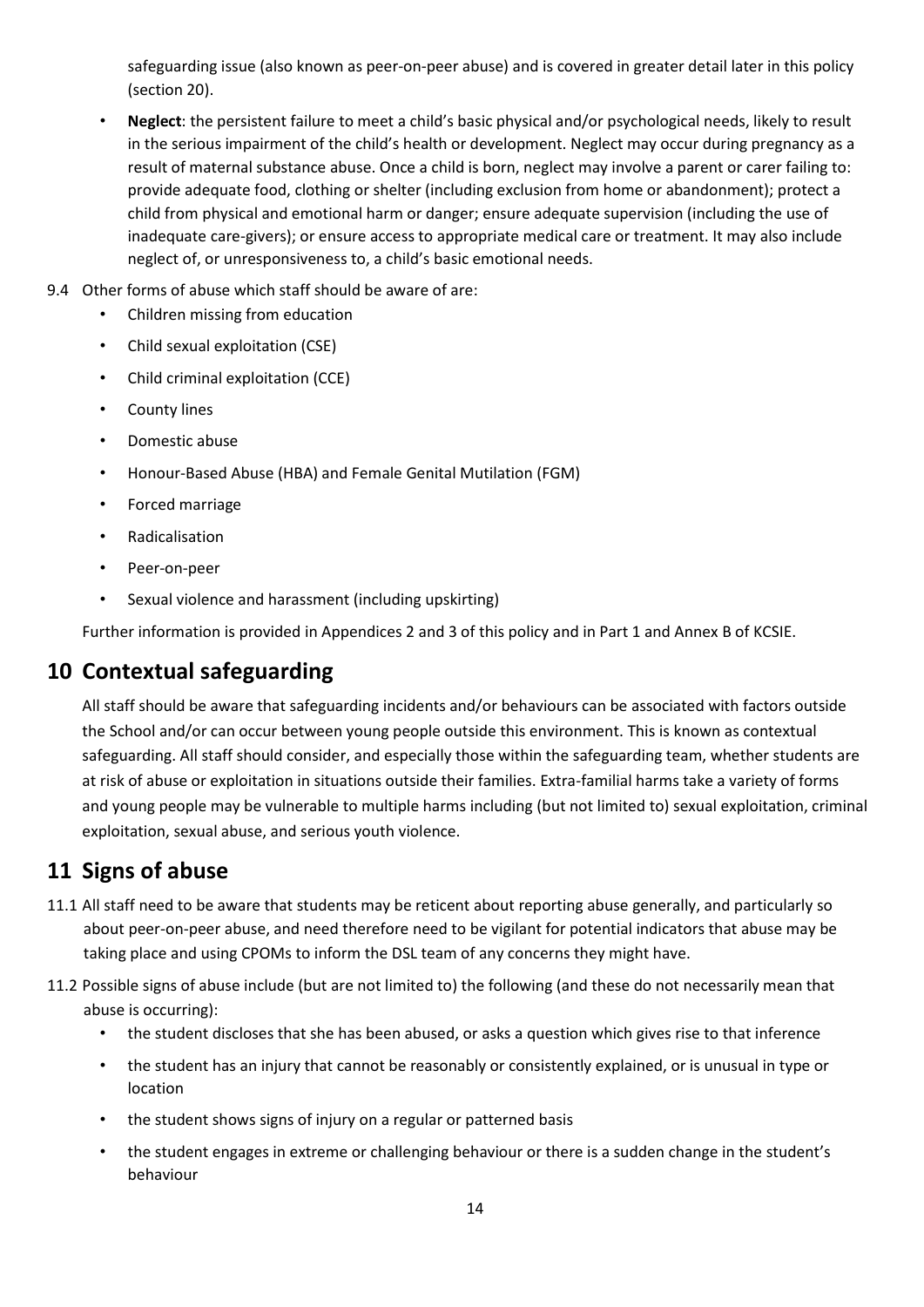- the student asks to drop subjects with a particular teacher and seems reluctant to discuss reasons
- the student appears neglected (eg dirty, hungry, inadequately clothed)
- the student appears reluctant to return home or has been openly rejected by parents or guardians
- the student's development is delayed in terms of emotional progress
- the student withdraws emotionally showing a lack of trust in adults
- the student shies away from being touched or flinches at sudden movements
- the student loses or gains weight
- 11.3 Further guidance is provided in Appendix 2. Other sources of information on the signs of abuse include: the DfE advice note [What to do if you're worried a child is being abused](https://www.gov.uk/government/uploads/system/uploads/attachment_data/file/419604/What_to_do_if_you_re_worried_a_child_is_being_abused.pdf) (2015) and the NSPCC [website.](http://www.nspcc.org.uk/preventing-abuse/)

# <span id="page-14-0"></span>**12 Listening to students and record keeping**

- 12.1 The School provides a range of opportunities for students to be listened to. Students can speak with House staff, their Academic Tutor, teachers, the Health Team, a member of the DSL team or make use of the School counselling service. Concerns can also be brought to our attention via the House Council. Contact details for external agencies such as Childline and Office of the Children's Commissioner are available on the 'Where do I go for help and advice' posters which are prominently on display throughout the School.
- 12.2 If a student discloses that she has been abused or neglected in some way, the member of staff should:
	- immediately stop any other activity to listen;
	- listen carefully to the student and keep an open mind do not interrupt or be afraid of silences;
	- limit the questioning to the minimum necessary for clarification using "what, when, how, where" but avoiding leading questions (such as, "has this happened to your siblings?") that may prejudice an investigation;
	- not make any attempt to investigate the incident themselves or make a decision as to whether or not the student has been abused;
	- reassure the student, but never promise not to tell anyone. Instead, explain who has to be told to ensure that proper action is taken in accordance with this policy;
	- discuss the conversation with the DSL as soon as possible, and take no further action unless instructed to do so by the DSL, DDSL or Headmistress;
	- only share information on a need-to-know basis; and
	- make a full written record of the conversation as set out below.
- 12.3 Staff must record in writing all concerns, discussions and decisions made about a student as soon as possible on C-POMS. The recording must be a clear, precise and factual account of the conversation or observations. Where a child has made a disclosure, the record must include details of:
	- its date, time and place
	- what was said and done, by whom and in whose presence
	- any noticeable non-verbal behaviour or words used by the child.

Any other evidence (for example, scribbled notes, mobile phones containing text messages, clothing, computers) must be kept securely and passed on to the DSL as soon as possible. No copies should be retained by the member of staff or volunteer. The DSL or DDSL will organise for the evidence to be scanned and added to the CPOMS incident record.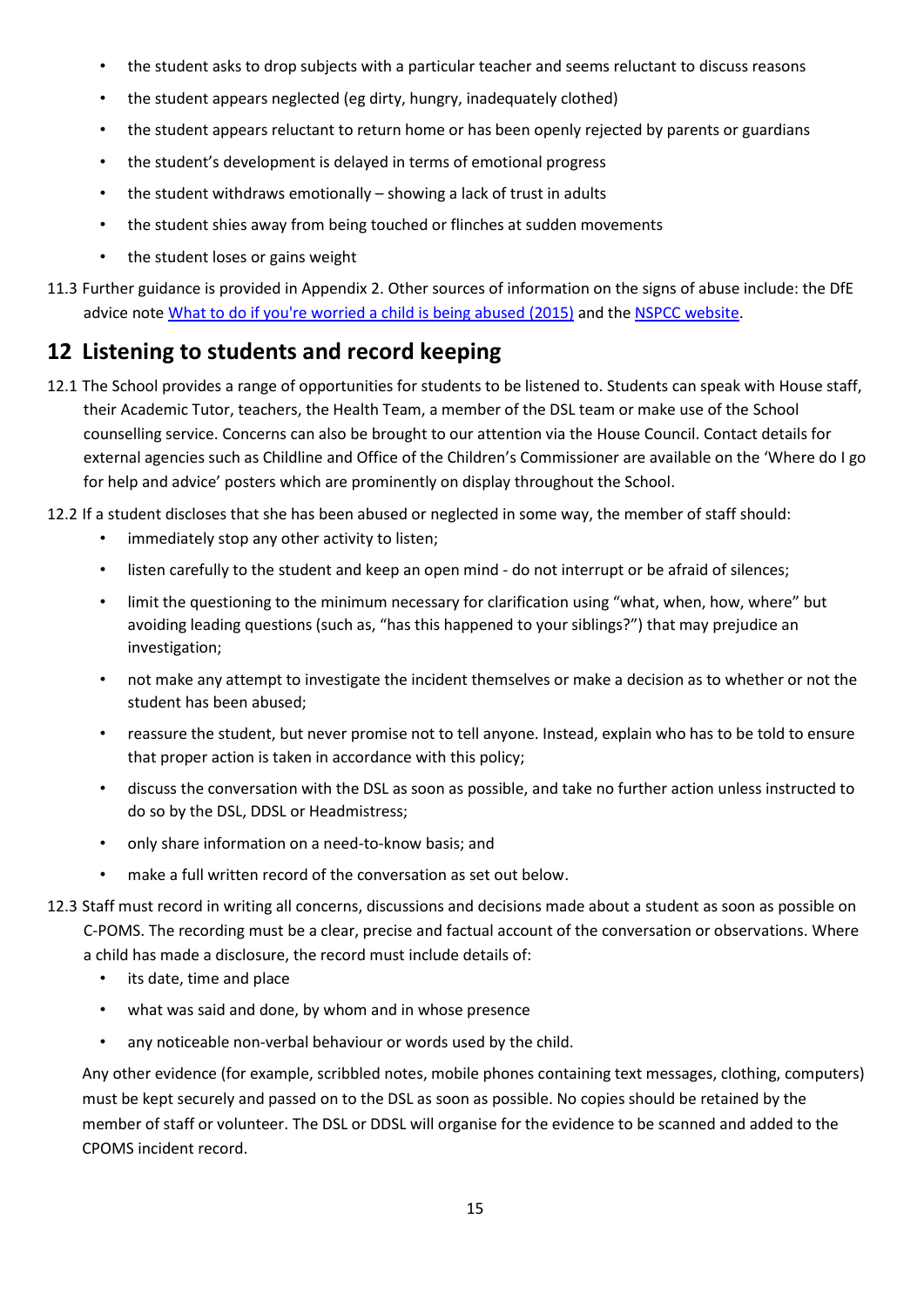Where a report includes an online element, staff should, where possible, avoid viewing illegal images of a child and under no circumstances should such images be forwarded electronically. Further guidance is available on what to do if viewing an image is unavoidable on:

- <https://www.gov.uk/government/publications/searching-screening-and-confiscation>
- *[Sharing nudes and semi nudes: advice for education settings working with children and young people](https://www.gov.uk/government/publications/sharing-nudes-and-semi-nudes-advice-for-education-settings-working-with-children-and-young-people/sharing-nudes-and-semi-nudes-advice-for-education-settings-working-with-children-and-young-people)  [\(December 2020\)](https://www.gov.uk/government/publications/sharing-nudes-and-semi-nudes-advice-for-education-settings-working-with-children-and-young-people/sharing-nudes-and-semi-nudes-advice-for-education-settings-working-with-children-and-young-people)*.

# <span id="page-15-0"></span>**13 Procedure to be followed by staff if they have concerns about a student's welfare**

- 13.1 If a member of staff has concerns about a student's welfare, including any mental health concerns, **they must inform the DSL as soon as possible**, unless the concerns involve an allegation against a member of staff, in which case the procedures set out in the section *Allegations against members of staff (including supply staff) and volunteers* below should be followed. Staff should not assume that somebody else will act and share information that might be critical in keeping a student safe.
- 13.2 All concerns, discussions, decisions made and the reasons for those decisions should be recorded in writing. If in doubt about recording requirements, staff should discuss with the DSL.
- 13.3 If a teacher discovers that an act of female genital mutilation (FGM) appears to have been carried out on a girl under 18, the teacher **must** report this to the police. Unless the teacher has a good reason not to, they should also still inform the DSL. This statutory duty does not apply to suspected cases of FGM or those at risk of FGM, which should both be addressed in accordance with the safeguarding procedures described in this policy. (For further details, see Annex A of KCSIE and '[Guidance for Schools](http://nationalfgmcentre.org.uk/wp-content/uploads/2019/06/FGM-Schools-Guidance-National-FGM-Centre.pdf)' information.)
- 13.4 The normal safeguarding procedures outlined in this Policy must be used when there are concerns about children who may be at risk of being drawn into terrorism.
- 13.5 Parents can report to the DSL on the welfare of any student in the School, whether their own child or not. If preferred, parents may discuss concerns in private with the student's Housemistress, Academic Tutor or other member of staff, who will notify the DSL.
- 13.6 Any member of staff may refer a matter to children's social services directly. This could happen in exceptional circumstances such as in an emergency or if there is a genuine concern that appropriate action has not been taken.

# <span id="page-15-1"></span>**14 Duties of the DSL on being notified of a concern about a student's welfare**

- 14.1 When the DSL is notified of any concerns about a student's welfare, she will decide on the appropriate course of action. In particular, the DSL will decide whether a referral should be made to children's social services.
- 14.2 Factors that the DSL should bear in mind when making their decision include:
	- the best interests of the child
	- the nature and seriousness of the complaint
	- contextual factors
	- the referral threshold set by the relevant Local Authority
	- the student's wishes or feelings
	- the inter-agency procedures of the relevant Local Safeguarding Children Partnership
	- where relevant, local information sharing protocols relating to Channel referrals.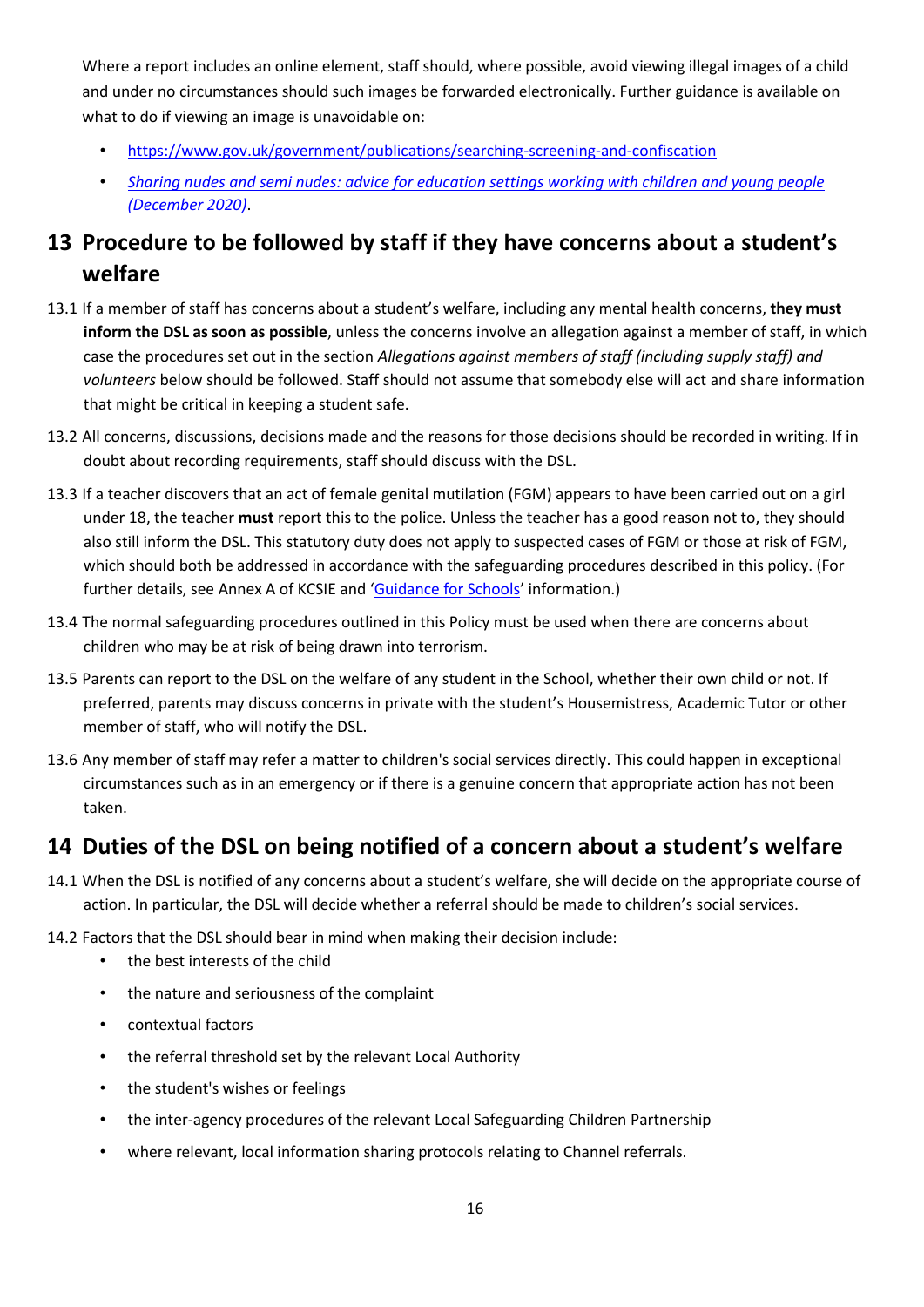- 14.3 If the DSL decides not to make a referral, but to support the student with early help, the DSL will keep the situation under review and consider a later referral to children's social services if the student's situation does not appear to be improving.
- 14.4 Members of the DSL team are responsible for maintaining written safeguarding records once an issue has been logged on CPOMs. These records are confidential and the only personnel within the School who have access to them are the DSL/DDSLs and the Headmistress. Such records will include:
	- a clear and comprehensive summary of the concern;
	- details of how the concern was followed up and resolved; and
	- a note of any actions taken, decisions reached and the outcome.

# <span id="page-16-0"></span>**15 Making a referral to children's social services**

- 15.1 When a student is not considered at risk of harm, but still has an unmet need that could mean they are in a Child in Need, a referral should be made as soon as possible by the DSL to Children's Social Care in the local authority in which the student lives. Parental consent for referrals of this type is not required in these circumstances. However, it is best practice for such concerns to be discussed first with parents and any subsequent referral to be made transparently with their knowledge. Where a child and family would benefit from coordinated support from one or more agency (for example: education, health, housing, police) there should an inter-agency earlyhelp assessment and procedures will be put in place by children's services to arrange this. The School will coordinate with the local agencies involved.
- 15.2 If a student is in **immediate danger** or is at **risk of harm**, a referral should be made to children's social services and/or the police **immediately**. Further guidance on [when to](https://www.npcc.police.uk/documents/Children%20and%20Young%20people/When%20to%20call%20the%20police%20guidance%20for%20schools%20and%20colleges.pdf) call the police is provided by the NPCC - when to [call the police.](https://www.npcc.police.uk/documents/Children%20and%20Young%20people/When%20to%20call%20the%20police%20guidance%20for%20schools%20and%20colleges.pdf) The School is not required to obtain parental consent prior to a referral being made.
- 15.3 If the initial referral is made by telephone, the DSL should confirm the referral in writing. Confirmation of the referral and details of the decision on what action will be taken should be received from the Local Authority within one working day. If this is not received, the DSL should contact children's social services again.
- 15.4 Anyone can make a referral, although if a referral is made by someone other than the DSL, the DSL should be informed as soon as possible.
- 15.5 If, after a referral, the student's situation does not appear to be improving, the DSL should contact children's social services again to follow the matter up, to ensure both that their concerns are addressed and that the student's situation improves.
- 15.6 Where relevant, the School will co-operate with the Channel panel and the police in providing any relevant information so that each can effectively carry out its functions to determine whether an individual is vulnerable to being drawn into terrorism. The School will respond to requests for information from the police promptly, and in any event within five to ten working days (see the School's Prevent Policy).
- 15.7 If a report is determined to be unsubstantiated, unfounded, false or malicious, the DSL will consider whether the child and/or the person who has made the allegation is in need of help or may have been abused by someone else and this is a cry for help. In such circumstances, a referral to children's social care may be appropriate. If a report is shown to be deliberately invented or malicious, the School will consider whether any disciplinary action is appropriate against the individual who made it.

# <span id="page-16-1"></span>**16 Informing parents**

16.1 Parents will usually be informed of any action to be taken under these procedures. However, there may be circumstances when the DSL will need to consult with the Local Authority Designated Officer (LADO), children's social services, the police and/or the Headmistress before discussing details with parents.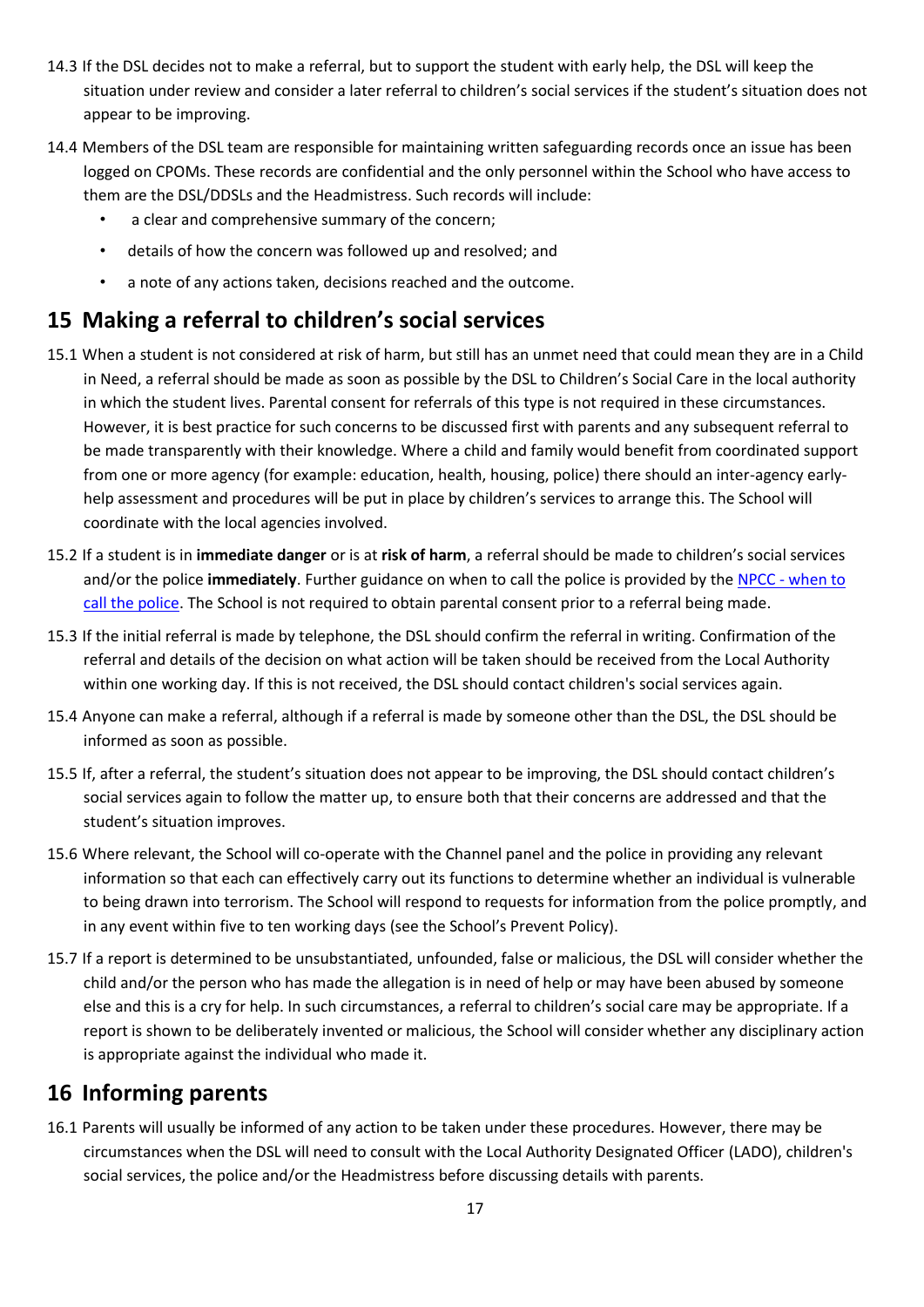- 16.2 For Channel referrals, the DSL will consider seeking the consent of the student (or their parent/guardian) when determining what information can be shared. Whether or not consent is sought will be dependent on the circumstances of the case but may relate to issues such as the health of the individual, law enforcement or protection of the public.
- 16.3 When the School decides to refer a particular complaint of abuse to social services or the police, the parents/guardian and student will be informed in writing of their right to make their own complaint or referral to social services or the police, where appropriate, and will be provided with contact names, addresses and telephone numbers.
- 16.4 For the avoidance of doubt, referrals do not require parental consent. Staff must act in in the best interests of the child, even if this means making a referral against the parents' wishes.

# <span id="page-17-0"></span>**17 Allegations about members of staff, supply staff, contractors and volunteers**

#### 17.1 Guidance to staff

Guidance is given to staff to be circumspect about placing themselves in situations which may

- put themselves or their students at risk of harm; or
- give rise to allegations of abuse.

To reduce the risk of allegations, staff should be aware of safer working practices and should be familiar with the detailed guidance on acceptable behaviour and actions contained in the Staff Code of Conduct, which is issued to all staff. Particular care should be taken where staff have one-to-one meetings with a student.

- 17.2 The following procedures will be used where it is alleged that a member of staff, a supply teacher, contractor or volunteer has:
	- behaved in a way that has harmed a child, or may have harmed a child;
	- possibly committed a criminal offence against or related to a child;
	- behaved towards a child or children in a way that indicates he or she would pose a risk of harm to children; or
	- behaved or may have behaved in a way (in or outside of School) that indicates they might not be suitable to work with children. The incident may not necessarily involve children but may raise concerns that such behaviour might be replicated against a child (eg domestic violence at home).

These criteria are often referred to as the allegation or harms threshold. The procedures outlined below aim to strike a balance between the need to protect children from abuse and the need to protect staff and volunteers from false, malicious or unfounded allegations. The procedures follow Part 4 of KCSIE (September 2021).

#### 17.3 Reporting an allegation about staff

If an allegation is made about staff that appears to meet the criteria in paragraph 17.2:

Where an allegation is made about a member of staff, supply staff, the DSL, contractor or volunteer, the matter should be reported immediately to the Headmistress, or in the Headmistress's absence, to the Safeguarding Governor, Dr Clare Ratnage. The adult to whom the allegation relates should not be informed without the explicit consent of the Local Authority Designated Officer (LADO), the person designated by the local authority to be involved in the management of allegations against people who work with children.

- Allegations about the Headmistress should be reported to the Chair of Governors, Fru Hazlitt (contact details for the Chair of Governors can be sought from the Clerk to the Governors) without first notifying the Headmistress.
- Allegations about a Governor should be reported to the Chair of Governors. If the allegation is against the Chair of Governors, the matter should be reported to the Safeguarding Governor.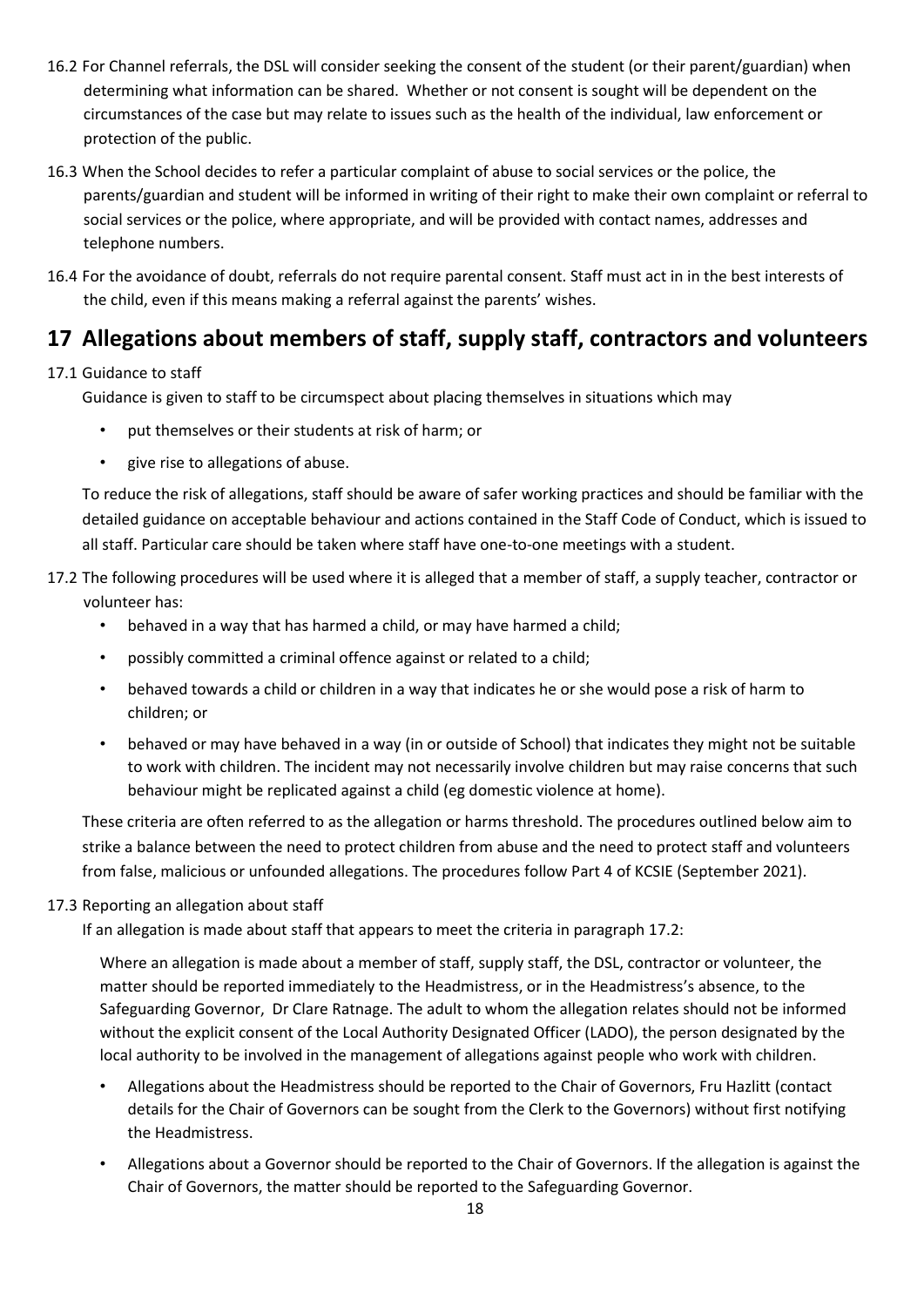• The Headmistress or Chair of Governors who receives any such allegation is referred to in these procedures as the 'case manager'.

17.4 Action to be taken by the case manager

- Before contacting the LADO, the case manager will conduct basic enquiries in line with Berkshire West's procedures to establish the facts to help determine whether there is any foundation to the allegation. Nothing must be done at this initial stage that could jeopardise a future police investigation.
- If the case manager is unsure whether the allegation meets the criteria in para 17.2 above, the LADO will be consulted for advice.
- Any allegations meeting the criteria in para 17.2 will be dealt with in accordance with the local authority's arrangements for managing allegations. All such allegations must be dealt with as a priority to avoid any delay.
- The case manager will immediately (and in any event within one working day) discuss the matter with the LADO before further action is taken. The case manager may also consult with the DSL, but no attempt will be made to formally investigate the allegation until the LADO is consulted. The purpose of the initial discussion between the case manager and the LADO is to consider the nature, content and context of the allegation and agree a course of action. All discussions with the LADO should be recorded in writing.
- The initial sharing of information and evaluation may lead to a decision that no further action is to be taken in regard to the individual facing the allegation or concern, in which case this decision and a justification for it will be recorded by both the case manager and the LADO, and agreement reached on what information should be put in writing to the individual concerned and by whom.
- In situations where a person is deemed an immediate risk to children or where there is evidence of a possible criminal offence, the case manager may, in consultation with the LADO, request police involvement from the outset.
- Where an adult makes an allegation to the School that they were abused as child, the individual will be advised to report the allegation to the police. Non-recent allegations made by a student will be reported to the LADO in line with Berkshire West Safeguarding Children Partnership's procedures for dealing with such allegations. The LADO will then coordinate with children's social care and the police.

17.5 Disclosure of information

- The case manager will inform the accused person of the allegation as soon as possible after the LADO has been consulted and, if appropriate, children's social care and the police.
- The parents of the student involved will be informed of the allegation as soon as possible if they do not already know of it, although where external agencies are involved, the case manager will not inform the accused or the parents until it has been agreed what information can be disclosed. Parents will be kept informed of the progress of the case, only in relation to their child: no information can be shared regarding the member of staff.
- The timing and extent of disclosures, and the terms on which they are made, will be dependent upon and subject to the laws on confidence and data protection and the advice of external agencies.

#### 17.6 Investigation

• Investigations will usually be undertaken by a senior member of School staff, under the guidance of the LADO. However, depending on the nature and complexity of an allegation, the investigation may instead be conducted by external agencies, such as social services or the police. In some cases, the LADO may ask for further enquiries to be made before a formal decision is reached about how to proceed. When this occurs, the LADO will provide specific guidance as how and by whom the investigation should be conducted.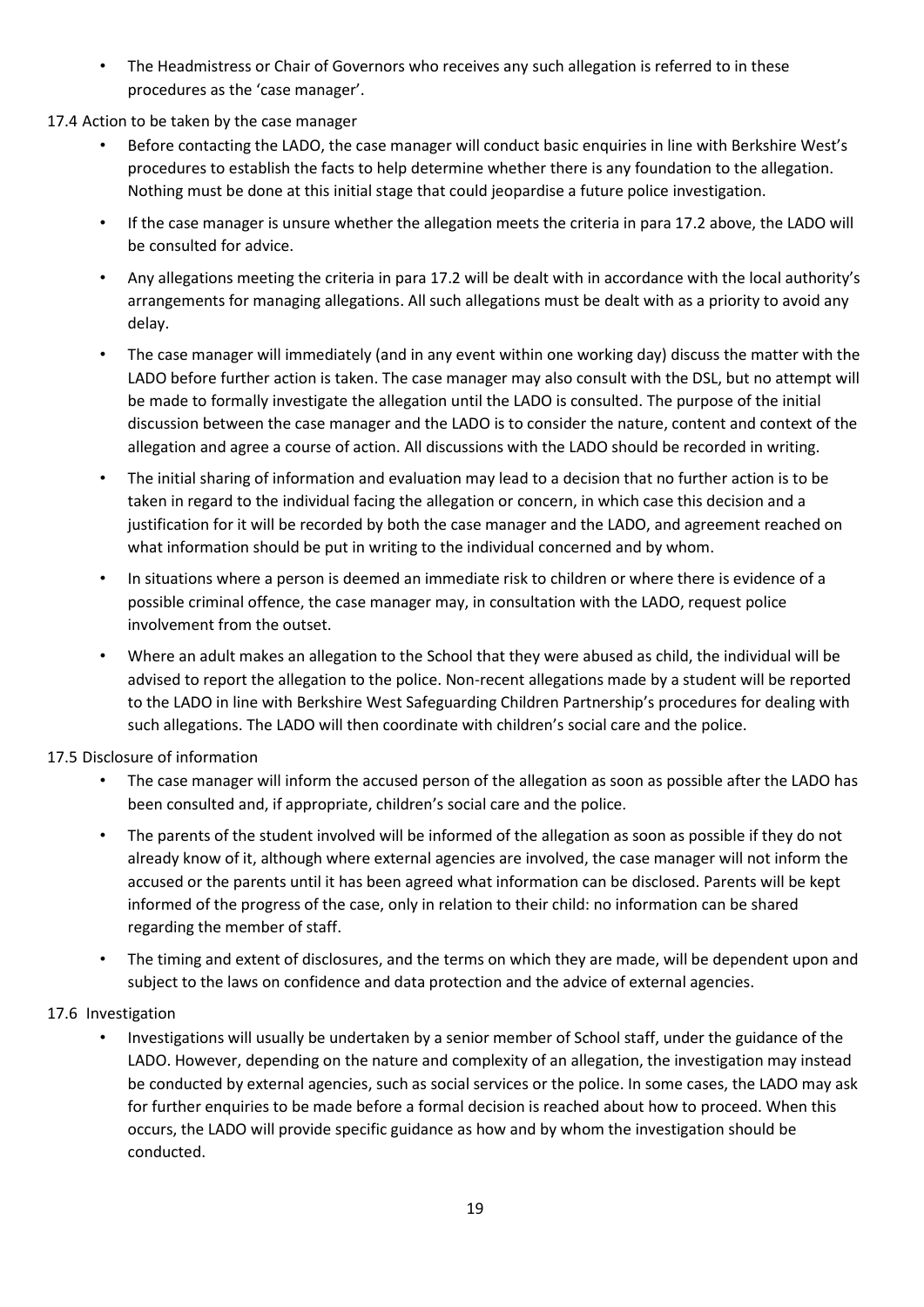- Where an external agency is conducting the investigation rather than the School, the School will cooperate fully with external investigators. No internal investigation into possible breaches of the School's disciplinary code will commence until any external investigation or criminal proceedings are complete.
- It is recognised that the School may have to consider an allegation against an individual not directly employed by the School: for example, supply staff provided by an employment agency or business. Downe House will ensure allegations are dealt with properly. Prior to ceasing using a supply member of staff due to safeguarding concerns, the facts will be found out and the LADO liaised with to determine a suitable outcome. The School may discuss with the agency whether it is appropriate to suspend the person they have supplied, or redeploy them, whilst the investigation is carried out. Downe House may take the lead in the investigation, to ensure that the allegation is dealt with properly and to recognise the fact that the agency would not have direct access to students or other school staff. They would therefore not be able to collect the facts or liaise with the LADO, police and/or children's social services. Supply staff will be advised to contact their trade union for representation. If there is an allegation meeting, it will address issues such as information sharing, to ensure that any previous concerns or allegations known to the agency are taken into account by the School.
- The School will not cease its investigations if the person involved leaves, resigns, ceases to provide their services, or refuses to cooperate. Records will be kept of the nature of the allegation and any supporting evidence used to determine whether or not, on the basis of information available, the allegation is substantiated. The person involved will be notified in writing of the outcome of the investigation process.
- In accordance with DfE statutory guidance, the following definitions will be used when determining the outcome of allegation investigations:
	- o Substantiated: there is sufficient evidence to prove the allegation
	- $\circ$  Malicious: there is sufficient evidence to disprove the allegation and there has been a deliberate act to deceive or cause harm to the person subject to the investigation.
	- o False: there is sufficient evidence to disprove the allegation
	- o Unsubstantiated: there is insufficient evidence to either prove or disprove the allegation. The term, therefore, does not imply guilt or innocence
	- o Unfounded: to reflect cases where there is no evidence or proper basis which supports the allegation being made

#### 17.7 Support

- The School has a duty of care towards its employees and will ensure that effective support is provided for anyone facing such an allegation. A representative will be appointed to keep him or her informed of the progress of the case.
- The School will also provide access to counselling or medical advice, where appropriate.
- The School will not prevent social contact with work colleagues and friends, when staff are suspended, unless there is reason to believe this may be prejudicial to the gathering and presentation of evidence.
- Support will also be offered to the student(s) affected and their parents or guardian. The School will consult with the children's social services, or the police as appropriate, as to how this can be done in the most suitable and effective way.

#### 17.8 Suspension

• Suspension will not be an automatic response to an allegation and will only be considered in a case where there is cause to suspect that a student, or other students at the School, is/are at risk of significant harm, or where the allegation is so serious that it might be grounds for dismissal. The School will consider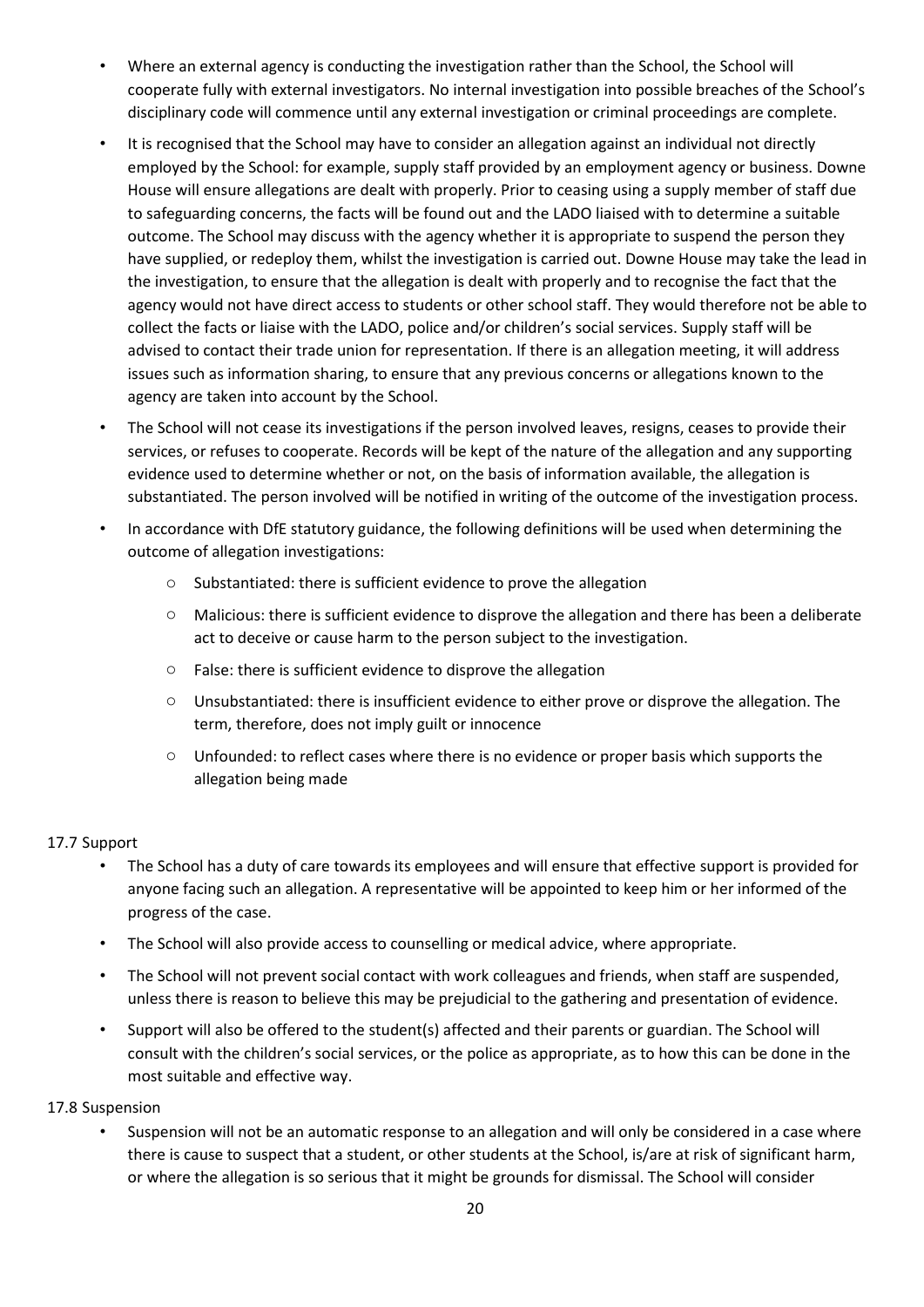whether the result that would be achieved by suspension could be obtained by alternative arrangements, such as redeployment. A member of staff will only be suspended if there is no reasonable alternative. The School will balance the need to ensure the safety and welfare of the student with the need for a full and fair investigation. The LADO will be consulted as to the appropriate action to take.

- If suspension is deemed appropriate, the reasons and justification will be recorded by the School and the individual notified of the reasons for the suspension. The School will ensure that the suspended person is given the contact details for the representative who has been appointed to keep him or her informed about the progress of the case.
- If the allegation is against a member of the residential boarding staff and the member of staff is suspended as a result of a safeguarding allegation, the School will provide alternative accommodation away from children pending the outcome of the child protection investigation.
- If it is decided that the person who has been suspended should return to work, the School will consider how to facilitate this: for example, whether a phased return would be appropriate. The School may provide a mentor and will also consider how to manage contact with the student who made the allegation.

#### 17.9 Confidentiality and information sharing

- The School will make every effort to guard the privacy of all parties during and after an investigation into an allegation. It is in everyone's best interest to maintain this confidentiality, in order to ensure a fair investigation with minimum impact on all parties.
- A breach of confidentiality will be taken seriously and may warrant its own investigation. It is a criminal offence to publish information that could lead to the identification of a member of staff who is the subject of an allegation before they are charged with an offence. Publication includes any speech, writing, relevant programme or other communication, in whatever form, which is addressed to the public at large or any section of the public.
- The case manager will take advice from the LADO, police and children's services, as appropriate, to agree:
	- o Who needs to know about the allegation and what information can be shared
	- $\circ$  How to manage speculation, leaks and gossip, including how to make the parents or guardian of the student involved aware of their obligations with respect to confidentiality
	- o What, if any, information can be reasonably given to the wider community to reduce speculation
	- o How to manage press interest if, or when, it arises
- Where the police are involved, wherever possible the School will ask the police to obtain consent from the individuals involved to share their statements and evidence for use in any subsequent disciplinary process initiated by Downe House.

#### 17.10 Unsubstantiated, unfounded, false or malicious allegations

- If an allegation by a student is determined to be unsubstantiated, unfounded, false or malicious, the case manager should consider the following actions:
	- $\circ$  If the student who made the allegation is in need of help or may have been abused by someone else and, under such circumstances, whether a referral to student's social services is appropriate
	- $\circ$  whether to take disciplinary action against the student in accordance with the School's Behaviour Policy.
- If a parent has made a deliberately invented or malicious allegation the Headmistress will consider whether to require that parent to withdraw their child or children from the School, on the basis that they have treated the School or a member of staff unreasonably.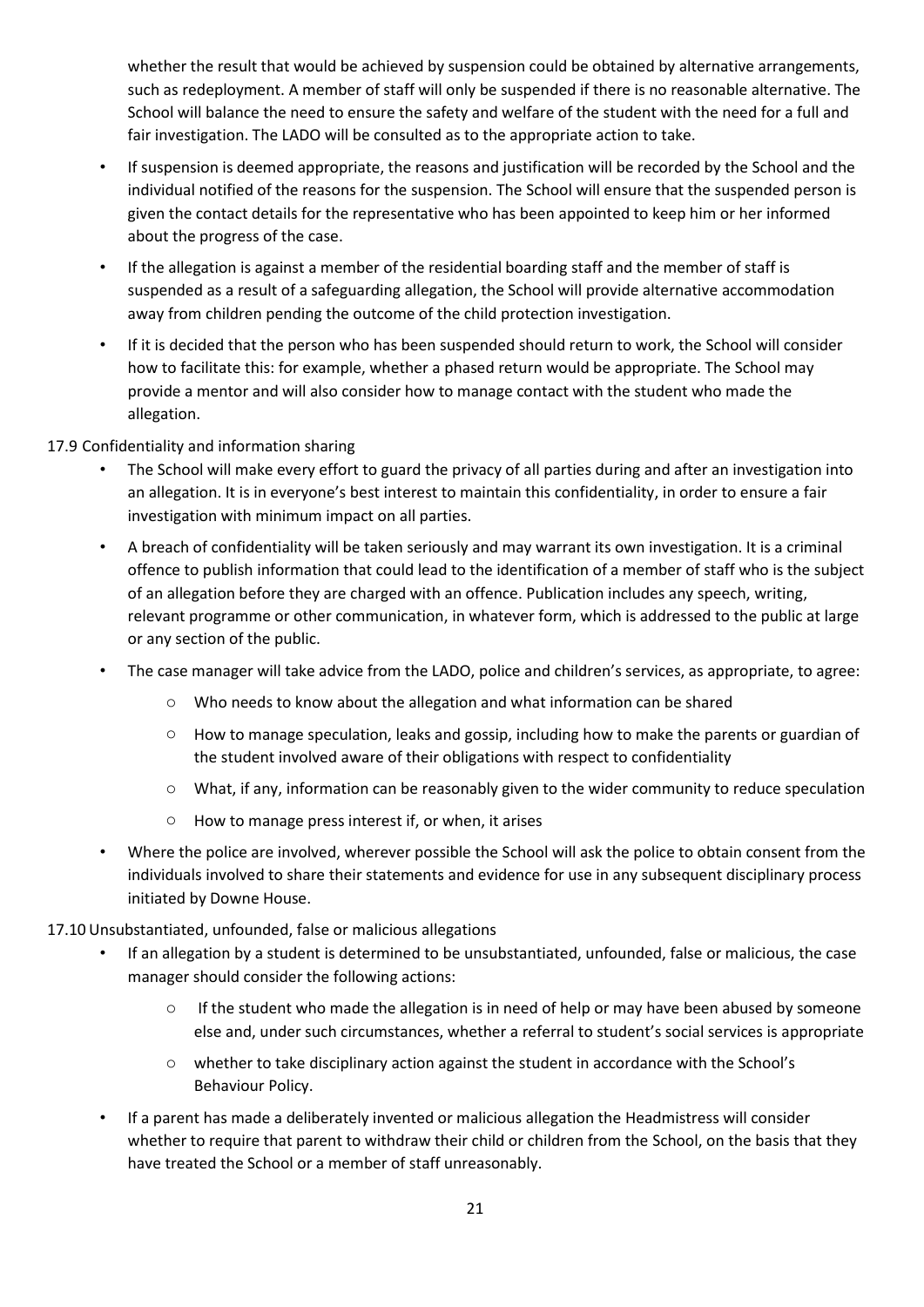• Whether or not the person making the allegation is a student or a parent (or other member of the public), the School reserves the right to contact the police to determine whether any action might be appropriate.

#### 17.11 Substantiated allegations

- If an allegation is substantiated and the member of staff, contractor or volunteer is dismissed because they are unsuitable to work with children a report to the Disclosure and Barring Service will be made promptly, and in any event within one month of the person leaving the School.
- Settlement agreements, including a form of words for a reference, will not be used in cases where a member of staff, volunteer or contractor resigns or ceases to provide his or her services, where there are allegations that indicate the person is a risk or poses a risk of harm to children. Resignation or ceasing to provide services will not prevent a referral being made to the Disclosure and Barring Service where appropriate.
- If a teacher has been dismissed, or would have been dismissed had they not resigned, in cases involving unacceptable professional conduct, conduct that may bring the profession into disrepute or a conviction for a relevant offence, the School will give separate consideration to whether a referral should be made to the Teaching Regulatory Authority. The School will follow the advice set out in the TRA documents: [Teacher misconduct: information for teachers](https://assets.publishing.service.gov.uk/government/uploads/system/uploads/attachment_data/file/738316/Teacher_misconduct_information_for_teachers.pdf) and [Teacher misconduct: the prohibition of teachers](https://assets.publishing.service.gov.uk/government/uploads/system/uploads/attachment_data/file/752668/Teacher_misconduct-the_prohibition_of_teachers_.pdf) (as updated from time to time) to decide whether a referral should be made.
- At the conclusion of a case in which an allegation is substantiated, the LADO will review the circumstances of the case with the case manager to determine whether any improvements could be made to the School's procedures to prevent the occurrence of similar events in the future. Consideration will also be given to how the investigation process was managed, including, where appropriate, the use of suspension of the accused. The case manager will produce a written report that will be presented to the governors without delay.

#### 17.12 Charity Commission

- Downe House as a registered charity has a duty to protect people who come into contact with its work as a charity from abuse or mistreatment of any sort. As part of this duty the School is required to notify the Charity Commission of serious incident involving students or other beneficiaries of the charity. Examples of where such a report would be required include (but are not limited to):
	- $\circ$  incidents (alleged or actual) where students have been abused or mistreated whilst under the School's care or by individual(s) connected to the School
	- o failures to follow policies and procedures which have put students at significant risk of harm
- It is the responsibility of the Governing Body to ensure such reports are made promptly. The report will circumstances of the incident, actions taken by the School and details of lessons to be learnt from the subsequent review. The Governors will also ensure that an action plan is put in place to ensure any deficiencies or weaknesses in the School's safeguarding arrangements are remedied without delay.

#### 17.13 Record keeping and references

• Details of allegations that are found to be malicious or false will be removed from personnel records, unless the individual gives their written consent for the retention of the information. For all other allegations, a comprehensive summary of the allegation, details of how the allegation was followed up and resolved, and a note of any action taken and decisions will be kept on the employee's file. A copy of this summary will be provided to the individual concerned. Such records will be retained at least until the employee reaches the normal pension age (or for a period of ten years from the date of the allegation, if this is longer).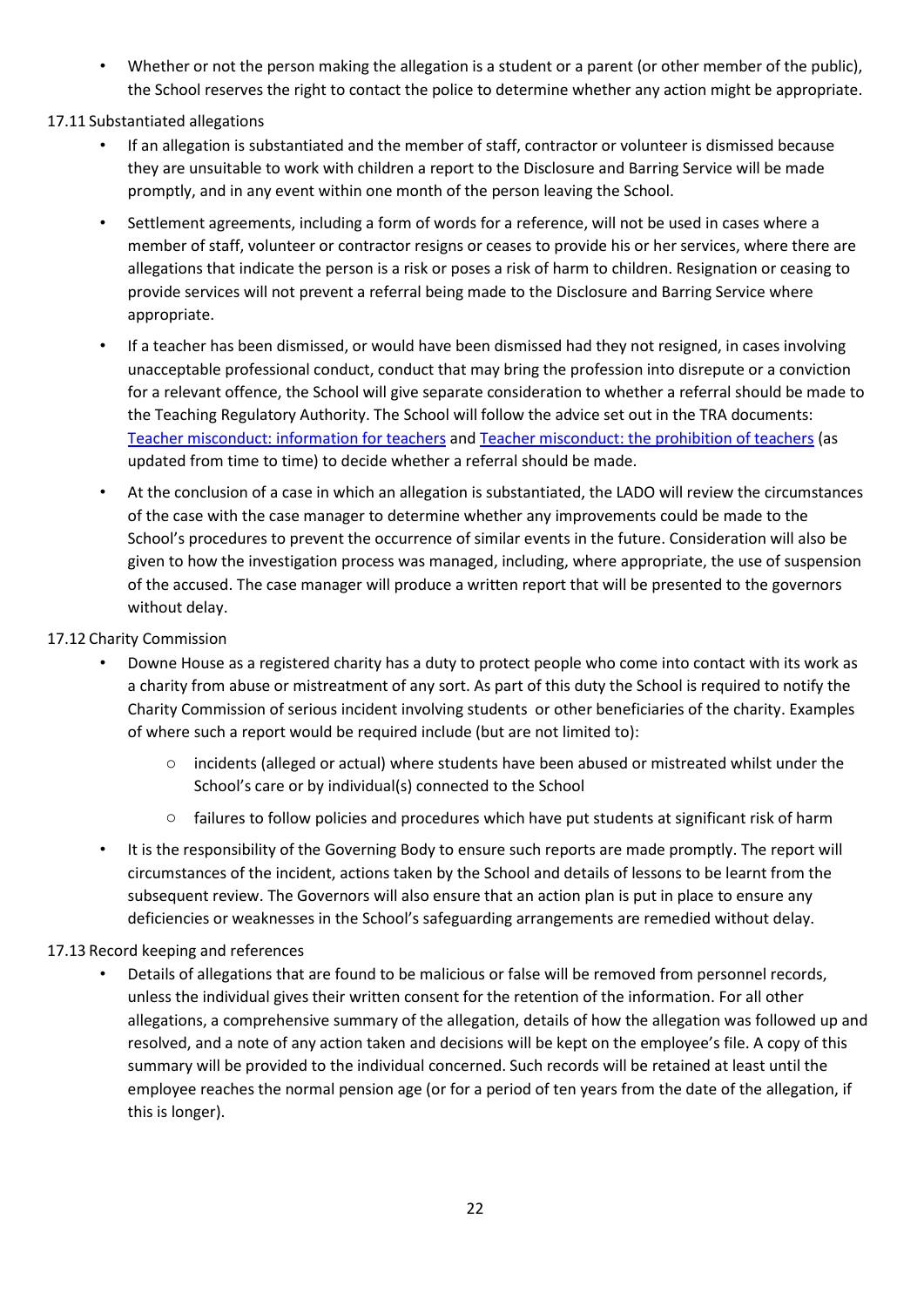• When providing employer references, Downe House will not refer to any allegation or history of allegations where the allegation(s) have been proven to be false, unfounded, unsubstantiated, false or malicious.

# <span id="page-22-0"></span>**18 Low-level concerns**

- 18.1 A "low-level' concern is any concern no matter how small, and even if no more than causing a sense of unease or a nagging doubt – that an adult has acted in a way that:
	- Is inconsistent with the School's Code of Conduct, including inappropriate conduct outside of work; and
	- Does not meet the allegation threshold (see 17.2) or is otherwise not serious enough to consider a referral to the LADO.

NB: The term 'low-level' does not mean that the concern is insignificant; it simply means the behaviour does not meet the allegation threshold as defined in KCSIE.

- 18.2 Inappropriate behaviour can exist on a wide spectrum, from that which is inadvertent or thoughtless through to that which is ultimately intended to enable abuse. Examples of such behaviour could include but are not limited to: being overly friendly with students; showing favouritism; taking photographs of students on a personal device; or using inappropriate sexualised, intimidating or offensive language.
- 18.3 Staff are required to report any concerns about any adult (including a person employed by a supply agency or a contractor) to the Headmistress. Where the concern relates to the Headmistress, it should be reported to the Chair of Governors. Such reports should be made without undue delay. Staff do not need to be able to determine whether their concern is a low-level concern or whether it meets the threshold of an allegation. This determination will be made by the Headmistress/Chair of Governors when the matter has been investigated.
- 18.4 A member of staff may find themselves in a situation which could be misinterpreted or might appear compromising to others. Equally, a member of staff, for whatever reason, may have behaved in a manner which, on reflection, falls short of the standard set out in the Staff Code of Conduct. Under such circumstances, the member of staff should make a self-referral to the Headmistress as soon as possible. Doing so demonstrates transparency, facilitates effective management of the issue and can reduce the risks of misunderstandings and false allegations.
- 18.5 All low-level concerns, including those determined to be unfounded, will be recorded in writing by the Headmistress. The record will include details of the concern, the context in which the concern arose, and any actions taken, decisions reached and the eventual outcome. The name of the individual sharing their concerns will be noted. If the individual wishes to remain anonymous, then this will be respected as far as reasonably possible. Records of low-level concerns are confidential and securely stored by the DSL in accordance with the Data Protection Act 2018 and the UK General Data Protection regulation until the individual ceases to be employed by the School.
- 18.6 Low-level concerns which relate exclusively to safeguarding (and not to misconduct or poor performance) will not be referred to in employment references provided by the School. However, where a low-level concern (or group of concerns) has met the threshold for referral to the LADO and found to be substantiated, it will be referred to.
- 18.7 Records of low-level concerns will be reviewed at least termly by the DSL, Headmistress and Chair of Governors to ensure that all such concerns are being dealt with promptly and appropriately, and that any potential patterns of concerning, problematic or inappropriate behaviour are identified. Where a pattern of behaviour is identified consideration will be given to whether the matter should be escalated to the LADO and, more broadly, whether existing policies need to be revised and/or additional training is required.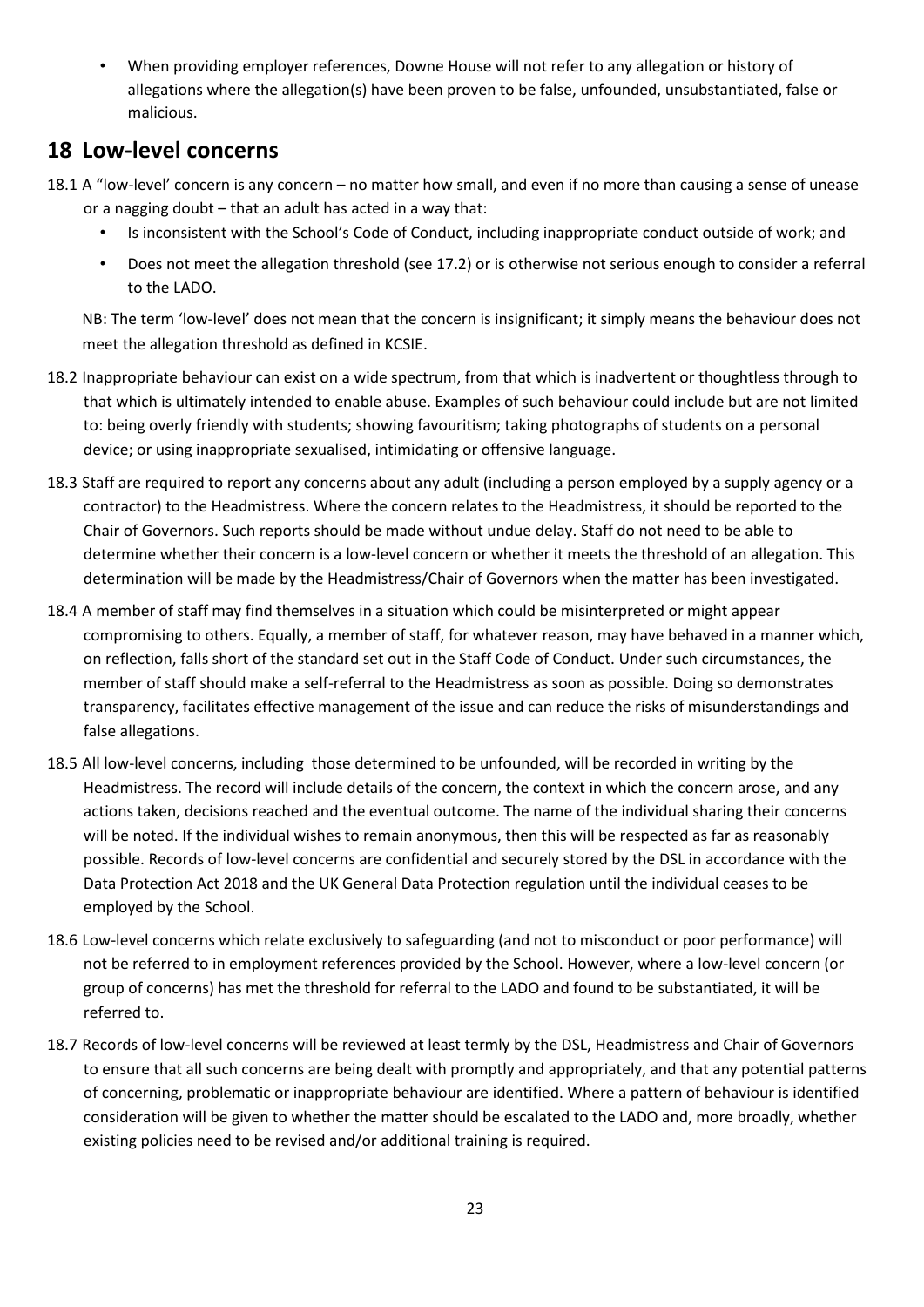# <span id="page-23-0"></span>**19 Arrangements for dealing with peer-on-peer abuse and allegations**

- 19.1 Most instances of students causing harm to each other will be dealt with under the School's Prevention of bullying and Behaviour Policies. However, all staff should be aware that safeguarding concerns can arise as a result of conduct by a student towards another (sometimes referred to as peer-on-peer abuse). This type of abuse can happen both inside and outside of School and online. Examples of students' conduct towards each other that could raise safeguarding concerns are:
	- bullying (including cyberbullying, prejudice-based and discriminatory bullying);
	- abuse in intimate personal relationships between peers;
	- physical violence such as hitting, kicking, shaking, biting, hair-pulling or otherwise causing physical harm this may include an online element which facilitates, threatens and/or encourages physical abuse);
	- sexual violence, such as rape, assault by penetration and sexual assault (this may include an online element which facilitates, threatens and/or encourages sexual violence);
	- sexual harassment, such as sexual comments, remarks, jokes and online sexual harassment, which may be standalone or part of a broader pattern of abuse;
	- causing someone to engage in sexual activity without consent, such as forcing someone to strip, touch themselves sexually, or to engage in sexual activity with a third party;
	- upskirting, which typically involves taking a picture under a person's clothing (not necessarily a skirt) without their permission and or knowledge with the intention of viewing their genitals or buttocks (with or without underwear) to obtain sexual gratification, or to cause humiliation or distress. (Upskirting is now a criminal offence. Anyone of any gender can be a victim.)
	- consensual and non-consensual sharing of nude and/or semi-nude images and/or videos (also known as sexting, or youth-produced sexual imagery); and
	- initiation/hazing type violence and rituals (this could include activities involving harassment, abuse or humiliation used as a way of initiating a person into a group and may also include an online element).
- 19.2 Peer-on-peer abuse also often manifests itself differently for boys than it does for girls. For example, girls seem to be at greater risk of sexual assault and/or exploitation, whereas boys seem to be at greater risk of physical gang-related violence and serious youth violence.
- 19.3 Students with Special Educational Needs or Disabilities are particularly vulnerable to peer-on-peer abuse.
- 19.4 Whilst sexual violence and sexual harassment are forms of peer-on-peer abuse to which the comments and measures below concerning awareness, education and reporting apply, their particular nature requires extra commentary, which is provided in section 20.
- 19.5 Downe House has an important role in developing students' understanding of what constitutes peer-on-peer abuse and instilling behavioural norms that minimise the risk of it taking place. With this in mind, staff should be aware of the importance of:
	- enforcing the School's rules, which are explicit about the high standards of behaviour and courtesy the School expects;
	- implementing in a consistent way its Behaviour Policy;
	- being clear that sexual violence or sexual harassment is not acceptable, will never be tolerated and is not an inevitable part of growing up;
	- not tolerating or dismissing any form of peer-on-peer abuse as 'banter', 'just having a laugh' or 'boys being boys'; and
	- implementing the School's prevention of bullying strategy.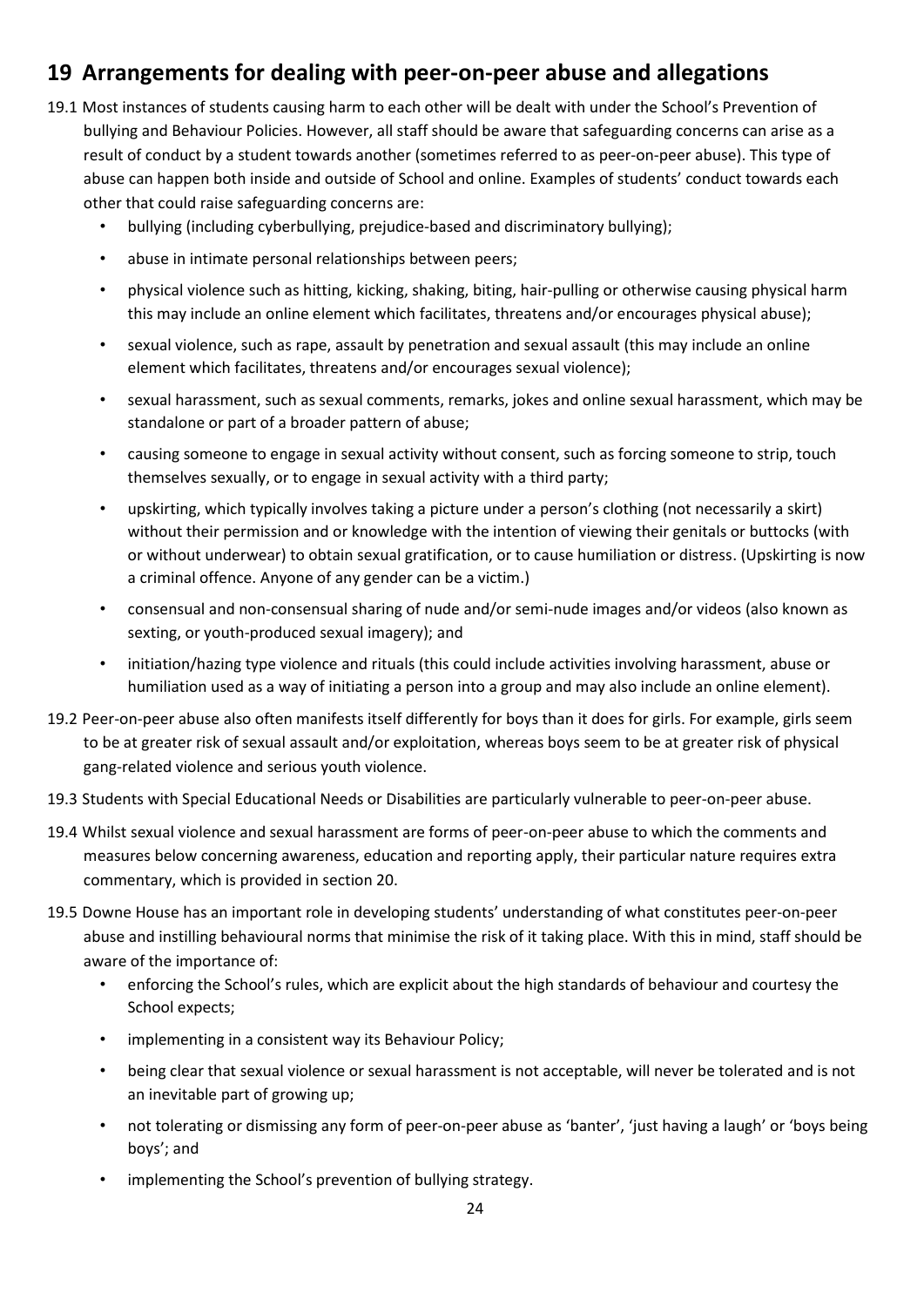Other strategies in place to prevent the occurrence of peer-on-peer abuse include:

- providing developmentally appropriate Learning for Life (PSHE) lessons which develop students' understanding of acceptable behaviour. Themes covered in these lessons that are particularly relevant to peer-on-peer abuse include: consent, gender roles, stereotyping and equality, healthy relationships, and power imbalances in relationships
- having systems in place to for any students to raise concerns with staff, knowing that they will be listened to, believed and valued
- delivering targeted work on assertiveness and keeping safe for those students identified as being potentially vulnerable
- 19.6 If a student discloses that they or another student has been the victim of peer-on-peer abuse, the guidance for gathering and recording the information provided in Section 12 of this policy should be followed.
- 19.7 If an allegation of peer-on-peer abuse has been made the DSL must be informed as soon as possible. Where the DSL considers that the behaviour meets the local authority threshold criteria (ie where there is reasonable cause to suspect a student is suffering or is likely to suffer significant harm), the case will be referred to the local authority using the procedures set out in this policy. The School will take advice from children's social services on when and how to inform the student about the allegations and how the investigation of allegations should be conducted. It will also take all appropriate action to ensure the safety and welfare of all students involved, including those accused of abuse. Further details on how cases of peer-on-peer abuse will be managed is contained in Part 5 of KCSIE (September 2021).
- 19.8 A student against whom an allegation of abuse has been made may be suspended during the subsequent investigation and the School's policies on behaviour and discipline will apply.
- 19.9 If it proves necessary for a student to be interviewed by the police in relation to allegations of abuse, the School will ensure that, subject to the advice of children's social services, parents are informed as soon as possible and that an appropriate adult supports the student during the interview. If a student's parents are abroad, the student's education guardian will be asked to support the student and to accommodate him or her if they have been suspended.
- 19.10 Both the victim and the perpetrator will be treated as being at risk, and safeguarding procedures in accordance with this policy will be followed. The DSL, as part of these procedures, will produce a welfare risk assessment which will consider the needs of all those involved (victim, perpetrator and other students at the School) and the measures that need to be taken to protect and keep them safe. When compiling the risk assessment, appropriate weight will be given to: the wishes of the victim; the nature of the alleged incident; the ages of those involved; whether the incident was an isolated one or part of a pattern; any power imbalance between the victim and perpetrator; any ongoing risks to the victim and other students; and any relevant contextual factors. Children's social services will independently risk assess the situation and any report produced by them will be used to inform and update the School's own risk assessment which, in any event, will be reviewed on a regular basis.

# <span id="page-24-0"></span>**20 Child-on-child sexual violence and sexual harassment**

- 20.1 Sexual violence includes acts such as sexual assault, assault by penetration, and rape (this may include an online element which facilitates, threatens and/or encourages sexual violence). A key feature of such acts is that the sexual activity takes place without the consent of the victim. Consent can only be given if an individual has the freedom and capacity to choose to participate in a sexual act.
- 20.2 Sexual harassment refers to 'unwanted conduct of a sexual nature' and can occur online and offline. Sexual harassment can take a wide variety of forms: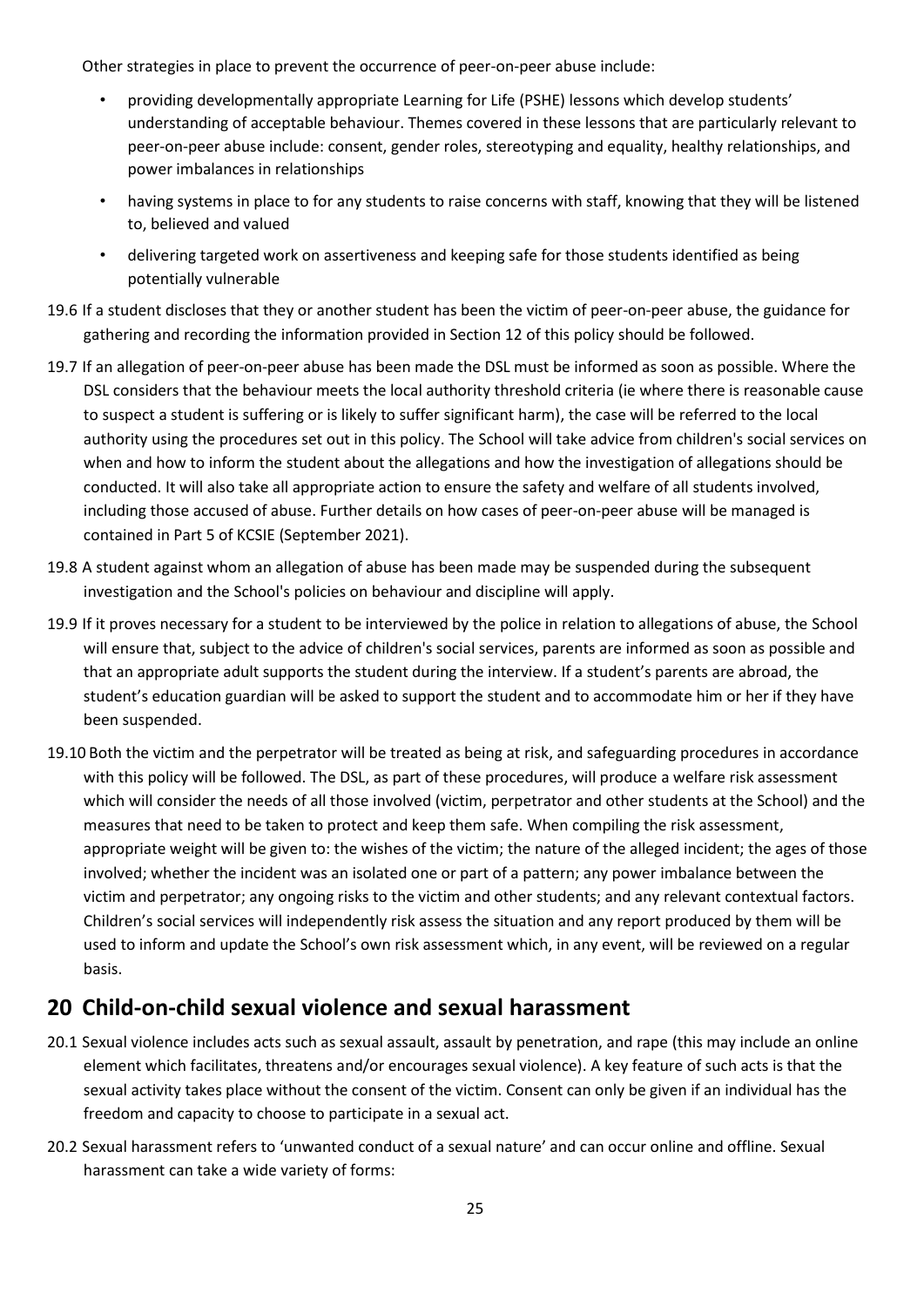- Sexual comments, such as making lewd comments or sexualized remarks about a person's clothes or appearance, using sexualised names etc
- Physical behaviour, such as deliberately brushing against someone, interfering with clothing (flicking bra straps, lifting up skirts etc), upskirting, displaying pictures, drawings or photos of a sexual nature
- Online harassment, such as non-consensual sharing of images and videos (nudes and semi-nudes), unwanted sexualised comments and messages
- 20.3 Sexual violence and sexual harassment can occur between students of any age and sex. However, staff should be aware that some groups are at greater risks than others. Girls, students with SEND, and LGBTQ+ students are more likely to be victims of these types of abuse. Evidence shows that boys are more likely to be perpetrators and girls to be victims. Young people who are victims of sexual violence and sexual harassment will find the experience stressful and distressing. This will, in all likelihood, adversely affect their educational attainment.
- 20.4 Students may not find it easy to tell staff about their abuse verbally. They can show signs or act in ways that they hope adults will notice and react to. In some cases, the victim may not make a direct report. For example, a friend may make a report, or a member of staff may overhear a conversation that suggests a child has been harmed, or a child's own behaviour might indicate that something is wrong.
- 20.5 All staff will be trained to manage a report of peer-on-peer sexual violence and sexual harassment. It is essential that **all** victims are reassured that they are being taken seriously, regardless of how long it has taken them to come forward, and that they will be supported and kept safe. Abuse that occurs online or outside of the School should not be downplayed and should be treated equally seriously. A victim should never be given the impression that they are creating a problem by reporting sexual violence or sexual harassment. Nor should a victim ever be made to feel ashamed for making a report, or their experience minimised.
- 20.6 Section 12 of this policy provides general guidance for listening to students and record-keeping. Effective safeguarding practice in the context of claims of sexual violence or harassment further requires the following:
	- If possible, reports should be managed with two members of staff present, (preferably one of them being the Designated Safeguarding Lead or a Deputy).
	- Where the report includes an online element, staff should know and following th[e searching,](https://www.gov.uk/government/publications/searching-screening-and-confiscation) screening [and confiscation advice \(for schools\)](https://www.gov.uk/government/publications/searching-screening-and-confiscation) an[d UKCIS advice on sharing nudes and semi-nudes.](https://www.gov.uk/government/publications/sharing-nudes-and-semi-nudes-advice-for-education-settings-working-with-children-and-young-people) **The key consideration is for staff not to view or forward illegal images of a child.** The UKCIS advice provides more details on what to do when viewing an image is unavoidable. In some cases, it may be more appropriate to confiscate any devices to preserve any evidence and hand them to the police for inspection.
	- The recognition that an initial disclosure to a trusted adult may only be the first incident reported, rather than representative of a singular incident and that trauma can impact memory and so students may not be able to recall all details or timeline of abuse.
- 20.7 The School will respond appropriately to all reports and concerns about sexual violence and/or sexual harassment both online and offline, including those that have happened outside of the School. The DSL/DDSLs are likely to have a complete safeguarding picture and be the most appropriate people to inform the School's initial response. Important considerations will include: the wishes of the victim in terms of how they want to proceed; the nature of the alleged incident(s), including whether a crime may have been committed and/or whether HSB (harmful sexual behaviour) has been displayed; the ages of the children involved; the developmental stages of the children involved; any power imbalance between the children (eg whether the alleged perpetrator(s) significantly older, more mature or more confident); whether the victim has a disability or learning difficult; whether the alleged incident is a one-off or a sustained pattern of abuse (sexual abuse can be accompanied by other forms of abuse and a sustained pattern may not just be of a sexual nature); that sexual violence and sexual harassment can take place within intimate personal relationships between peers; whether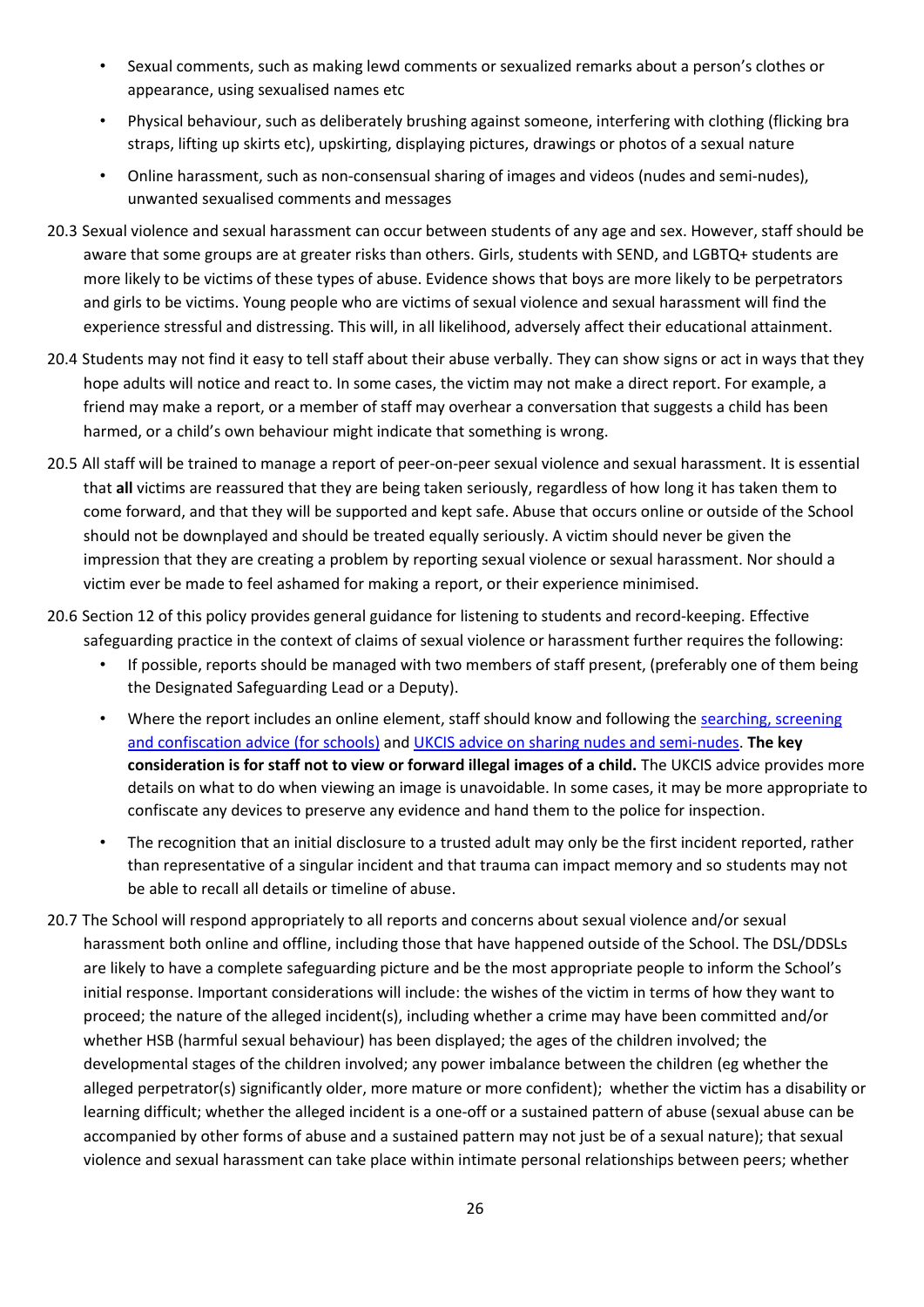there are ongoing risks to the victim, other children, or School staff; and, other related issues and wider context, including any links to child sexual exploitation and child criminal exploitation.

- 20.8 The DSL will reach a judgement about which of the following four ways is the most appropriate for handing the case:
	- Internal management: handled entirely within the School.
	- Early help: where the students concerned do not require referral to statutory services but may benefit from assistance from an external agency.
	- Children's social care: where a child has been harmed, is at risk of harm, or is in immediate danger.
	- Report to the police: in addition to the above, where the seriousness of the concern merits it.

In all but the first circumstance, how the case is managed will be determined in conjunction with the local authority MASH (Multi Agency Safeguarding Hub) team and/or the police. The School will follow the guidance as set out in detail in KSCIE (2021), Part 5.

- 20.9 Sexual assault can result in a range of health needs, including physical, mental, and sexual health problems and unwanted pregnancy. Where students have a health need arising from sexual assault or abuse, the School will assist them in gaining access to suitable specialist support services.
- 20.10 If a report of sexual violence or sexual harassment is determined to be unsubstantiated, unfounded, false or malicious, the DSL will consider if disciplinary action should be taken against the pupil who made the allegation and/or whether a referral to children's services is appropriate.

## <span id="page-26-0"></span>**21 Other safeguarding arrangements**

#### 21.1 Mental health

All staff should also be aware that mental health problems can, in some cases, be an indicator that a child has suffered, or is at risk of suffering abuse, neglect or exploitation.

Only appropriately trained professionals should attempt to make a diagnosis of a mental health problem. Staff, however, are well placed to observe students day-to-day and identify those whose behaviour suggests that they may be experiencing a mental health problem or be at risk of developing one.

Where young people have suffered abuse and neglect, or other potentially traumatic adverse childhood experiences, this can have a lasting impact throughout childhood, adolescence and into adulthood. It is key that staff are aware of how these children's experiences, can impact on their mental health, behaviour and education.

If staff have a mental health concern about a child that is also a safeguarding concern, immediate action should be taken by raising the issue with the DSL or with the Senior Deputy DSL, Ellen Llewellyn, who is the Mental Health Lead at Downe House, who may in turn contact an appropriate external agency.

#### 21.2 Teaching students to keep themselves safe

The School is committed to raising awareness of personal safety whenever the opportunity arises. This includes highlighting general health and safety matters in and around the School as well as in the wider world and educating students about specific safeguarding issues, such as staying safe online (including when they are accessing remote learning), radicalisation, grooming, child sexual exploitation, child criminal exploitation, healthy relationships, mental health, substance misuse, bullying and sexting. These issues are explored in a variety of contexts, including academic and Learning for Life (PSHE) lessons, the Assembly Programme, in House and in individual meetings with Academic Tutors and House Staff. Staff are also aware of the ongoing need to promote fundamental British values as a means of building resilience to the risks of radicalisation. A range of written and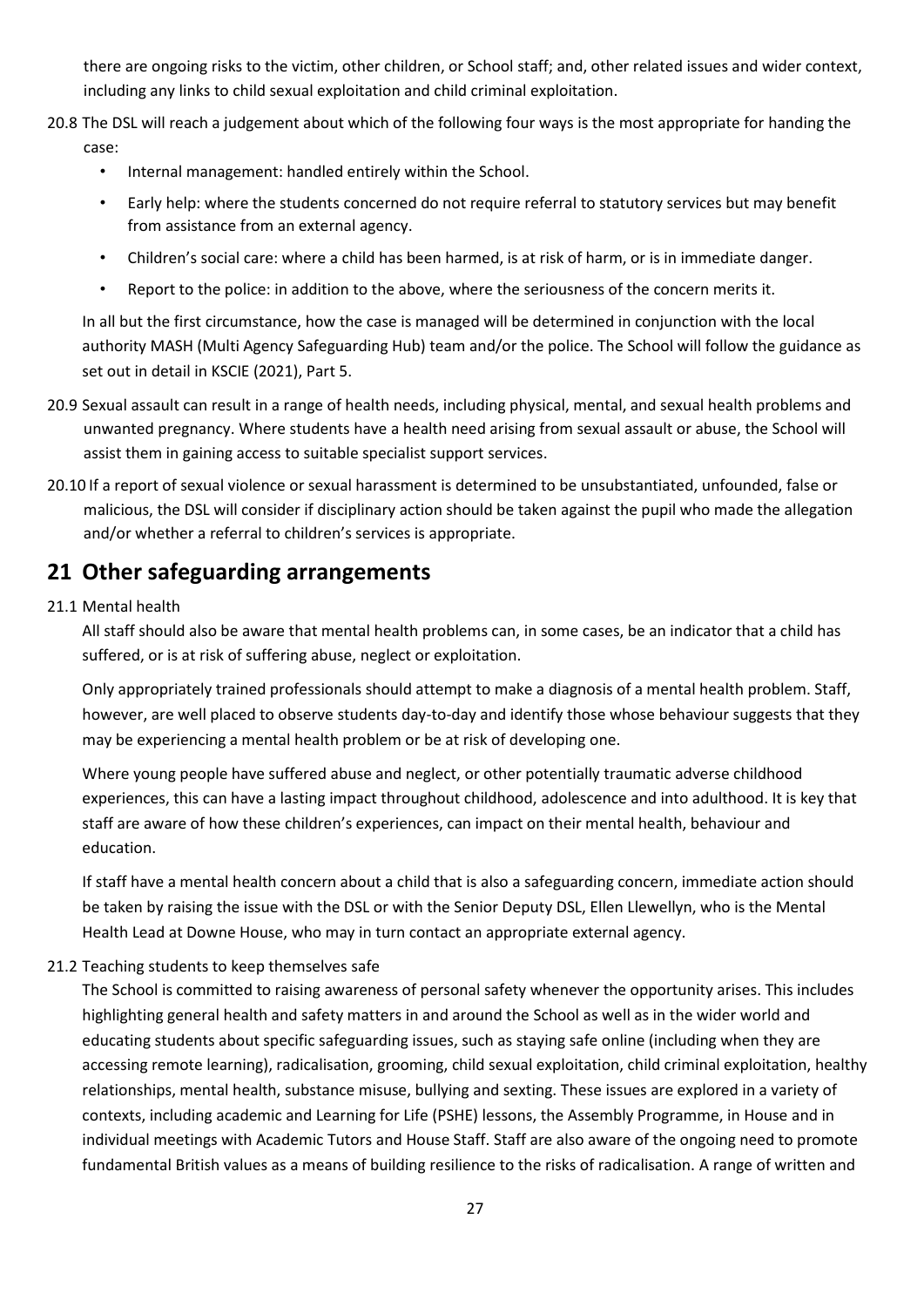online resources are also provided to students when they join the School (House Handbooks, House A-Zs, Prevention of Bullying Policy and Acceptable use of IT Policy); these are also available on the Student Hub on Schoolbase. Students are specifically taught how to identify risks and how to modify behaviour to mitigate these risks.

#### 21.3 Online safety

The widespread use of digital communications technologies, such as personal mobile devices and the internet, presents young people with a host of opportunities for learning, participation, creativity and self-expression. At the same time, it has become a significant component of many safeguarding issues, including child exploitation, radicalisation and sexual predation. Issues of online safety can be broadly categorised into four areas of risk:

- 1. **Content:** Being exposed to illegal, inappropriate or harmful online content such as spam, pornography, fake news, substance abuse, violence, misogyny, anti-Semitism, racism, radicalisation and extremism, and lifestyle sites that promote anorexia, self-harm or suicide.
- 2. **Contact:** Being subjected to harmful online interaction with other users. Examples include: peer-to-peer pressure, exposure to viruses and malware, anonymous online chat sites, cyber-bullying commercial advertising, personal data or identity theft, cyber-stalking, and adults posing as children or young adults with the intention to groom or exploit them for sexual, criminal, financial or other purposes.
- 3. **Conduct**: Personal online behaviour that increases the likelihood of being harmed oneself or causing harm to others. Examples include threats to: health and well-being, such as gaming or social network addiction; online disclosure of personal information and ignorance of privacy settings; online bullying; making, sending and receiving explicit images (eg consensual and non-consensual sharing of nudes and semi-nudes and/or pornography, sharing other explicit images); and illegal conduct, including hacking, plagiarism, and copyright infringement of digital media, such as music and film.
- 4. **Commerce:** Risks such as online gambling, inappropriate advertising, phishing and or financial scams. If you feel your students or staff are at risk, please report it to the Anti-Phishing Working Group [\(https://apwg.org/\)](https://apwg.org/).

The School also has a range of filtering systems in place to keep students safe when accessing the internet whilst at the School, and usage is also monitored (see the School's E-safety Policy for further details).

The safe use of technology is a focus in all areas of the curriculum and key ICT safety measure are routinely reinforced in lessons and at pastoral events. The School has an Acceptable Use of IT policy. It manages access to the internet via 3G/4G/5G using filters and monitoring systems to ensure the School's network and IT equipment are being used in a safe and appropriate manner.

#### 21.4 Mobile phones and cameras

The School provides mobile phones for trips and cameras for taking photographs when necessary. Mobile phones should not be used when supervising or teaching students except in cases of emergency or for the completion of electronic class registers. Images of student must not be taken or stored on any personal mobile phone. If a phone is to be used for School blogs or Twitter whilst on educational visits, permission must be obtained from the Headmistress and reference to their use and subsequent safety of data must be referred to in the trip risk assessment.

Photographs and videos are taken of students by staff for a variety of purposes, including displays of work/activities, personal records of achievement and for the School website and newsletter. Written permission is obtained when a student joins the School and this also indicates the level of consent, including where images may be used (personal records only or personal records and on the School website and in School publications). The DSL will ensure that all staff are aware of the names of students who may not be photographed or where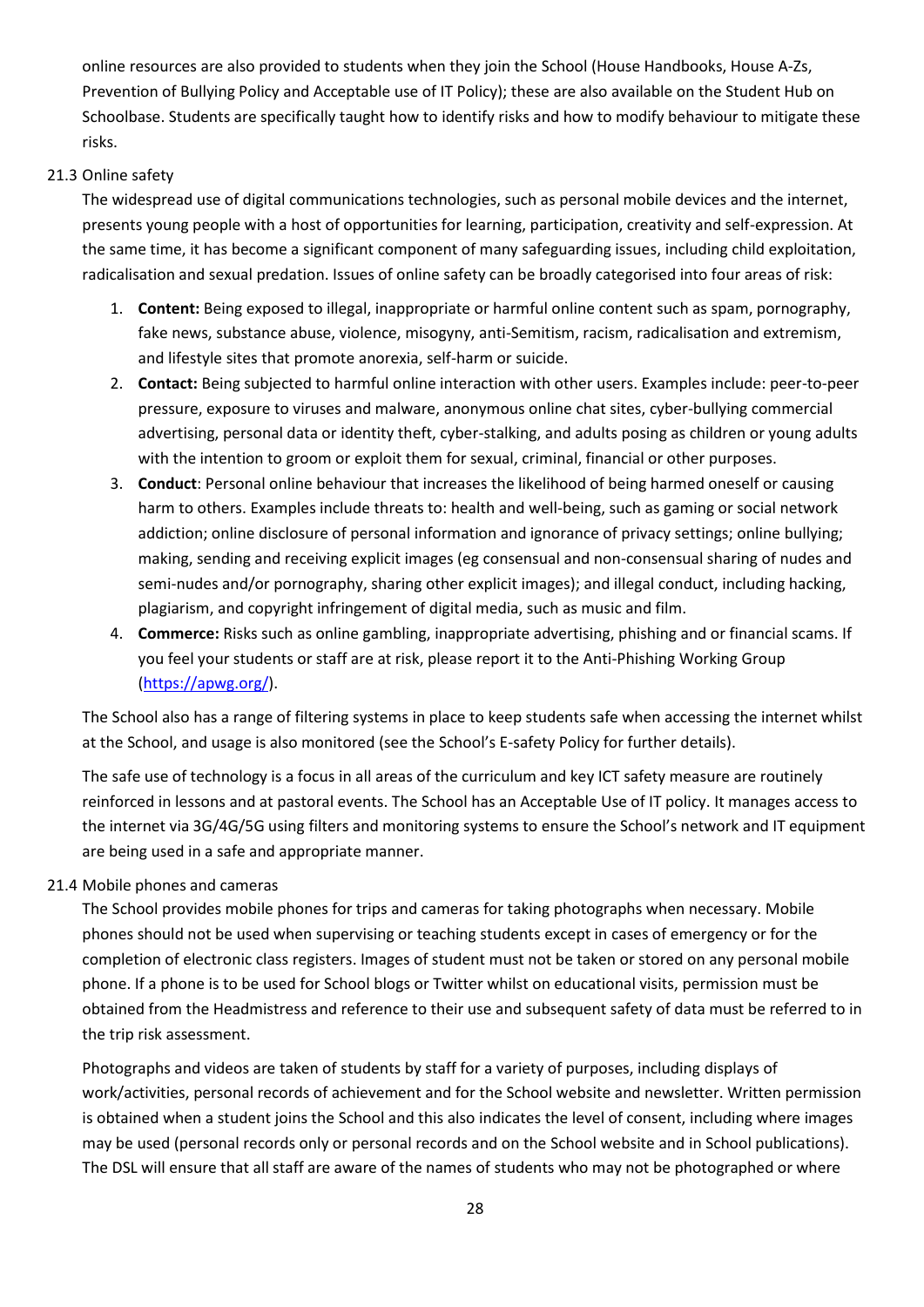there is limited consent. Images of students on the website will not be named. Images may only be captured on School cameras and the images may only be stored on those cameras and on the School's password-protected computers. Once images have been transferred from a camera onto a computer the images should be deleted from the camera immediately. Additional copies may be stored on flash drives, but these must be stored securely in a locked cupboard. Images must not under any circumstances be transmitted by staff to other individuals over the internet.

When taking photographs or recording video footage, staff should have regard to the following guidance:

- all students must be appropriately dressed
- images that only show a single student with no surrounding context should be avoided: photographs of three or four students are more likely to include the learning context
- use photographs that represent the diversity of students participating
- do not use images that are likely to cause distress, upset or embarrassment
- do not use images of a student who is considered vulnerable, unless parents or a guardian have given specific written permission

The Foundation Office will review (at least annually), stored images and delete unwanted and out-of-date material.

Parents should be made aware of the need for sensitivity and respect when filming/photographing events featuring their own child or children. Staff should monitor the use of cameras at these events and ask anyone behaving inappropriately to cease filming/taking photos.

#### 21.5 Risk assessment

The School recognises that the evaluation of risks and putting in place measures to mitigate those risks contributes to promoting the welfare and protection of students. Risk assessments may pertain to the whole School, to specific curricular or Co-Curricular activities that have hazards associated with them, or to individual students or staff. The procedures for conducting, recording and monitoring risk assessments are set out in full in the School's Risk Assessment Policy.

#### 21.6 Staff recruitment

The School is committed to safer recruitment processes. Members of teaching and non-teaching staff at the School, including part-time staff, temporary and supply staff, and visiting staff such as musicians and sports coached are subject to the background checks required under the Education (Independent School Standards) Regulations 2014 and in accordance with the latest version of KCSIE. For most appointments, an enhanced DBS check with 'barred list' information will be required. At least one member of any staff recruitment panel will have had Safer Recruitment training. The School's separate Recruitment, Selection and Disclosure Policy contains further details about how the process of staff recruitment is conducted.

#### 21.7 Children missing education procedures

All staff are aware that children going missing, particularly repeatedly, is a potential indicator of a range of safeguarding issues such as: neglect, sexual abuse or exploitation, child criminal exploitation, mental health problems, substance abuse, travelling to conflict zones, female genital mutilation or forced marriage. The School has clear procedures in place for following up on unexplained absences and, where necessary, reporting to the Local Authority students who are missing from School for more than 10 school days (continuous). The procedure includes the requirement to record any incident, the action taken and the reasons given by the student for being missing.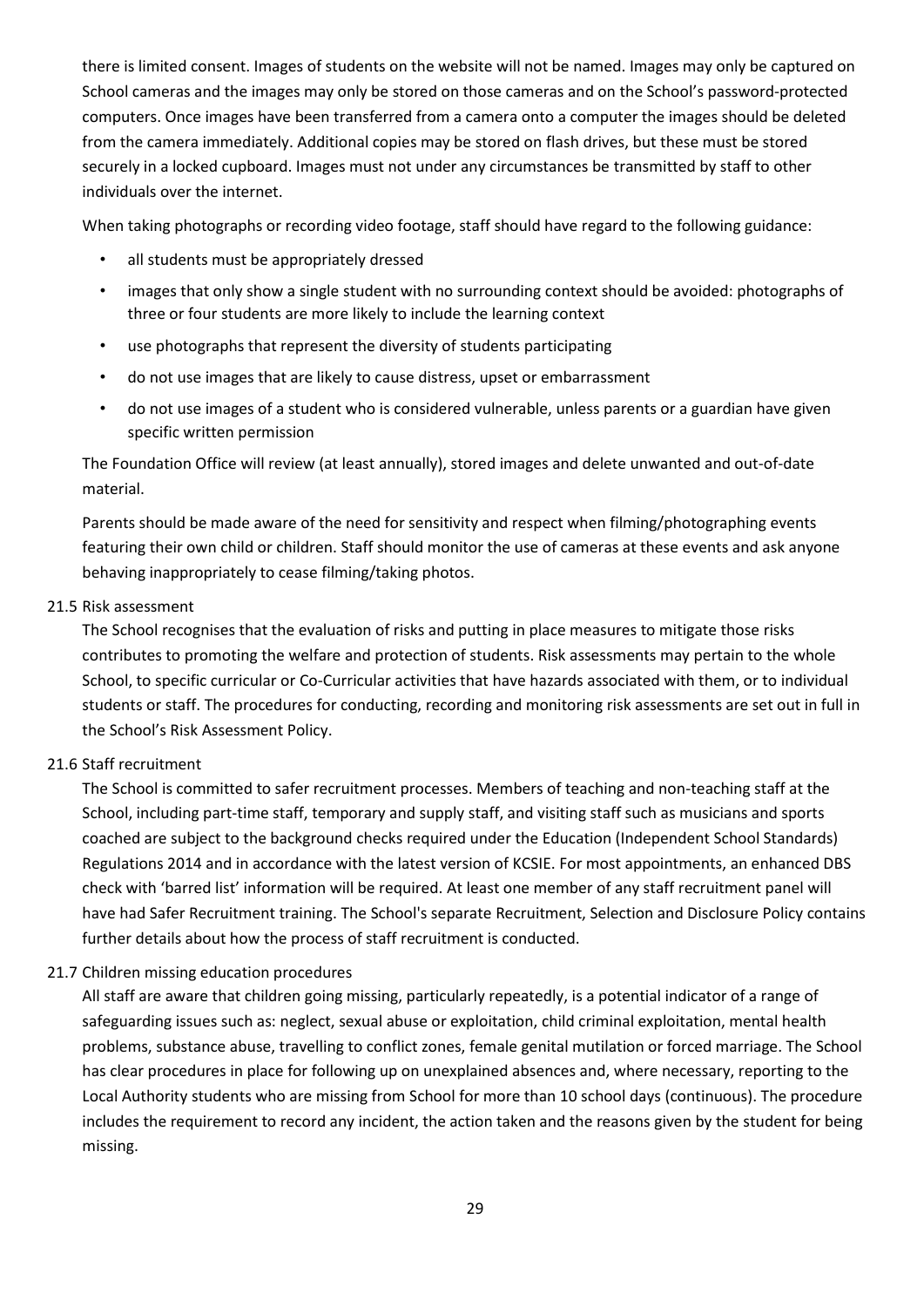The School has a legal duty to inform the Local Authority if a student is to be removed from the roll at a nonstandard transition point; ie, where a compulsory school-aged student leaves the School before completing the School's final year. When this notification is made the following information has to be provided by the School: full name of the student; name, address and telephone number of the parent the student lives with; details of any new address for the child and parent; the name of the student's destination school and expected start date; and the reason why the student is leaving the School.

The School is also legally required to notify the Local Authority within five days of adding a student's name to the admissions register at a non-standard transition point. The notification includes all the details contained in the admissions register for the new student; specifically, their full name; sex; name and address known to be a parent of the student (and an indication of which parent the student normally lives with and which parents hold parental responsibility); address of new or additional places of residence; at least one contact telephone number at which the parent can be contacted in an emergency\*; date of birth; name and address of last School attended (if any); and details of whether they are a boarder or a day student.

\**Note: In line with KCSIE 2021, it is the School's policy to hold a minimum of two emergency contact numbers for each student.*

#### 21.8 The Prevent Duty

All schools are subject to a duty under section 26 of the Counter-Terrorism and Security Act 2015, to have "due regard" to the need to prevent people from being drawn into terrorism. This duty is known as the Prevent duty. There are four specific elements to Downe House's approach to meeting the statutory requirements imposed by the Prevent duty. In summary these are:

- Risk assessment working with the Local Authority, who provide contextual information about the area, the School assesses the risk of students being drawn into terrorism, including extremist ideologies
- Working in partnership liaising closely with the West Berkshire Safeguarding Children Partnership to ensure students requiring support are referred at a suitably early stage
- Staff training enabling staff to identify students at risk of being drawn into terrorism and to challenge extremist ideas
- IT policies to provide guidance to students as to how to stay safe online (see the School's Acceptable Use Policy) and set out the filtering and monitoring mechanisms in place.

Downe House's Prevent Policy contains further details about how the School fulfils the statutory requirements imposed by the Prevent Duty.

#### 21.9 Visiting speakers

Any student or member of staff who wishes to invite a speaker to address students must provide details of the individual to the Deputy Head (Pastoral) in order that they may carry out a vetting procedure. The event organiser or, if the organiser is a student, a member of the Leadership Team, will undertake a search via the internet to research the background of the individual and consider taking up references from other schools at which they have spoken at in the past. The event organiser should also consider carefully whether the views being expressed, or likely to be expressed, constitute extremist views that risk drawing people into terrorism or are shared by terrorist groups. In these circumstances the event will not be allowed to proceed.

It is not necessary to undertake a DBS check on every speaker. In cases where specific vetting checks are not prescribed by KCSIE, the visiting speaker will be accompanied at all times by a member of staff to ensure there is no unsupervised access to students. However, if a DBS check is deemed necessary, the appropriate details will be recorded on the School's SCR.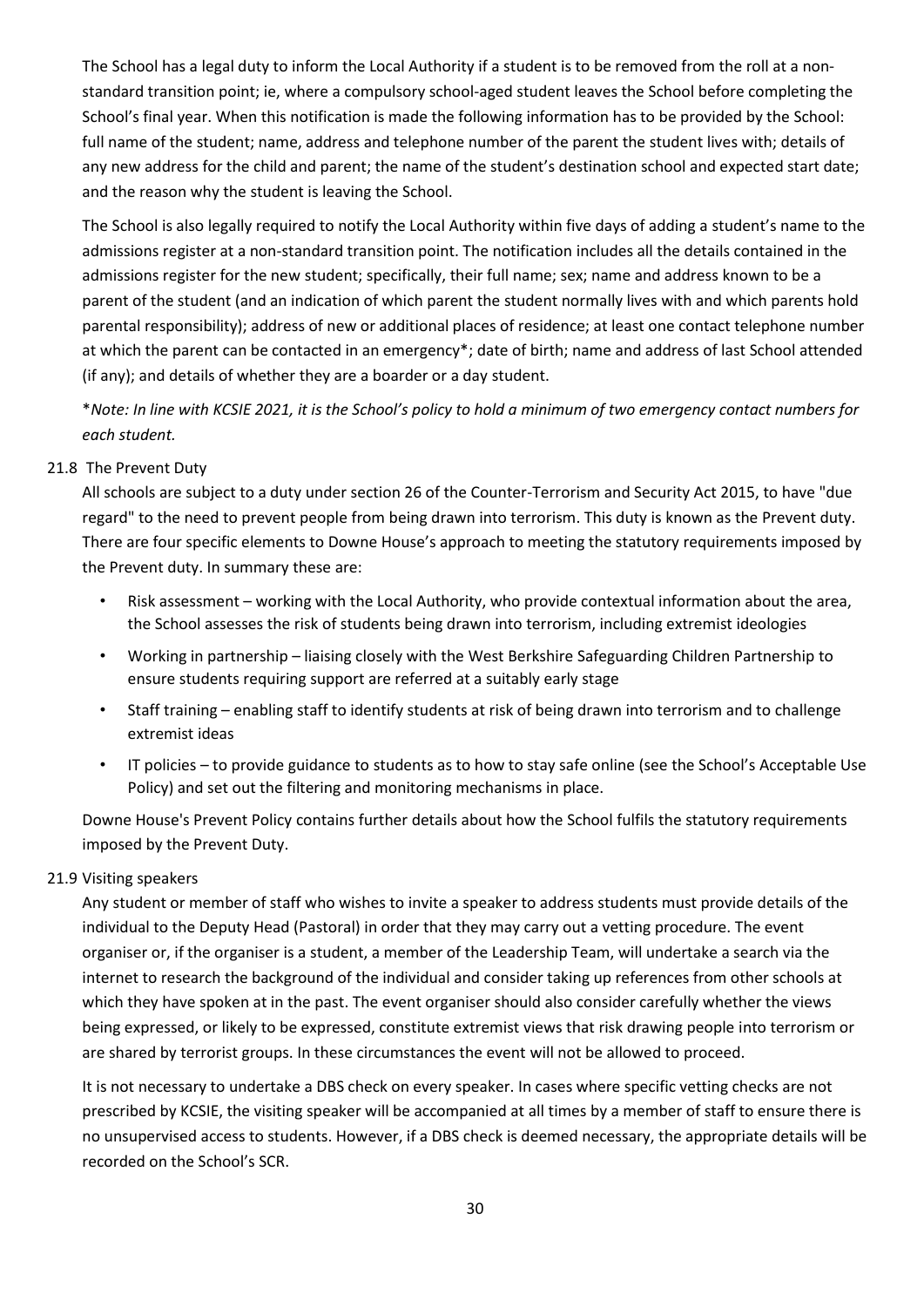#### 21.10 Confidentiality and information sharing

The School will keep all child-protection records confidential, allowing disclosure only to those who need the information in order to safeguard and promote the welfare of children. The School will co-operate with police and children's social services to ensure that all relevant information is shared for the purposes of childprotection investigations.

Where a student who is subject to a child-protection plan is moving to another school, the DSL will ensure their child-protection file is securely transferred as soon as possible. This file will be transferred separately from the main student file to the DSL at the new school and confirmation of safe receipt will be obtained. The DSL should also consider if it would be appropriate to share any information with a new school in advance of a student leaving: for example, information that would allow the new school to continue supporting victims of abuse and have support in place for when the student arrives. Where allegations have been made against staff, the School will consult with the LADO and, where appropriate, with the police and social services to agree the information that should be disclosed and to whom.

Information sharing is essential in identifying and tackling all forms of abuse and neglect, and in promoting children's welfare, including educational outcomes. The Data Protection Act 2018 and GDPR do not prevent, or limit, the sharing of information for the purposes of keeping children safe. Fears about sharing information must not be allowed to stand in the way of the need to promote the welfare and protect the safety of children. Information that is relevant to safeguarding is regarded as 'special category personal data' and as such can be shared securely on a need-to-know basis. Further non-statutory guidanc[e Information Sharing](https://assets.publishing.service.gov.uk/government/uploads/system/uploads/attachment_data/file/721581/Information_sharing_advice_practitioners_safeguarding_services.pdf) was published by the Government in July 2018. See Appendix 4.

#### 21.11 Whistleblowing

All staff are required to report to the Headmistress any concerns about:

- poor or unsafe safeguarding practices at the School;
- potential failures by the School or its staff to properly safeguard the welfare of students; or
- other wrongdoing in the workplace that does not involve the safeguarding and welfare of students.

If the member of staff feels unable to raise their concern with the Headmistress (or a member of the Leadership Team) or if they believe any concern has not been dealt with, they should contact the Chair of Governors. The NSPCC whistleblowing advice line is available for staff who do not feel able to raise safeguarding concerns internally (see section 1 for contact details). Any member of staff can whistleblow without fear of detriment (retribution or disciplinary action), provided the report was made in good faith. Malicious allegations may be considered as a disciplinary offence.

#### 21.12 School premises, security and visitors

- The School will take all practicable steps to ensure that all School buildings are as secure as circumstances permit. The School buildings have CCTV cameras at their main entrances and other locations. Staff and students need to use their staff or student cards as swipe cards to gain access to School buildings.
- All staff are identified by photo ID cards worn at all times during School-related activities and duties. An electronic Visitors' Book is kept at Reception. All visitors must sign in on arrival and sign out on departure and are escorted whilst on School premises by a member of staff. All visitors will be given a name badge with the title 'Visitor' on a red lanyard, which must be clearly displayed and worn at all times whilst on the School's premises.

#### 21.13 Monitoring this Policy

• Any child protection incidents at the School will be followed by a review of the safeguarding procedures in the School and a report to the Governors. Where an incident involves a member of staff, the LADO will be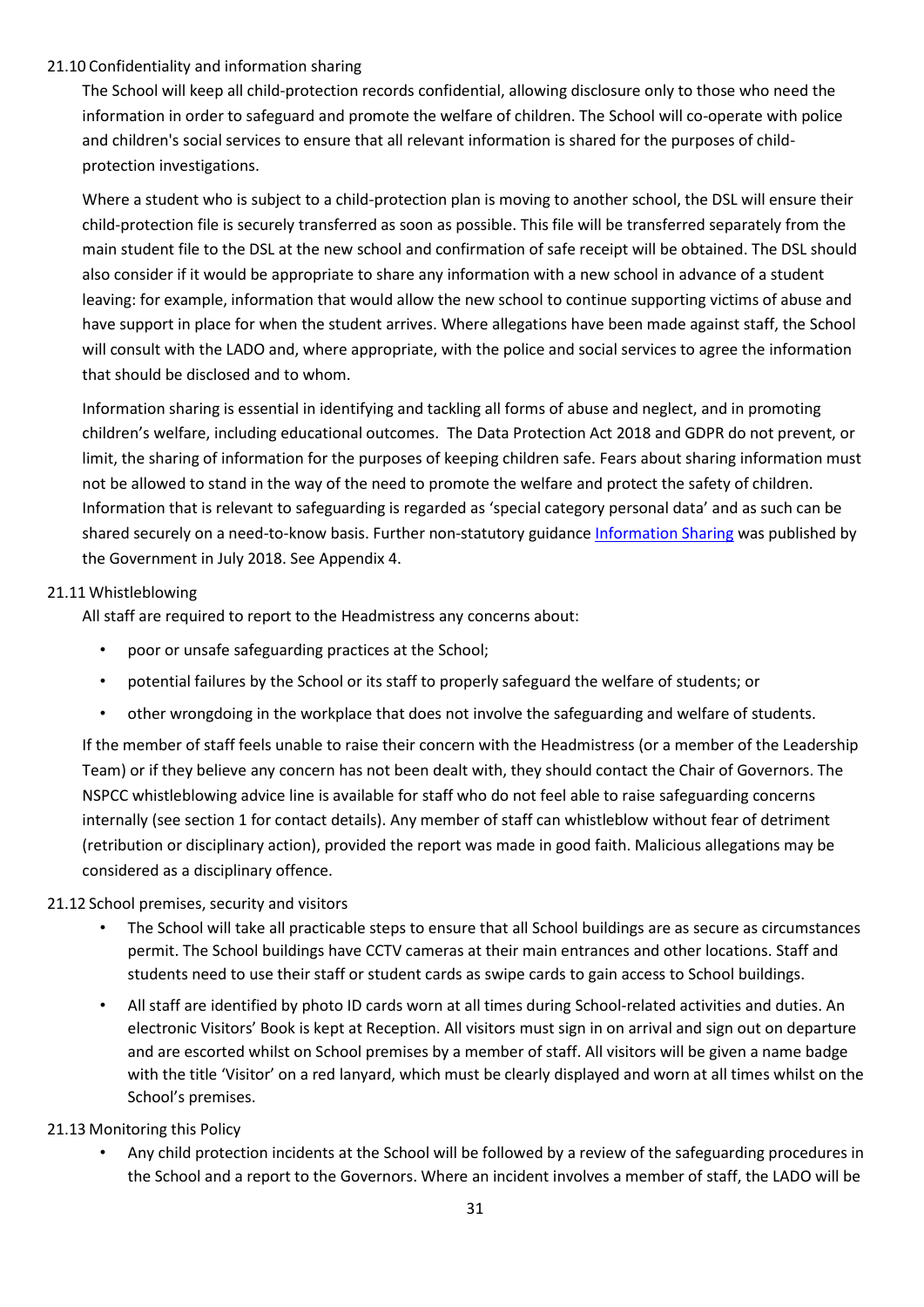asked to assist in this review, to determine whether any improvements can be made to the School's procedures. The DSL will monitor the content and operation of this policy and present an annual report to the Downe House Board of Governors.

- The DSL will monitor the operation of this policy and procedures on a day-to-day basis and will provide regular updates at Leadership Team meetings. In addition, the DSL will present a termly report to the Governors, as part of the Headmistress's Report.
- The Downe House Board of Governors will undertake an annual review of the policy and implementation of its procedures including good co-operation with local agencies and of the efficiency with which the related duties have been discharged. The Governors will draw on the expertise of staff, including the DSL, when considering amendments to policies and/or arrangements related to safeguarding.
- Any deficiencies or weaknesses in child protection and safeguarding arrangements identified at any time will be remedied without delay.

#### 21.14 Other relevant policies

The following policies should be read in conjunction with this policy:

- Prevention of Bullying Policy
- Health and Safety Policy
- Educational Visits Policy
- Recruitment, Selection and Disclosure Policy
- Code of Conduct for Staff
- Policy for Promoting Good Behaviour
- Cyber-bullying Policy
- E-Safety Policy
- IT acceptable Use Policy
- Whistleblowing Policy
- Supervision Policy
- Missing Student Policy
- Mental Health and Wellbeing Policy
- Prevent Duty Policy
- Mobile Phone Use Policy
- Relationships and Sex Education Policy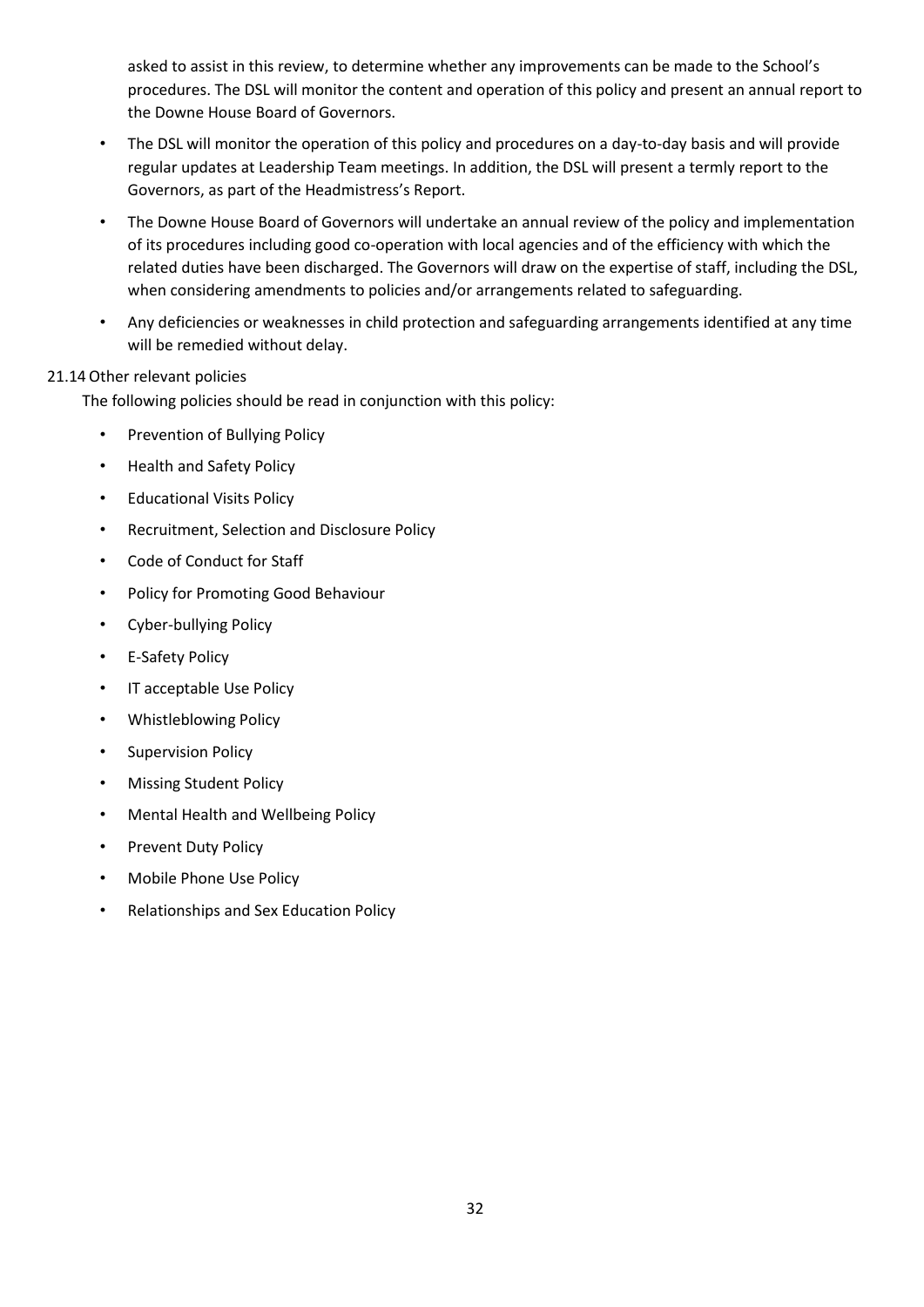# <span id="page-32-0"></span>**Appendix 1: Other types of abuse**

- **Children missing from education:** all children of compulsory school age, regardless of their circumstances, are entitled to a full-time education which is suitable to their age, ability, aptitude and any special needs they may have. A child going missing from education can act as a vital warning sign of a range of safeguarding possibilities. These include abuse and neglect, which may include sexual abuse or exploitation and can also be a sign of child criminal exploitation including involvement in county lines. It may indicate mental health problems, risk of substance abuse, risk of travelling to conflict zones, risk of female genital mutilation (FGM), 'honour'-based abuse or risk of forced marriage. The School will report to the Local Authority instances of prolonged unauthorised absence or a student being removed from the School roll under the circumstances outlined in KCSIE. In cases where a student has a prolonged period of authorised absence for a reason such as long-term illness, the School will be proactive in terms of providing support to both the parents and the student.
- **Child Criminal Exploitation (CCE) and Child Sexual Exploitation (CSE):** Both CCE and CSE are forms of abuse that occur when an individual or group takes advantage of an imbalance of power to coerce, manipulate or deceive a child or young person under the age of 18 (a) in exchange for something the victim needs or wants (for example, food, drugs, alcohol money or affection) and/or (b) for the financial advantage or increased status of the perpetrator or facilitator and/or (c) through violence or threat of violence. An imbalance of power is commonly associated with age difference, it can also be due to a range of other factors including gender, sexual identity, cognitive ability, learning difficulties, communication ability, physical strength, status, and access to economic and other resources.

Perpetrators may subject children and young people to multiple forms of abuse, such as criminal exploitation (including county lines) and sexual exploitation. Children can be exploited by adult males or females, as individuals or in groups. They may also be exploited by other children, who themselves may be experiencing exploitation. More detailed definitions of CCE and CSE are given below:

- **CSE** occurs where an individual or group takes advantage of an imbalance of power to coerce, manipulate or deceive a child or young person under the age of 18 into sexual activity. CSE can be a one-off occurrence or a series of incidents over time and range from opportunistic to complex organised abuse. It can involve force and/or enticement-based methods of compliance and may, or may not, be accompanied by violence or threats of violence. The victim (male or female) may have been sexually exploited even if the sexual activity appears consensual. CSE does not always involve physical contact; it can also occur through the use of technology. It can include both contact (penetrative and non-penetrative acts) and non-contact sexual activity and may occur without the child or young person's immediate knowledge (eg through others copying videos or images they have created and posted on social media).
- **CCE** is where is where an individual or group takes advantage of an imbalance of power to coerce, control, manipulate or deceive a child into any criminal activity The victim may have been criminally exploited even if the activity appears consensual. CCE does not always involve physical contact; it can also occur through the use of technology. CCE can include being forced to work in cannabis factories, being coerced into moving drugs or money across the country (county lines), forced to shoplift or pickpocket, or being forced or manipulated into threatening/committing serious violence to others.
- **County lines:** "County lines" is a term used to describe gangs and organised criminal networks involved in exporting illegal drugs using dedicated mobile phone lines or other form of "deal line". This activity can happen locally as well as across the UK - no specified distance of travel is required. Children and vulnerable adults are exploited to move, store and sell drugs and money. Offenders will often use coercion, intimidation, violence (including sexual violence) and weapons to ensure compliance of victims. Children can be targeted and recruited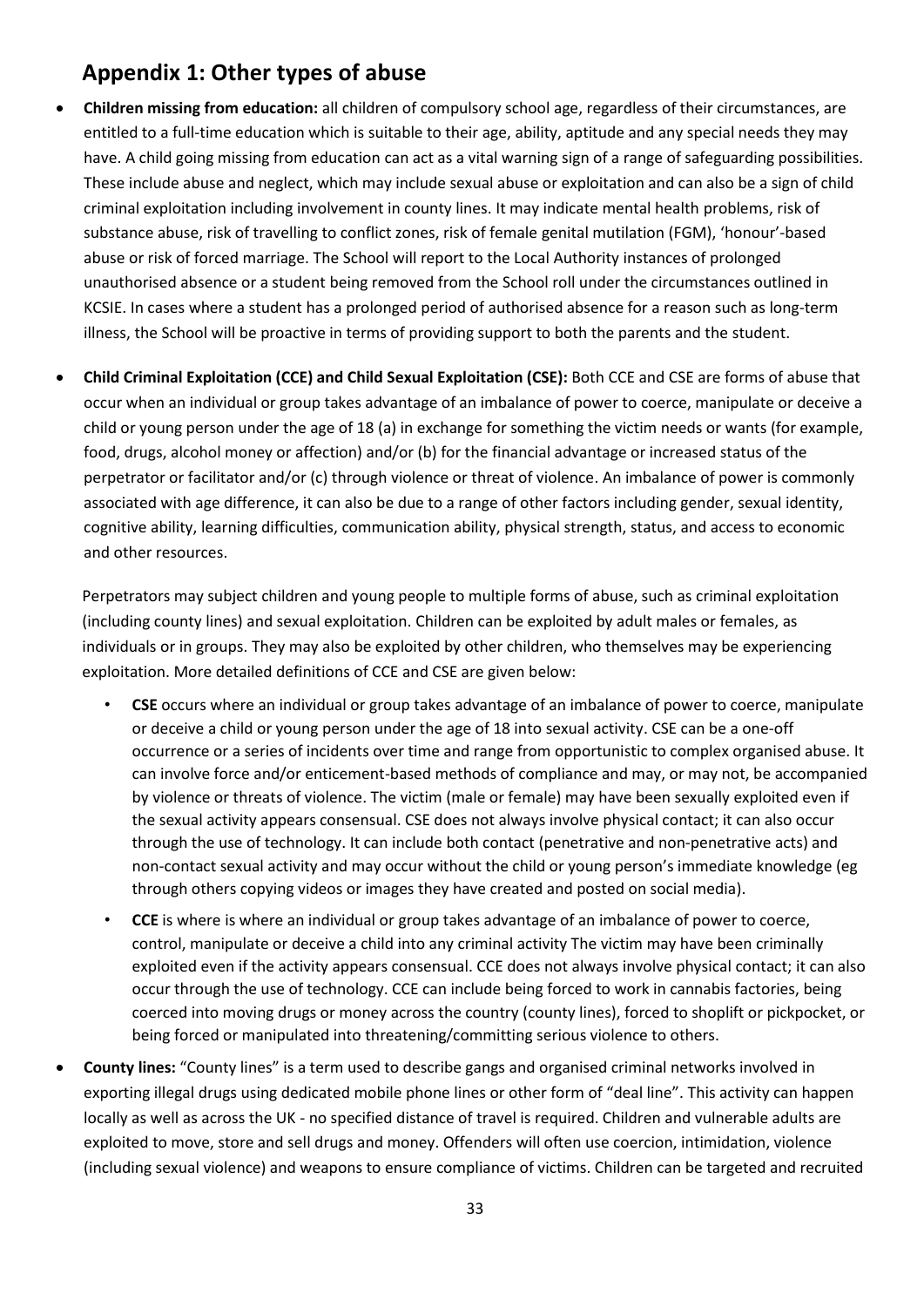into county lines in a number of locations including schools (mainstream and special), further and higher educational institutions, pupil referral units, children's homes and care homes. Children are also increasingly being targeted and recruited online using social media. Children can easily become trapped by this type of exploitation as county lines gangs can manufacture drug debts which need to be worked off or threaten serious violence and kidnap towards victims (and their families) if they attempt to leave the county lines network. If a child is suspected to be at risk or involved in county lines, a safeguarding referral should be considered (via the National Referral Mechanism) alongside consideration of availability of local services/third sector providers who offer support to victims of county lines exploitation.

- **Cybercrime**. Cybercrime is criminal activity committed using computers and/or the internet. It is broadly categorised as either 'cyber-enabled' (crimes that can happen off-line but are enabled at scale and at speed online) or 'cyber dependent' (crimes that can be committed only by using a computer). Cyber-dependent crimes include:
	- unauthorised access to computers (illegal 'hacking');
	- denial of Service (Dos or DDoS) attacks or 'booting'. These are attempts to make a computer, network or website unavailable by overwhelming it with internet traffic from multiple sources; and
	- making, supplying or obtaining malware (malicious software) such as viruses, spyware, ransomware, botnets and Remote Access Trojans with the intent to commit further offence.

Children with particular skill and interest in computing and technology may inadvertently or deliberately stray into cyber-dependent crime. If there are concerns about a child in this area, the Designated Safeguarding Lead (or a Deputy), should consider referring into the Cyber Choices programme. This is a nationwide police programme supported by the Home Office and led by the National Crime Agency, working with regional and local policing. It aims to intervene where young people are at risk of committing, or being drawn into, low-level cyber-dependent offences and divert them to a more positive use of their skills and interests.

• **Domestic abuse:** Domestic abuse includes any incident or pattern of incidents involving: physical or sexual abuse; violent or threatening behaviour; controlling or coercive behaviour, economic abuse; psychological, emotional or other abuse. For the definition to apply, both parties must be aged 16 or over and personally connected. Types of domestic abuse include intimate partner violence, abuse by family members, teenage relationship abuse and child to parent violence and abuse. Anyone can be a victim of domestic abuse, regardless of gender, age, ethnicity, socio-economic status sexuality or background. Domestic violence can take place inside or outside the home.

All children can witness and be adversely affected by domestic abuse in the context of their home life where domestic abuse occurs between family members. Exposure to domestic abuse and/or violence can have a serious, long lasting emotional and psychological impact on children. In some cases, a child may blame themselves for the abuse or may have had to leave the family home as a result.

When young people experience domestic abuse within their own intimate relationships, this is sometimes referred to as 'teenage relationship abuse'. Depending on the age of the young people, this may not be recognised in law under the statutory definition of 'domestic abuse' (if one or both parties are under 16). However, as with any child under 18, where there are concerns about safety or welfare, child safeguarding procedures should be followed and both young victims and young perpetrators offered support.

• **Serious violence:** All staff should be aware of indicators, which may signal that children are at risk from, or are involved with serious violent crime. These may include increased absence from School, a change in friendships or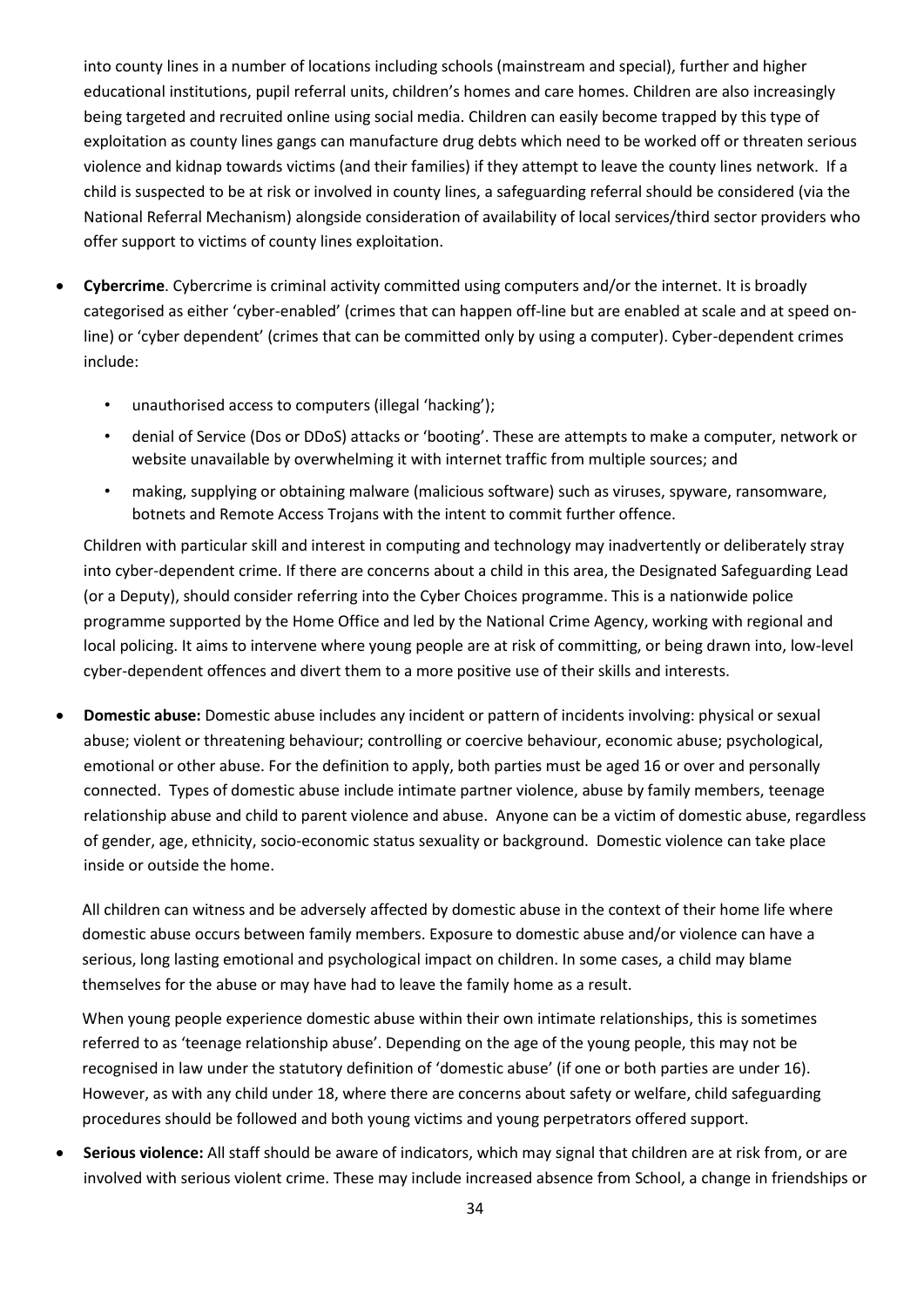relationships with older individuals or groups, a significant decline in performance, signs of self-harm or a significant change in wellbeing, or signs of assault or unexplained injuries. Unexplained gifts or new possessions could also indicate that children have been approached by, or are involved with, individuals associated with criminal networks or gangs and may be at risk of criminal exploitation.

- **Honour-based abuse (HBA).** So-called 'honour-based' abuse (HBA) encompasses crimes which have been committed to protect or defend the honour of the family and/or the community, including Female Genital Mutilation (FGM), forced marriage and practices such as breast ironing. Abuse committed in the context of preserving 'honour' often involves a wider network of family or community pressure and can include multiple perpetrators. All forms of HBV are abuse, are illegal in the UK (regardless of the motivation) and should be handled and escalated as such.
	- **FGM:** FGM comprises all procedures involving partial or total removal of the external female genitalia or other injury to the female genital organs. It is illegal in the UK and a form of child abuse with long-lasting harmful consequences. Victims of FGM are likely to come from a community that is known to practise FGM. Staff should note that girls at risk of FGM may not yet be aware of the practice or that it may be conducted on them, so sensitivity should always be shown when approaching the subject.

All staff must be aware of the law requiring teachers to report cases to the police where they discover (either through disclosure by the victim or visual evidence) that FGM appears to have been carried out on a girl aged under 18. The duty to report resides with the teacher who becomes aware of the case not the DSL, although the DSL should be informed unless the teacher has a good reason for not doing so. The report should be made orally by calling 101 within 24 hours of the issue coming to light. Failure to report a case of FGM can result in disciplinary sanctions.

- **Forced marriage**: Forcing a person into a marriage is a crime in England and Wales. A forced marriage is one entered into without the full and free consent of one or both parties and where violence, threats or any other form of coercion is used to cause a person to enter into a marriage. Threats can be physical or emotional and psychological. A lack of full and free consent is where a person does not consent or where they cannot consent (if they have learning disabilities, for example). Nevertheless, some communities use religion and culture as a way to coerce a person into marriage.
- **Radicalisation and extremism: "**Radicalisation" refers to the process by which a person comes to support terrorism and extremist ideologies associated with terrorist groups. "Terrorism" is defined as an action that endangers or causes serious violence to a person/people; causes serious damage to property; or seriously interferes or disrupts an electronic system. The use or threat must be designed to influence the government or to intimidate the public and is made for the purpose of advancing a political, religious or ideological cause. "Extremism" is defined in the Prevent strategy as vocal or active opposition to fundamental British values, including democracy, the rule of law, individual liberty and mutual respect and tolerance of different faiths and beliefs. This also includes calling for the death of members of the armed forces. Extremist views may result in terrorist activity which is where is an action or actions endangers or causes serious violence to a person/people; causes serious damage to property; or seriously interferes or disrupts electronic systems. The use of threat of terrorist activity must be designed to influence the government or intimidate the public and is made for the purpose of advancing a political, religious or ideological cause.

There are various reasons why a young person might become interested in extremism:

- a search for answers to questions about identity, faith and belonging
- a desire for 'adventure' and excitement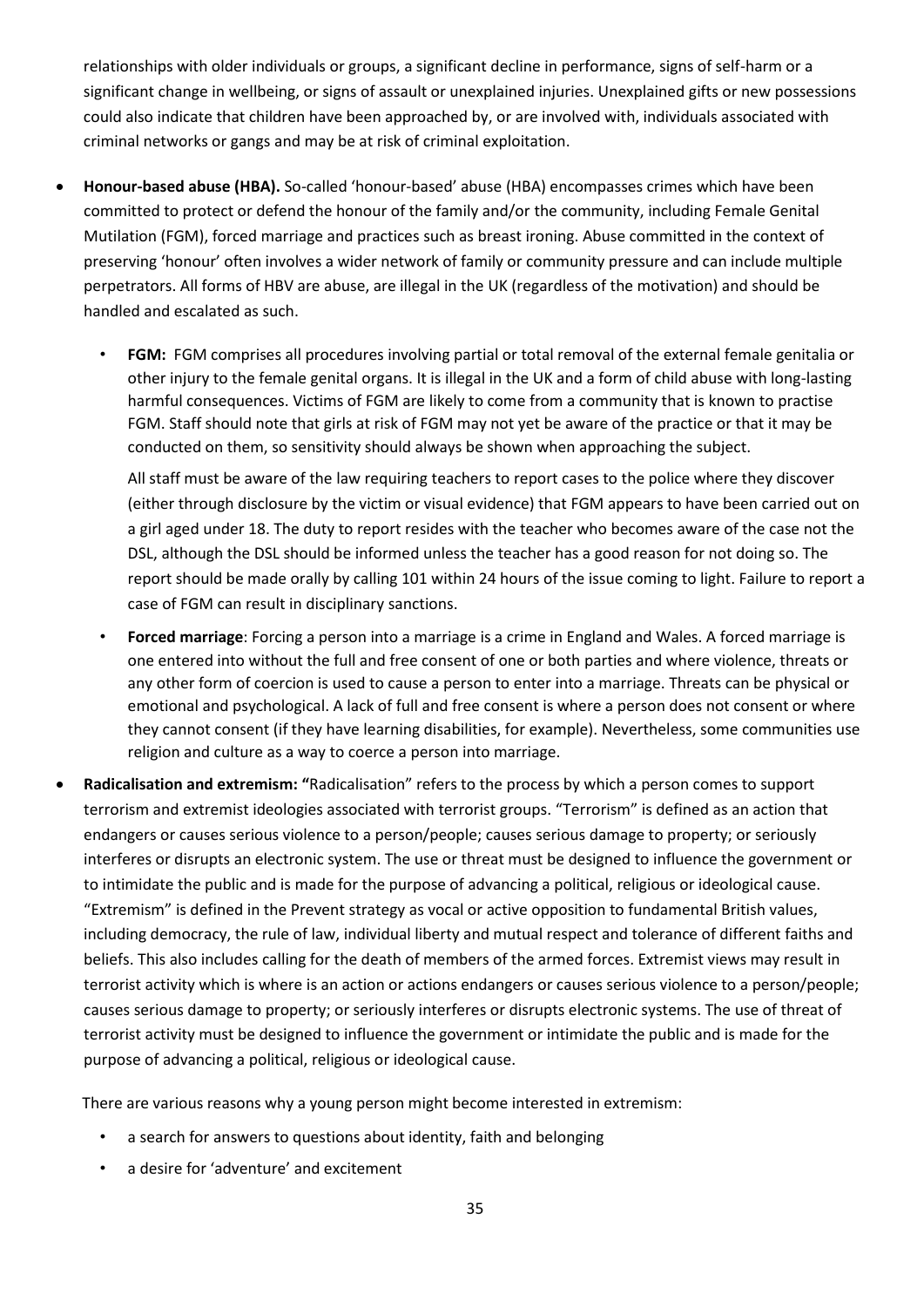- a desire to enhance self-esteem of the individual and promote 'street cred'
- the discovery of and identification with a charismatic individual and, through them, attraction to a group which can offer identity, social network and support
- a sense of grievance that can be triggered by personal experiences of racism or discrimination

The School has a legal duty to have due regard to the need to prevent people from being drawn into terrorism and this is an aspect of safeguarding. Being drawn into terrorism includes not just violent extremism but also non-violent extremism, which can create an atmosphere conducive to terrorism and can popularise views which terrorists exploit. Schools should be safe spaces in which children and young people can understand and discuss sensitive topics, including terrorism and the extremist ideas that are part of terrorist ideology, and learn how to challenge these ideas.

There is no single way of identifying an individual who is likely to be susceptible to a terrorist ideology. As with managing other safeguarding risks, staff should be alert to changes in behaviour which could indicate that they may be in need of help or protection. Young people at risk of radicalisation may display different signs or seek to hide their views. School staff should use their professional judgement in identifying young people who might be at risk of radicalisation and discuss their concerns with the DSL.

On the basis of this information the DSL may conclude that a referral to the Channel Programme is appropriate. Channel is a voluntary, confidential support programme which focuses on providing support at an early stage to people who are identified as being vulnerable to being drawn into terrorism. It is run in every local authority and addresses all kinds of extremism including the extreme-right and Islamist-related. The support provided could include assistance with education or employment, and ideological mentoring to provide vulnerable individuals with skills to protect themselves from being drawn into extremism. An individual's engagement with the programme is entirely voluntary at all stages.

• **Sharing nudes and semi-nudes**. The term 'sharing nudes and semi-nudes' refers to the sending or posting of nude or semi-nude images, videos or live streams by young people under the age of 18 online. It is also known by the names 'youth-produced sexual imagery' or 'sexting'. While sharing photos and videos online and via smartphones is part of daily life for many people, enabling them to share their experiences, connect with friends and **record** their lives, there are risks associated with the production and distribution of sexual and explicit images both in terms of the law (Protection of Children Act 1978, as amended by the Sexual Offences Act 2003) and in relation to the possible impact on a child's well-being if images are shared more widely than they originally intended.

Creating and sharing sexual photos and videos of under-18s is illegal. Also, consensual and non-consensual sharing of nude or semi-nude images and/or videos can be an indicator that children are at risk. Consequently, a member of the DSL team should be notified as soon as possible if an incident comes to light in which a student under the age of 18:

- has created and shared sexual imagery of themselves with a peer under the age of 18;
- has shared sexual imagery created by another person under the age of 18 with another person; or
- is in possession of sexual imagery created by another person under the age of 18.

**Management of an incident**. Any direct disclosure by a student should be taken seriously. Students who make such disclosures are likely to be embarrassed and worried about the consequences. Typically, they will have tried to handle the problem themselves and they will consider notifying a member of staff as a last resort. Given the potential seriousness of the situation, the DSL must be informed as soon as possible. The DSL will conduct an initial review, which will include meeting relevant staff and the students, to consider: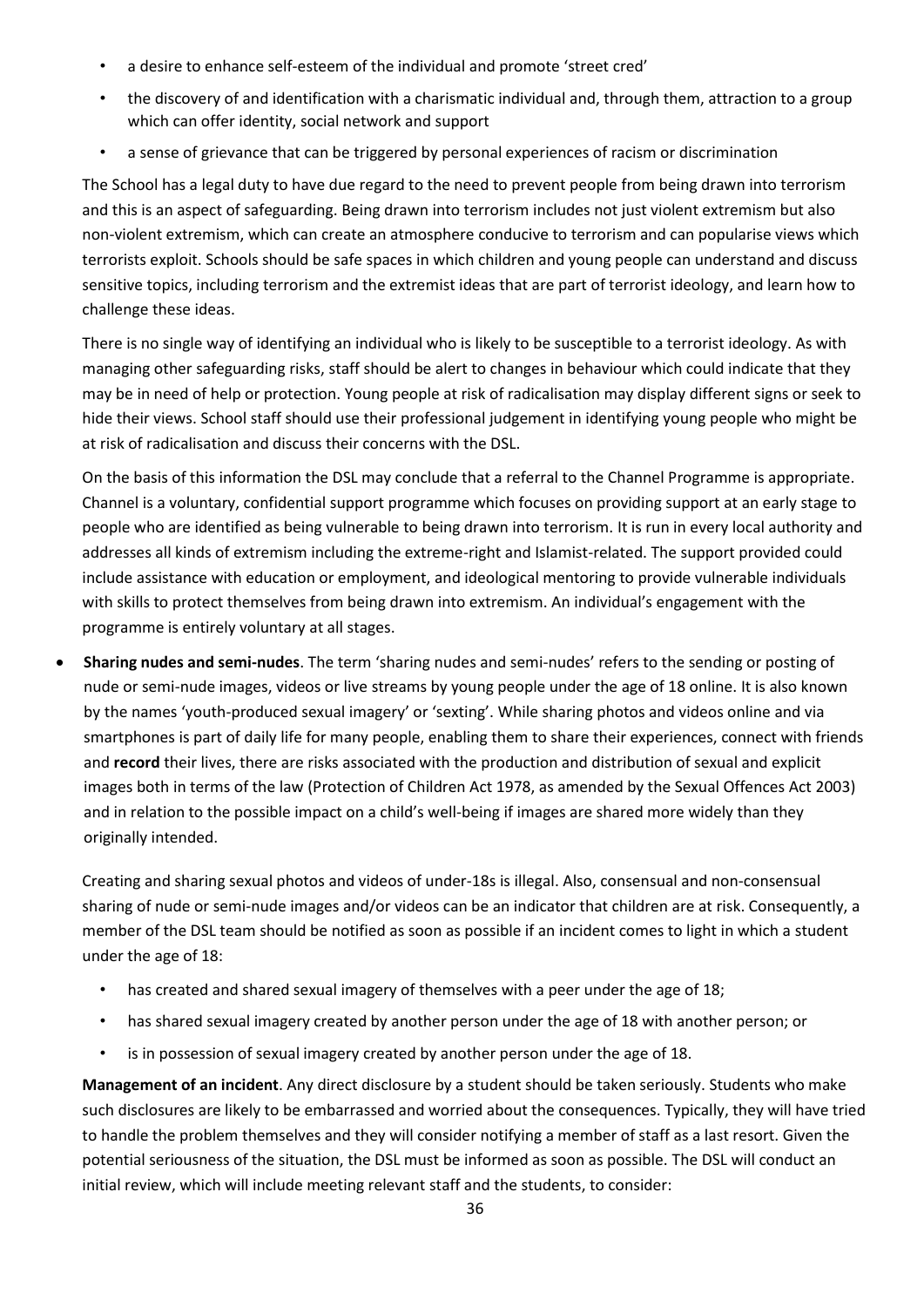- whether there is an immediate risk to any child or young person;
- if a referral should be made to the police and/or children's social care;
- if it is necessary to view the image(s) in order to safeguard the student **– in most cases, images or videos should not be viewed**;
- what further information is required to decide on the best response;
- whether the image(s) has been shared widely and via what services and/or platforms;
- whether immediate action should be taken to delete or remove images or videos from devices or online services or to confiscate the device used (if possible);
- any relevant facts about the student involved which would influence the DSL's risk assessment; and
- whether to inform the parents informed or whether involving them would put young person at risk of harm.

**Viewing the Imagery.** Staff **must not** ask to see the imagery but should confiscate the device on which it is held and pass it on to the DSL. If a device is confiscated, it should be turned off and locked away securely until it is passed on to the DSL or an external agency such as the police. Staff must not intentionally view any nudes and semi-nudes unless there is good and clear reason to do so. The decision to view any imagery should be based on the professional judgement of the DSL. Imagery should never be viewed if the act of viewing will cause significant distress or harm to those involved. The DSL must further be satisfied that it is the only way to make a decision about whether to involve other agencies, i.e. that it is necessary (i) to contact a reporting agency (such as the [IWF\)](https://www.iwf.org.uk/) to have it taken down; or (ii) to support the student or parent in making a report; or (iii) or that is unavoidable because the student has shown it directly to a staff member or because the imagery has been found on School equipment. Along with our own Safeguarding and Child Protection procedures, the School will follow the advice given in *[Sharing nudes and semi nudes: advice for education settings working with children and young](https://www.gov.uk/government/publications/sharing-nudes-and-semi-nudes-advice-for-education-settings-working-with-children-and-young-people/sharing-nudes-and-semi-nudes-advice-for-education-settings-working-with-children-and-young-people)  [people \(December 2020\)](https://www.gov.uk/government/publications/sharing-nudes-and-semi-nudes-advice-for-education-settings-working-with-children-and-young-people/sharing-nudes-and-semi-nudes-advice-for-education-settings-working-with-children-and-young-people)*.

**Referral.** Once the DSL has sufficient information, a decision will be taken over whether the matter should be dealt with internally or referred to children's social care and/or the police. The DSL will be informed by the need to ensure the welfare and protection of the student. Records will be kept of the information available and the rationale for any decisions taken.

A referral will always be made to children's social care and/or the police immediately if the incident involves:

- involves an adult.
- If there is reason to believe that a young person has been coerced, blackmailed or groomed, or there are concerns about their capacity to consent
- What you know about the images or videos suggests the content depicts sexual acts which are unusual for the young person's developmental stage, or are violent
- You have reason to believe a child or young person is at immediate risk of harm owing to the sharing of nudes and semi-nudes, for example, they are presenting as suicidal or self-harming

**Support.** It is vital that continuing support be given to the student so that they know they are not alone. Students must be advised on how to report sexual images or videos, how to get them taken down and how to delete it from their accounts. Students must also be made aware of the importance of not sharing the image further. Most online service providers offer a reporting function for account holders and some offer a public reporting function to enable a third party to make a report on behalf of the child or young person. Students can use the [IWF](https://www.iwf.org.uk/) and [Childline's Report Remove](https://www.childline.org.uk/info-advice/bullying-abuse-safety/online-mobile-safety/sexting/report-nude-image-online/) tool to report images and videos they are worried have been, or might be, shared publicly.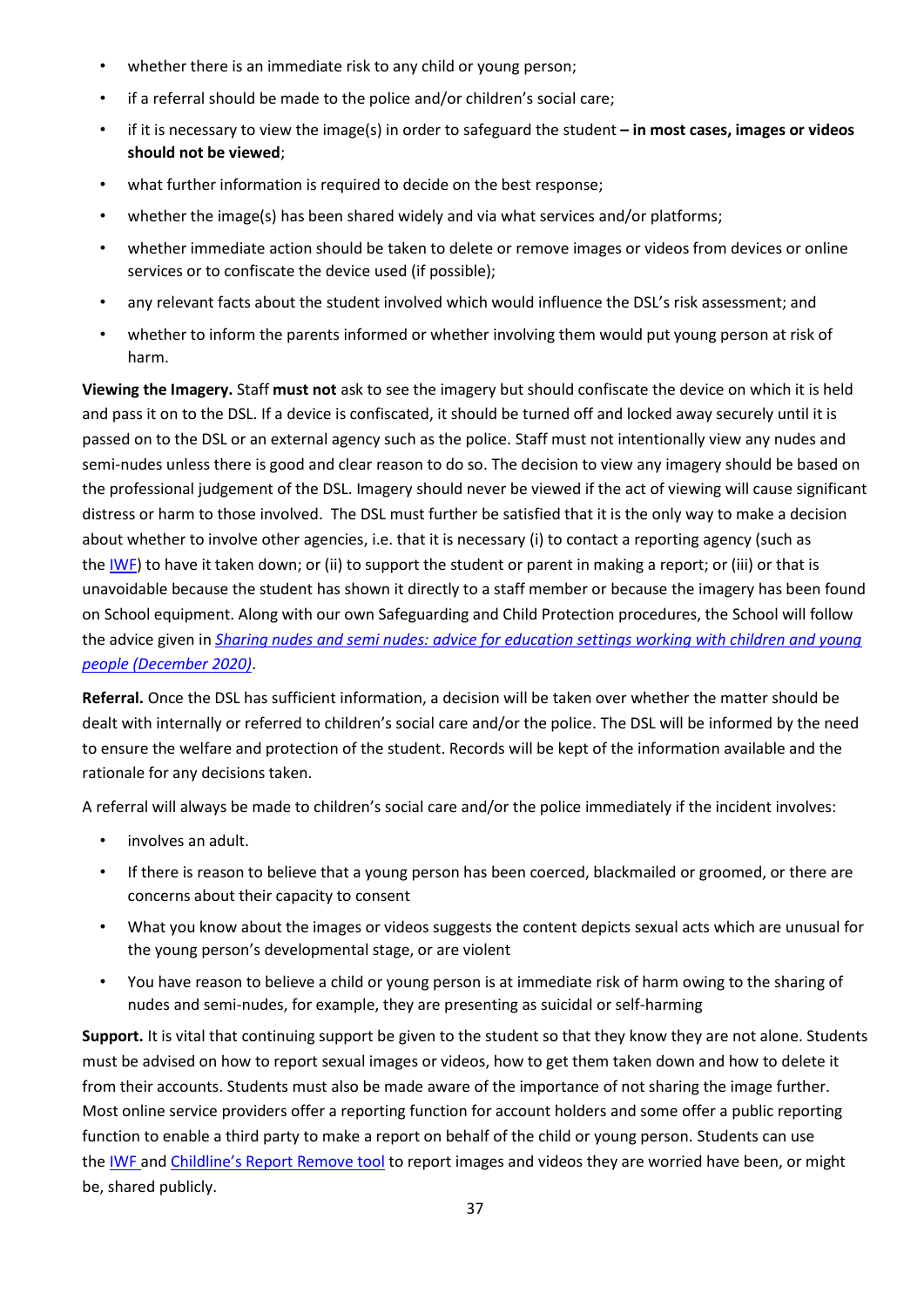**Deletion of imagery.** If the School decides that other agencies do not need to be involved, then consideration should be given to deleting nudes and semi-nudes from devices and online services to limit any further sharing. In most cases, students should be asked to delete the imagery and to confirm that they have deleted them. Any decision to search a student's device and delete imagery should be based on the professional judgement of the DSL.

**Recording incidents.** All incidents relating to nudes and semi-nudes being shared need to be recorded. This includes incidents that have been referred to external agencies and those that have not been reported out to police or children's social care. Copies of imagery should not be taken.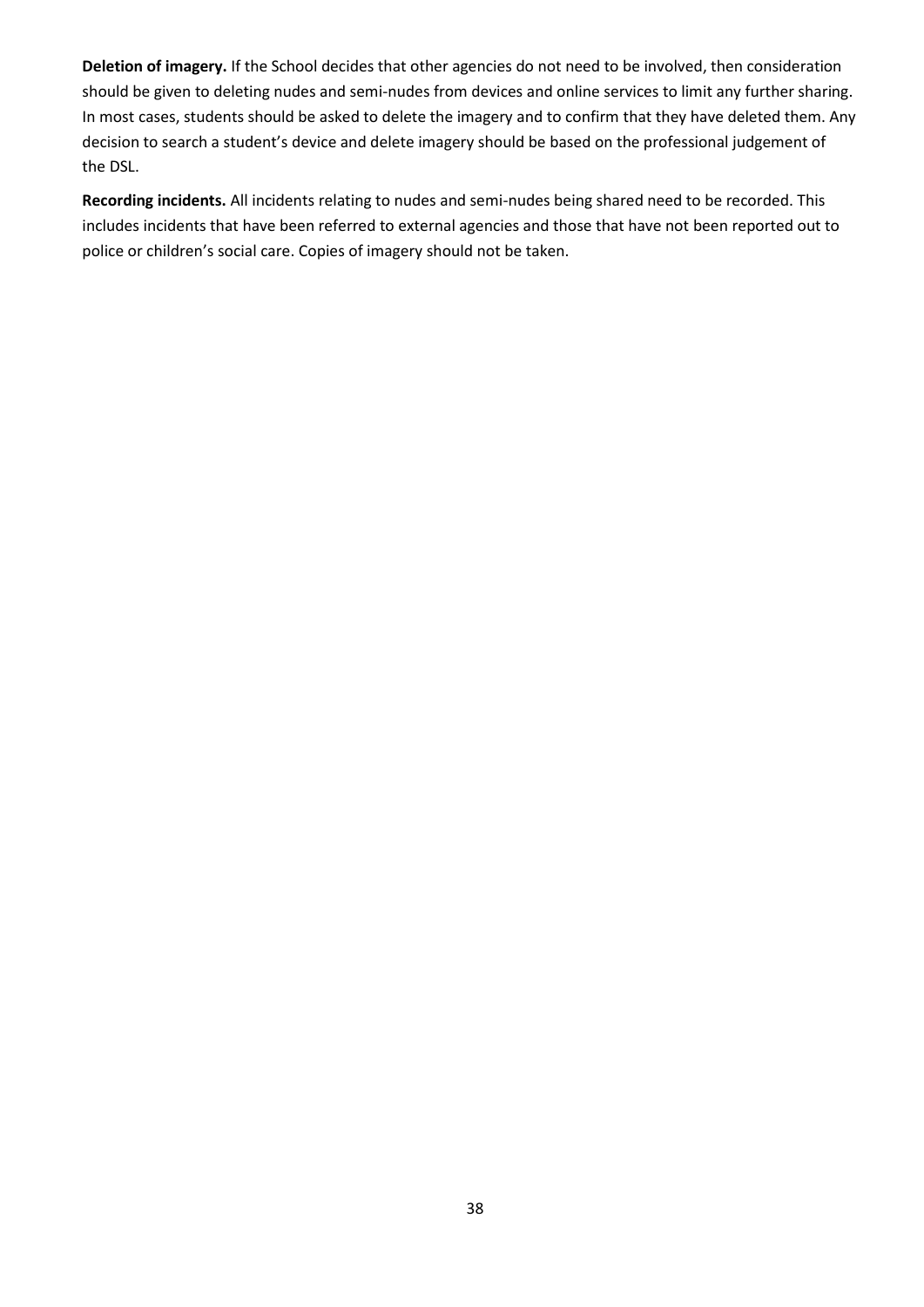# <span id="page-38-0"></span>**Appendix 2: Further information on signs of abuse**

# **Physical abuse**

| <b>Physical signs</b>                                                                                                                                                                                                                                                                                                                                                                                                                                                                                          | <b>Behavioural signs</b>                                                                                                                                                                                                                                          |
|----------------------------------------------------------------------------------------------------------------------------------------------------------------------------------------------------------------------------------------------------------------------------------------------------------------------------------------------------------------------------------------------------------------------------------------------------------------------------------------------------------------|-------------------------------------------------------------------------------------------------------------------------------------------------------------------------------------------------------------------------------------------------------------------|
| Unexplained bruises and welts on the face,<br>$\bullet$<br>throat, arms, buttocks, thighs or lower back in<br>unusual patterns or shapes which suggests the<br>use of an instrument<br>Unexplained burns, especially burns found on<br>$\bullet$<br>palms, soles of feet, abdomen or buttocks<br>Scald marks: immersion burns produce 'stocking'<br>or 'glove' marks on feet and hands or upward<br>splash marks, which may suggest hot water has<br>been thrown over a child<br>Human bite marks<br>$\bullet$ | Behavioural extremes (withdrawal, aggression or<br>$\bullet$<br>depression)<br>Unbelievable or inconsistent explanations of injuries<br>$\bullet$<br>Fear of parents being contacted<br>Flinching when approached or touched<br>Truancy or running away from home |
| Broken bones                                                                                                                                                                                                                                                                                                                                                                                                                                                                                                   |                                                                                                                                                                                                                                                                   |

#### **Emotional abuse**

| <b>Physical signs</b>                           | <b>Behavioural signs</b>                                                                                 |
|-------------------------------------------------|----------------------------------------------------------------------------------------------------------|
| Eating disorders, including obesity or anorexia | Fear of parent being approached<br>٠                                                                     |
| Speech disorders (stammering)                   | Fear of making mistakes                                                                                  |
| Nervous disorders (rashes, hives, facial tics,  | Developmental delay in terms of emotional progress                                                       |
| stomach aches)                                  | Cruel behaviour towards children, adults or animals                                                      |
|                                                 | Self-harm<br>$\bullet$                                                                                   |
|                                                 | Behavioural extremes, such as overly<br>compliant/demanding, withdrawn/aggressive,<br>listless/excitable |

#### **Sexual abuse**

| <b>Physical signs</b>                                      | <b>Behavioural signs</b>                            |  |  |
|------------------------------------------------------------|-----------------------------------------------------|--|--|
| Torn, stained or bloody underclothes<br>$\bullet$          | Self-harm                                           |  |  |
| Pain or itching in genital area<br>٠                       | Sexual knowledge or behaviour (promiscuity) that is |  |  |
| Bruises or bleeding near genital area or anus<br>$\bullet$ | beyond their age/developmental level                |  |  |
| Sexually transmitted infections                            | Sudden or unexplained changes in behaviour          |  |  |
| Pregnancy<br>Discomfort when walking or sitting down       | Avoidance of undressing or wearing extra layers of  |  |  |
|                                                            | clothing                                            |  |  |
|                                                            | Truancy<br>٠                                        |  |  |
|                                                            | Regressive behaviours (bed-wetting or fear of dark) |  |  |

# **Neglect**

| <b>Physical signs</b>                           | <b>Behavioural signs</b>     |  |  |
|-------------------------------------------------|------------------------------|--|--|
| Height and weight significantly below age level | Erratic attendance at School |  |  |
| Poor hygiene (lice, body odour etc)             | Chronic hunger or tiredness  |  |  |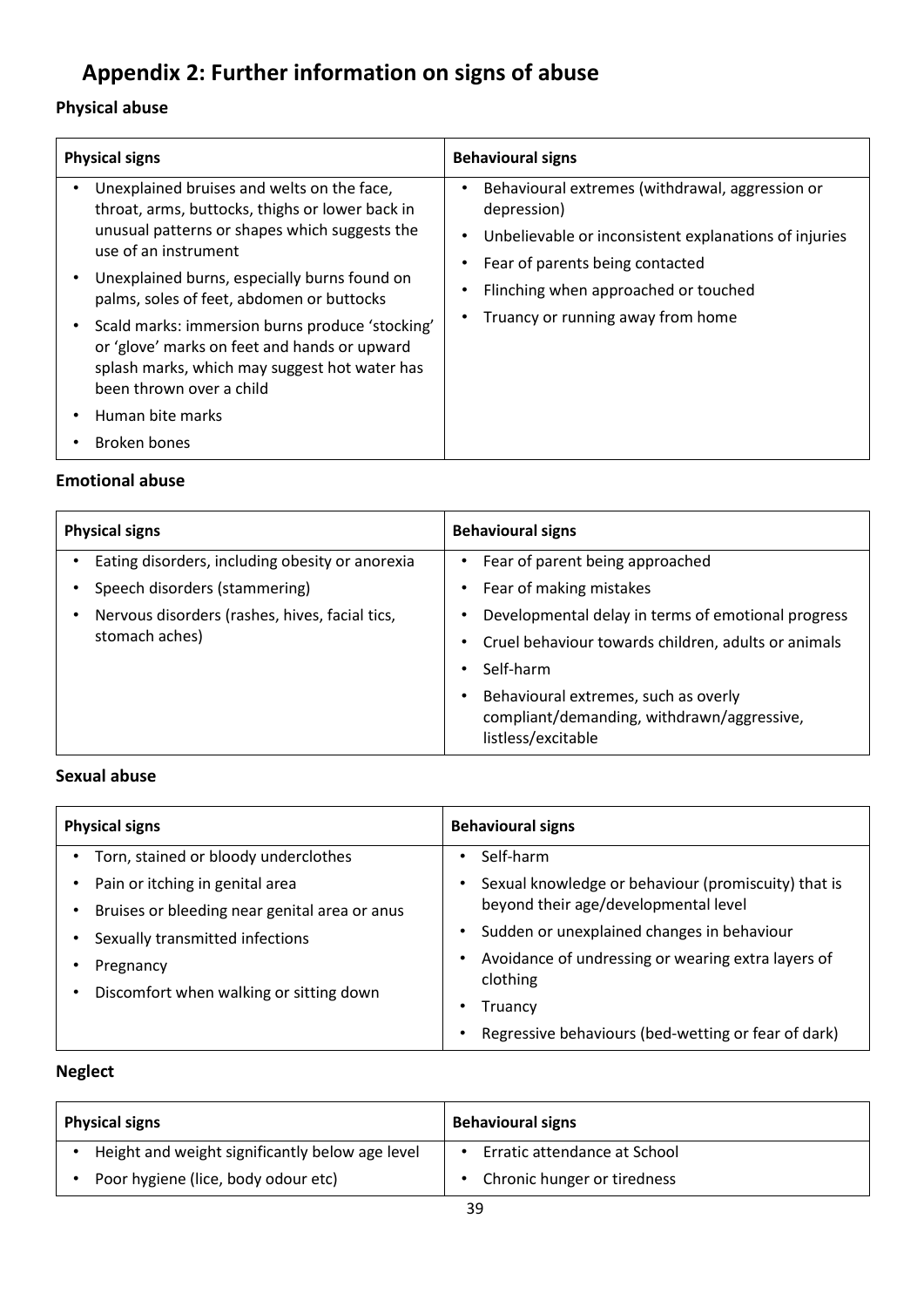| Inappropriate clothing for weather conditions                                                       | Having few friends              |
|-----------------------------------------------------------------------------------------------------|---------------------------------|
| Indicators of prolonged exposure to the<br>elements (sunburn, chapped extremities, insect<br>bites) | Assuming adult responsibilities |
| Constant hunger, sometimes stealing food from<br>others                                             |                                 |

### **Child sexual exploitation**

| <b>Physical signs</b>         | <b>Behavioural signs</b>                           |
|-------------------------------|----------------------------------------------------|
| Tiredness or mood swings      | Sudden decline in School performance, punctuality, |
| <b>Bruising</b>               | attendance                                         |
| Sexually transmitted diseases | In possession of expensive goods                   |
| Pregnancy                     | Going to place they cannot afford                  |
|                               | Age-inappropriate clothing                         |
|                               | Inappropriate sexualised behaviour<br>٠            |
|                               | Secretive<br>٠                                     |
|                               | Deterioration in mental well-being                 |
|                               | Mixing with older people<br>٠                      |
|                               | Misuse of drugs and alcohol                        |

# **Child criminal exploitation and county lines**

| <b>Physical signs</b>                                                                                                                                                                         | <b>Behavioural signs</b>                                                                                                                |  |
|-----------------------------------------------------------------------------------------------------------------------------------------------------------------------------------------------|-----------------------------------------------------------------------------------------------------------------------------------------|--|
| See sections on physical and sexual abuse                                                                                                                                                     | Self-harming<br>$\bullet$                                                                                                               |  |
| Carrying weapons                                                                                                                                                                              | Persistently going missing from School or home<br>$\bullet$                                                                             |  |
| Have been the victim or perpetrator of serious                                                                                                                                                | and/or being found out of area                                                                                                          |  |
| violence (eg knife crime)                                                                                                                                                                     | Deterioration in mental well-being<br>$\bullet$                                                                                         |  |
| Exposed to techniques such as 'plugging', where<br>drugs are concealed internally to avoid detection                                                                                          | Unexplained acquisition of money, clothes or mobile<br>$\bullet$<br>phones                                                              |  |
| Found in accommodation that they have no<br>connection with, often called a 'trap house or<br>cuckooing' or hotel room where there is drug<br>activity; owe a 'debt bond' to their exploiters | Excessive receipt of texts/phone calls and/or having<br>multiple handsets                                                               |  |
|                                                                                                                                                                                               | Relationships with controlling older individuals or<br>groups                                                                           |  |
| Have their bank accounts used to facilitate drug                                                                                                                                              | Significant decline in School performance<br>$\bullet$                                                                                  |  |
| dealing                                                                                                                                                                                       | Gang association or isolation from peers or social<br>$\bullet$<br>networks                                                             |  |
|                                                                                                                                                                                               | Involved in receiving requests for drugs via a phone<br>$\bullet$<br>line, moving drugs, handing over and collecting<br>money for drugs |  |

### **Female genital mutilation**

| <b>Physical signs</b>                   | <b>Behavioural signs</b>                    |  |
|-----------------------------------------|---------------------------------------------|--|
| Difficulty walking, sitting or standing | Abroad for a prolonged period<br>$\bullet$  |  |
| Bladder or menstrual problems           | Unusual behaviour after a period of absence |  |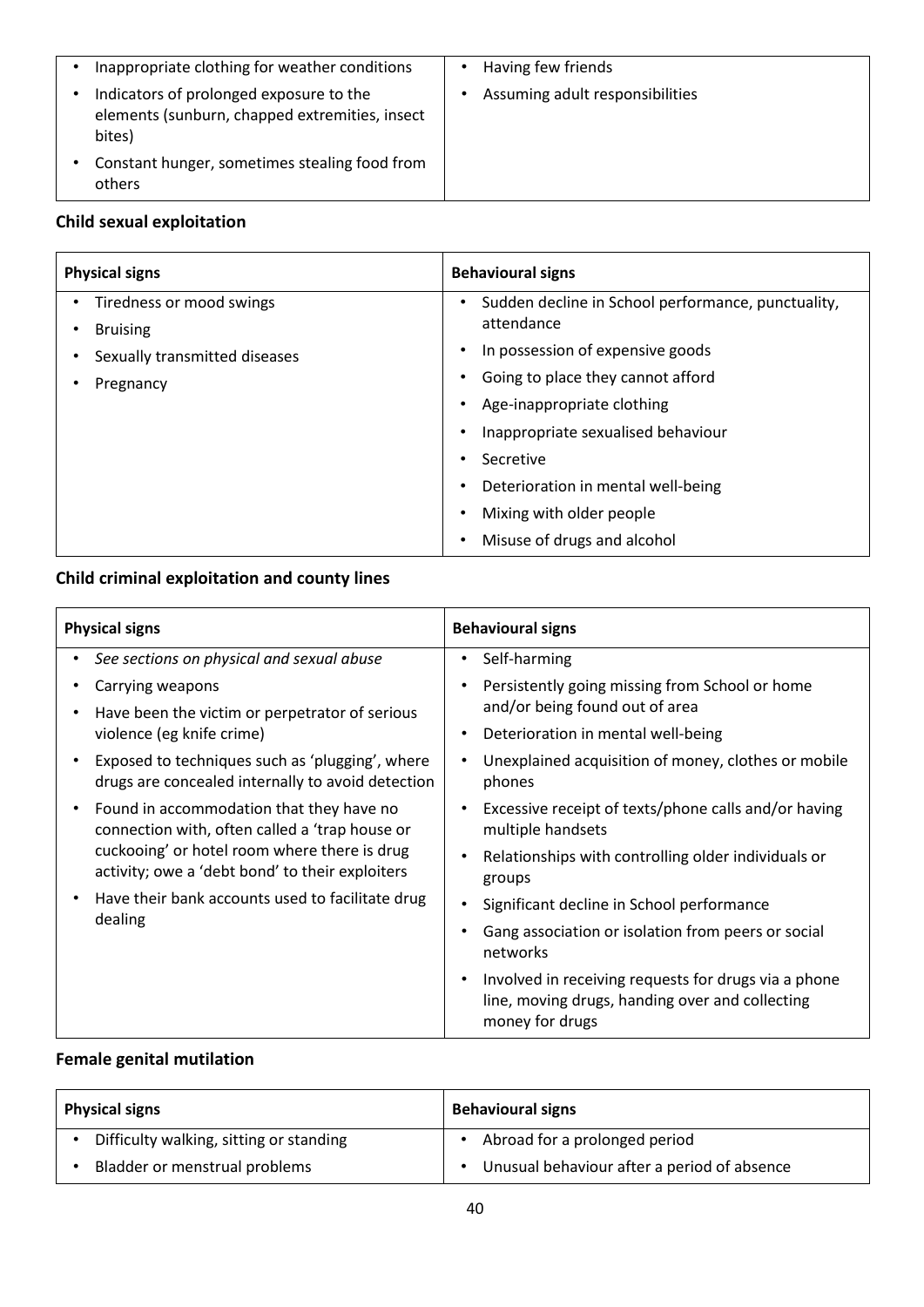| Severe pain and bleeding                        | May talk of a 'special procedure' or 'special occasion |
|-------------------------------------------------|--------------------------------------------------------|
| Infections such as tetanus, HIV and hepatitis B | to become a woman'                                     |
| and C                                           | Spending longer periods in the bathroom                |
|                                                 | Reluctance to undergo normal medical examinations      |

#### **Forced marriage**

| <b>Physical signs</b>                          | <b>Behavioural signs</b>                                                     |
|------------------------------------------------|------------------------------------------------------------------------------|
| Cut or shaved hair as a form of punishment for | Absence from School<br>$\bullet$                                             |
| being disobedient                              | Failure to return from visit to country of origin                            |
|                                                | Self-harm or attempted suicide                                               |
|                                                | Running away from home                                                       |
|                                                | Early marriage of siblings                                                   |
|                                                | Sudden announcement of engagement to a stranger<br>٠                         |
|                                                | May talk of a 'special procedure' or 'special occasion<br>to become a woman' |
|                                                | Spending longer periods in the bathroom                                      |
|                                                | Reluctance to undergo normal medical examinations                            |

#### **Grooming**

| <b>Physical signs</b>       | <b>Behavioural signs</b>                                                                            |
|-----------------------------|-----------------------------------------------------------------------------------------------------|
| See section on sexual abuse | Spending increasingly prolonged time online                                                         |
|                             | Having older boyfriends or girlfriends                                                              |
|                             | Secretiveness about who they are talking to online<br>and what sites they visit                     |
|                             | Possession of electronic devices such as mobile<br>phones or webcams that parents have not provided |
|                             | Engaging less with their usual friends                                                              |
|                             | Using sexual language that you would not expect<br>them to know                                     |
|                             | Going to unusual places to meet people                                                              |
|                             | Using drugs and/or alcohol                                                                          |
|                             | Going missing from home or School                                                                   |

#### **Radicalisation**

| <b>Physical signs</b>                         | <b>Behavioural signs</b>                                                      |
|-----------------------------------------------|-------------------------------------------------------------------------------|
| out of character changes in dress, behaviour, | Showing sympathy for extremist causes                                         |
| and peer relationships                        | Glorifying violence<br>Evidence of possessing illegal or extremist literature |
|                                               |                                                                               |
|                                               | A sudden disrespectful attitude towards others                                |
|                                               | Increased secretiveness, especially in relation to<br>internet use            |
|                                               | Unwillingness or inability to discuss their views                             |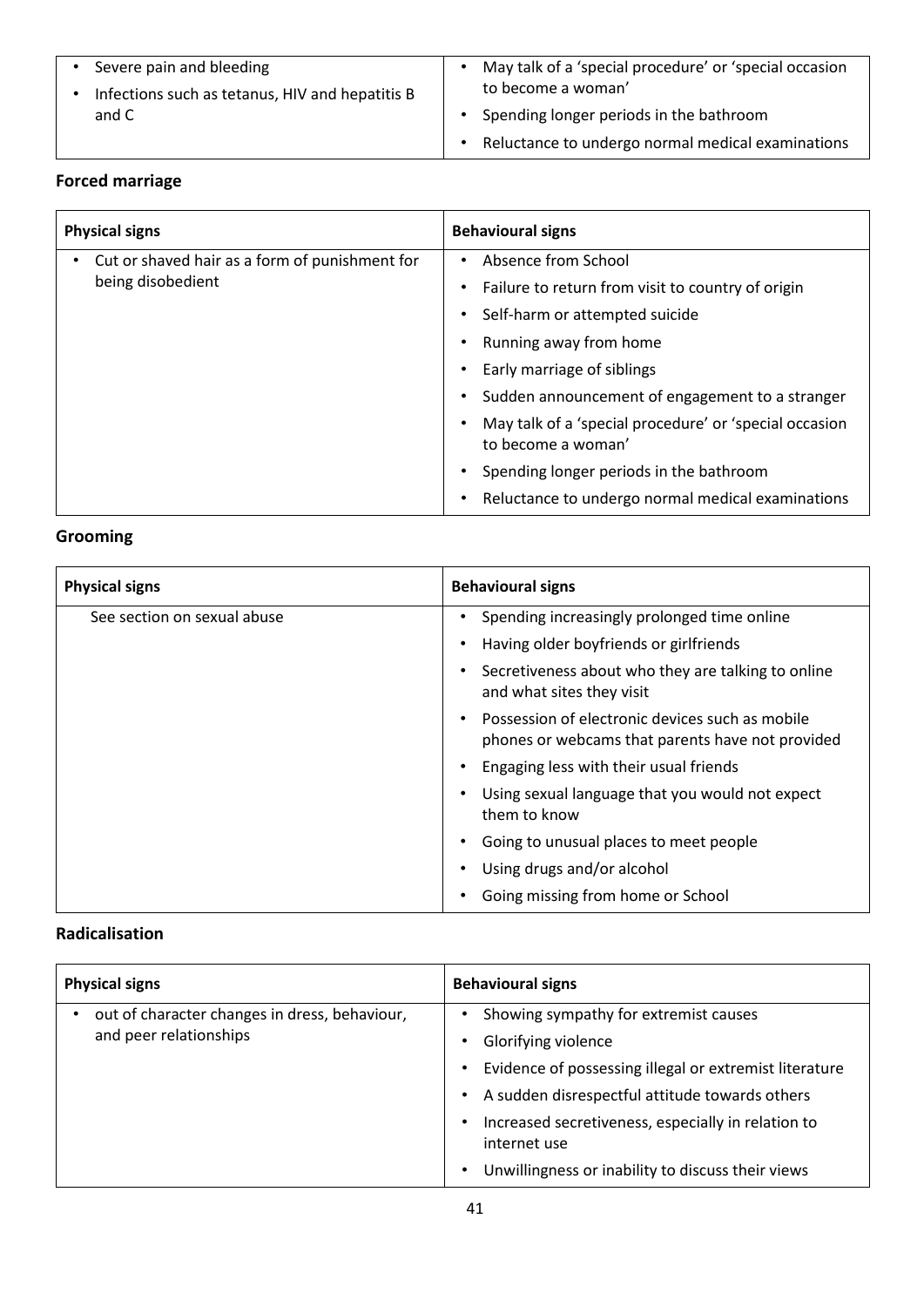| Increasingly judgemental or argumentative<br>$\bullet$<br>Advocating messages similar to illegal organisations<br>such as 'Muslims Against Crusades' or other non- |
|--------------------------------------------------------------------------------------------------------------------------------------------------------------------|
| proscribed extremist groups such as the English<br>Defence League                                                                                                  |

#### **Broad government guidance on the following is also available via the GOV.UK website (see Part one: Keeping children safe in education September 2021)**

- bullying, [including cyberbullying](https://www.gov.uk/government/publications/preventing-and-tackling-bullying)
- [children missing education](https://www.gov.uk/government/publications/children-missing-education)
- [child missing from home or care](https://www.gov.uk/government/publications/children-who-run-away-or-go-missing-from-home-or-care)
- [child sexual exploitation](https://www.gov.uk/government/publications/what-to-do-if-you-suspect-a-child-is-being-sexually-exploited)
- [domestic violence](https://www.gov.uk/domestic-violence-and-abuse)
- [drugs](https://www.gov.uk/government/publications/drugs-advice-for-schools)
- [fabricated or induced illness](https://www.gov.uk/government/publications/safeguarding-children-in-whom-illness-is-fabricated-or-induced)
- [faith abuse](https://www.gov.uk/government/publications/national-action-plan-to-tackle-child-abuse-linked-to-faith-or-belief)
- [female genital mutilation \(FGM\)](https://www.gov.uk/government/publications/multi-agency-statutory-guidance-on-female-genital-mutilation)
- [gangs and youth violence](https://www.gov.uk/government/publications/advice-to-schools-and-colleges-on-gangs-and-youth-violence)
- [gender-based violence/violence against women and girls \(VAWG\)](https://www.gov.uk/government/policies/ending-violence-against-women-and-girls-in-the-uk)
- [hate](http://educateagainsthate.com/)
- [mental health](https://www.gov.uk/government/publications/mental-health-and-behaviour-in-schools--2)
- [missing children and adults](https://www.gov.uk/government/publications/missing-children-and-adults-strategy)
- [private fostering](https://www.gov.uk/government/publications/children-act-1989-private-fostering)
- [preventing radicalisation](https://www.gov.uk/government/publications/prevent-duty-guidance)
- [relationship abuse](https://www.disrespectnobody.co.uk/relationship-abuse/what-is-relationship-abuse/)
- **[sexting](https://www.gov.uk/government/groups/uk-council-for-child-internet-safety-ukccis)**
- [trafficking](https://www.gov.uk/government/publications/safeguarding-children-who-may-have-been-trafficked-practice-guidance)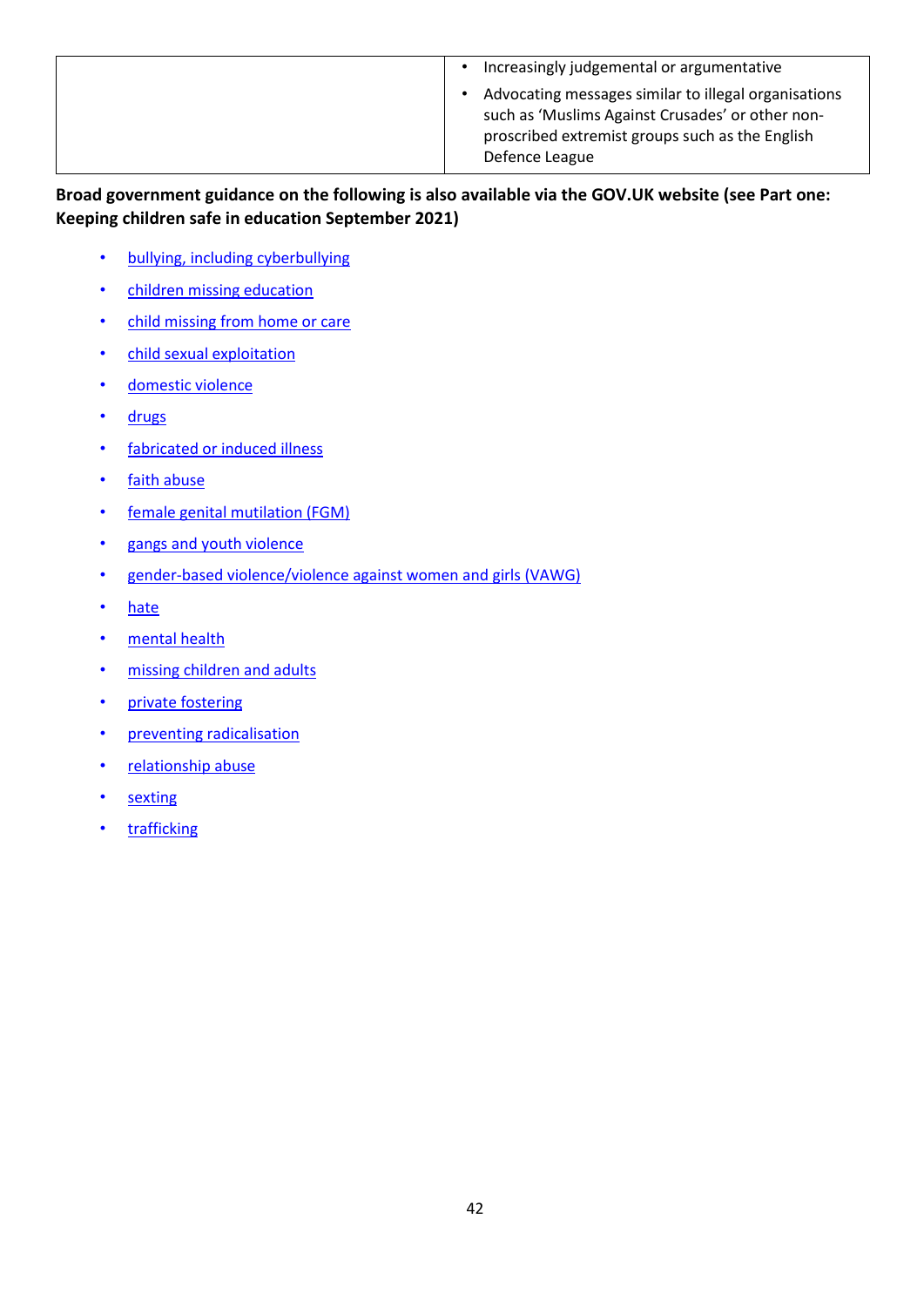# <span id="page-42-0"></span>**Appendix 3: Actions where there are concerns about a child (KCSIE, September 2021)**



1. Cases where there is a concern or allegation made against a staff member refer to the Headmistress or LADO (see Section 15)

2. Early help involves providing support as soon as problem emerges. Where coordinated early help is required, an early help inter-agency assessment will be arranged.

3. Referrals will follow the processes set out in West Berkshire Contact, Advice & Assessment Service (CAAS)'s threshold guidance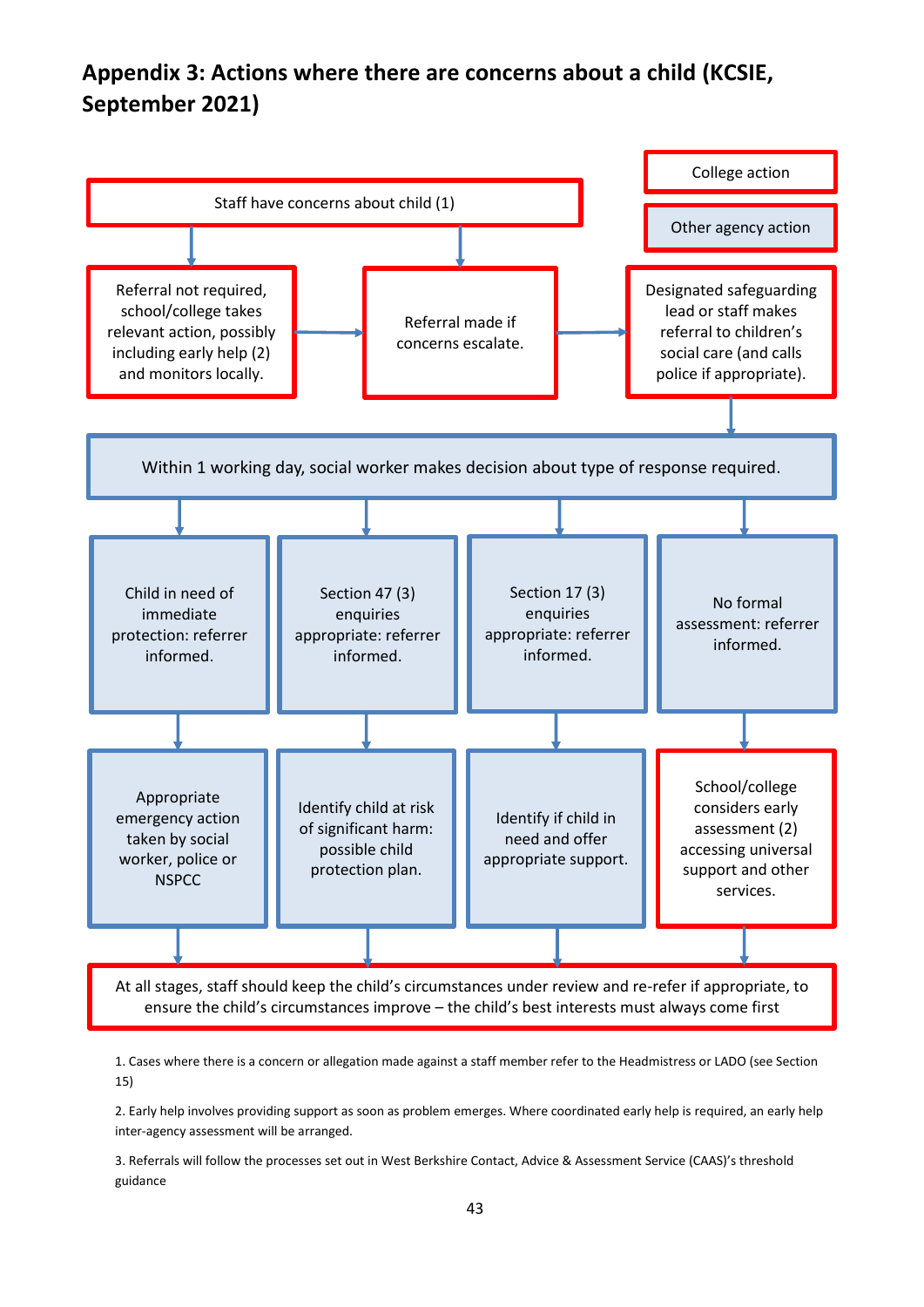# **Appendix 4: Flowchart of when and how to share information**

<span id="page-43-0"></span>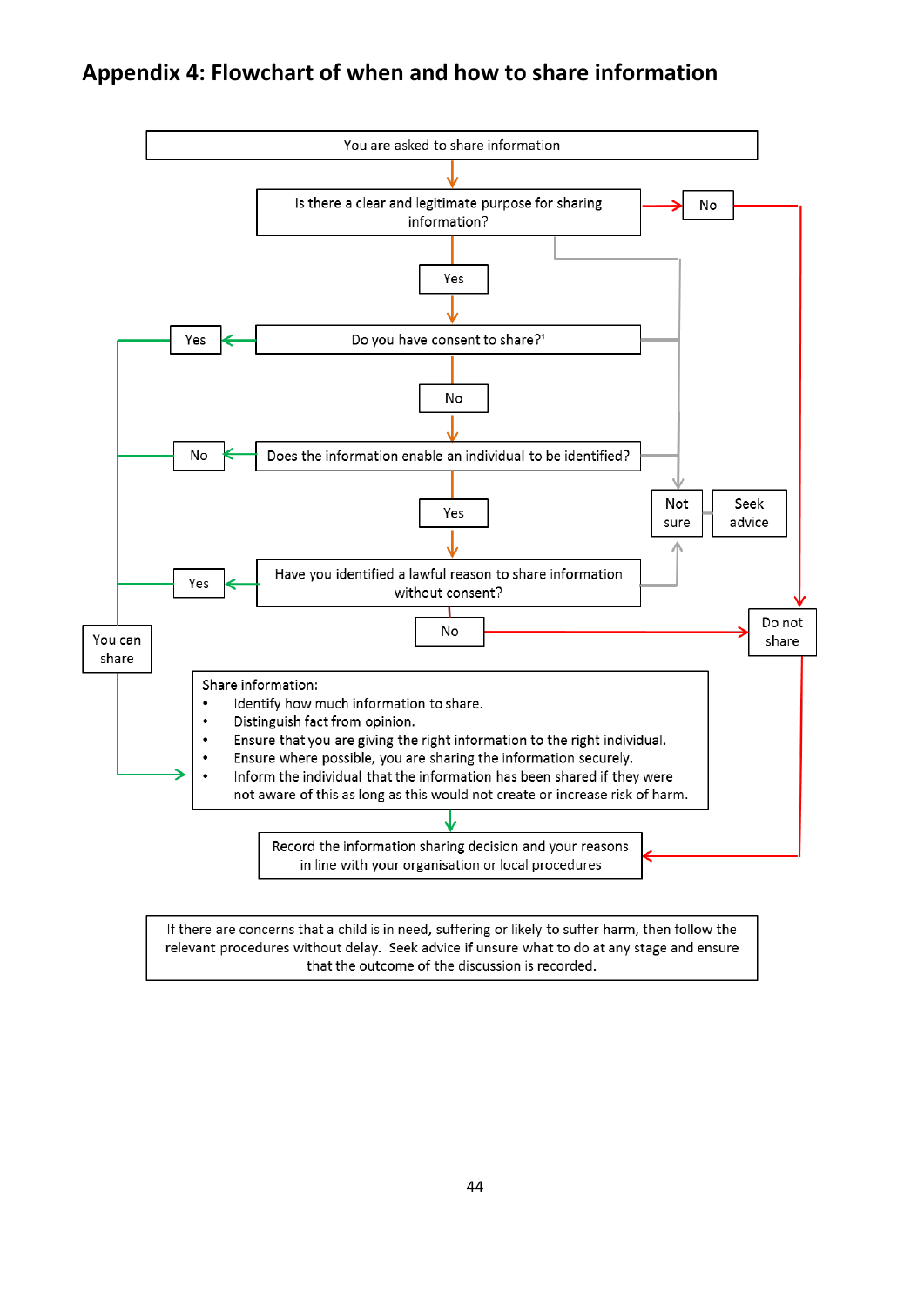# <span id="page-44-0"></span>**Appendix 5: DSL Job Description**

| Job description for the Designated Safeguarding Lead (DSL and DDSLs) |                                                                                                                                                                                                                                        |  |
|----------------------------------------------------------------------|----------------------------------------------------------------------------------------------------------------------------------------------------------------------------------------------------------------------------------------|--|
|                                                                      | The School is committed to safeguarding and promoting the welfare of children and young people and expects all<br>staff and volunteers to share this commitment                                                                        |  |
| <b>Summary of the role</b>                                           | • To take lead responsibility for safeguarding and child protection (including online<br>safety) occurring at the School and to support all other staff in dealing with any child<br>welfare and child protection concerns that arise. |  |
|                                                                      | To provide advice and support to other staff on matters of child welfare, safeguarding<br>$\bullet$<br>and child protection.                                                                                                           |  |
|                                                                      | To take part in strategy discussions and inter-agency meetings and to support other<br>$\bullet$<br>staff to do so, and to contribute to the assessment of students.                                                                   |  |
|                                                                      | To promote and safeguard the welfare of students in the School.<br>$\bullet$                                                                                                                                                           |  |
|                                                                      | Whilst the activities of DSL can be delegated to appropriately trained deputies (DDSLs),<br>$\bullet$<br>the ultimate lead responsibility for child protection remains with the DSL. This lead<br>responsibility cannot be delegated.  |  |
| <b>Main duties and</b>                                               | <b>Further specifics:</b>                                                                                                                                                                                                              |  |
| responsibilities                                                     |                                                                                                                                                                                                                                        |  |
| Availability                                                         | You are expected to:                                                                                                                                                                                                                   |  |
|                                                                      | ensure during term time that you or a Deputy will always be available during School<br>$\bullet$<br>hours (8am – 6pm) to discuss any safeguarding concerns; and                                                                        |  |
|                                                                      | arrange adequate and appropriate cover arrangements for any out of hours/out of<br>٠<br>term activities.                                                                                                                               |  |
| <b>Managing referrals</b>                                            | You are expected to refer cases:                                                                                                                                                                                                       |  |
|                                                                      | • of suspected abuse and neglect of any student at the School to the local authority<br>children's social care and support staff who make referrals to local authority children's<br>social care;                                      |  |
|                                                                      | to the Channel programme where there is a radicalisation concern and support staff<br>who make referrals to the Channel programme;                                                                                                     |  |
|                                                                      | where a person is dismissed or left due to risk/harm to a child to Disclosure and Barring<br>Service (DBS); and                                                                                                                        |  |
|                                                                      | where a crime has been committed to the Police.                                                                                                                                                                                        |  |
| <b>Working with others</b>                                           | You are expected to:                                                                                                                                                                                                                   |  |
|                                                                      | act as a source of support, advice and expertise for all staff;<br>٠                                                                                                                                                                   |  |
|                                                                      | act as a point of contact with the three safeguarding partners: the local authority (Royal<br>٠<br>Borough of Kensington and Chelsea); the clinical commissioning group; and the Police;                                               |  |
|                                                                      | liaise with the Headmistress to inform him of issues; especially ongoing enquiries under<br>٠<br>section 47 of the Children Act 1989 and police investigations;                                                                        |  |
|                                                                      | as required, liaise with the "case manager" (as per Part 4 of KCSIE) and the designated<br>٠<br>officer (LADO) at the local authority for child-protection concerns in cases which<br>concern a staff member;                          |  |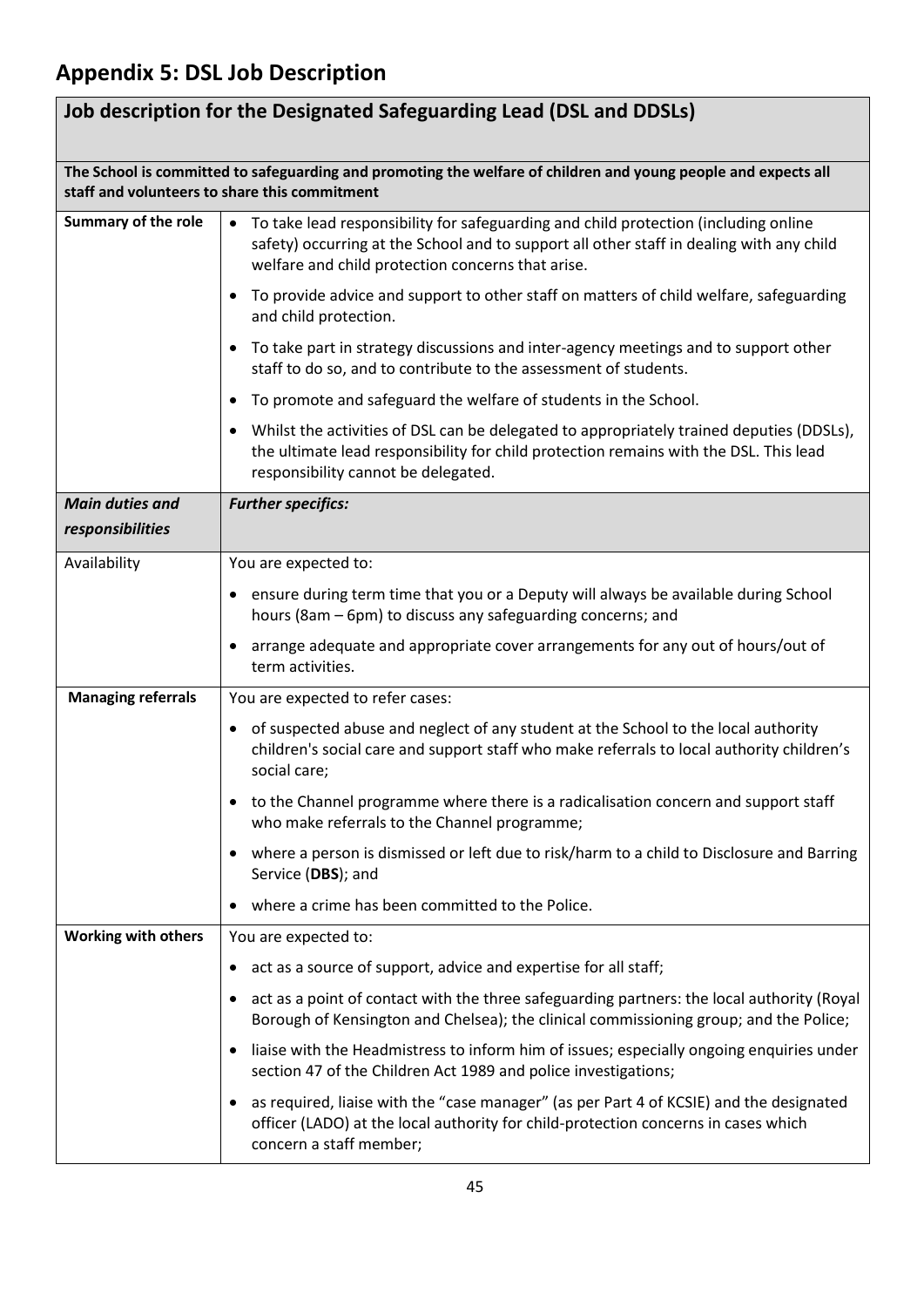|                                            | liaise with staff (especially teaching staff, pastoral support staff, IT staff, First Aiders,<br>$\bullet$<br>counsellors and the named persons with oversight for SEND) on matters of safety,<br>safeguarding and welfare (including online and digital safety) and when deciding<br>whether to make a referral by liaising with relevant agencies so that children's needs<br>are considered holistically;     |
|--------------------------------------------|------------------------------------------------------------------------------------------------------------------------------------------------------------------------------------------------------------------------------------------------------------------------------------------------------------------------------------------------------------------------------------------------------------------|
|                                            | promote supportive engagement with parents in safeguarding and promoting the<br>$\bullet$<br>welfare of children, including where families may be facing challenging circumstances;<br>and                                                                                                                                                                                                                       |
|                                            | work with the Headmistress and relevant strategic leads, taking lead responsibility for<br>promoting educational outcomes by knowing the welfare, safeguarding and child<br>protection issues that children in need are experiencing, or have experienced, and<br>identifying the impact that these issues might be having on children's attendance,<br>engagement and achievement at the School. This includes: |
|                                            | o ensuring that the School knows who its cohort of children are who have or<br>have had a social worker, understanding their academic progress and<br>attainment, and maintaining a culture of high aspirations for this cohort; and,                                                                                                                                                                            |
|                                            | supporting teaching staff to provide additional academic support or reasonable<br>$\circ$<br>adjustments to help children who have or have had a social worker reach their<br>potential, recognising that even when statutory social care intervention has<br>ended, there is still a lasting impact on children's educational outcomes.                                                                         |
| <b>Information sharing</b>                 | You are expected to:                                                                                                                                                                                                                                                                                                                                                                                             |
| and managing the<br>child protection files | ensure that child protection files are kept up to date.<br>$\bullet$                                                                                                                                                                                                                                                                                                                                             |
|                                            | ensure that information is kept confidential and stored securely.<br>٠                                                                                                                                                                                                                                                                                                                                           |
|                                            | ensure that records include:                                                                                                                                                                                                                                                                                                                                                                                     |
|                                            | $\circ$ a clear and comprehensive summary of the concern;                                                                                                                                                                                                                                                                                                                                                        |
|                                            | $\circ$ details of how the concern was followed up and resolved; and                                                                                                                                                                                                                                                                                                                                             |
|                                            | a note of any action taken, decisions reached and the outcome.<br>$\circ$                                                                                                                                                                                                                                                                                                                                        |
|                                            | ensure that files are only accessed by those who need to see them and that where the<br>file or content within it is shared, this happens in line with information-sharing advice,<br>as set out in Part 1 and Part 2 of KSCIE.                                                                                                                                                                                  |
|                                            | ensure, when a student leaves the School, that:<br>$\bullet$                                                                                                                                                                                                                                                                                                                                                     |
|                                            | o their child protection file is transferred to the new school or School as soon as<br>possible (within 5 days for an in-year transfer or within the first 5 days of the<br>start of a new term); and                                                                                                                                                                                                            |
|                                            | $\circ$ their child protection file is transferred separately from the student's main file<br>in a secure manner and confirmation of receipt is received from the destination<br>school or School; and                                                                                                                                                                                                           |
|                                            | consider whether it is appropriate to share any information with the new school or<br>$\bullet$<br>School in advance of the student leaving.                                                                                                                                                                                                                                                                     |
| <b>Raising awareness</b>                   | You are expected to:                                                                                                                                                                                                                                                                                                                                                                                             |
|                                            | ensure each member of staff has access to, and understands, the School's safeguarding<br>٠<br>policy and procedures, especially new and part-time staff;                                                                                                                                                                                                                                                         |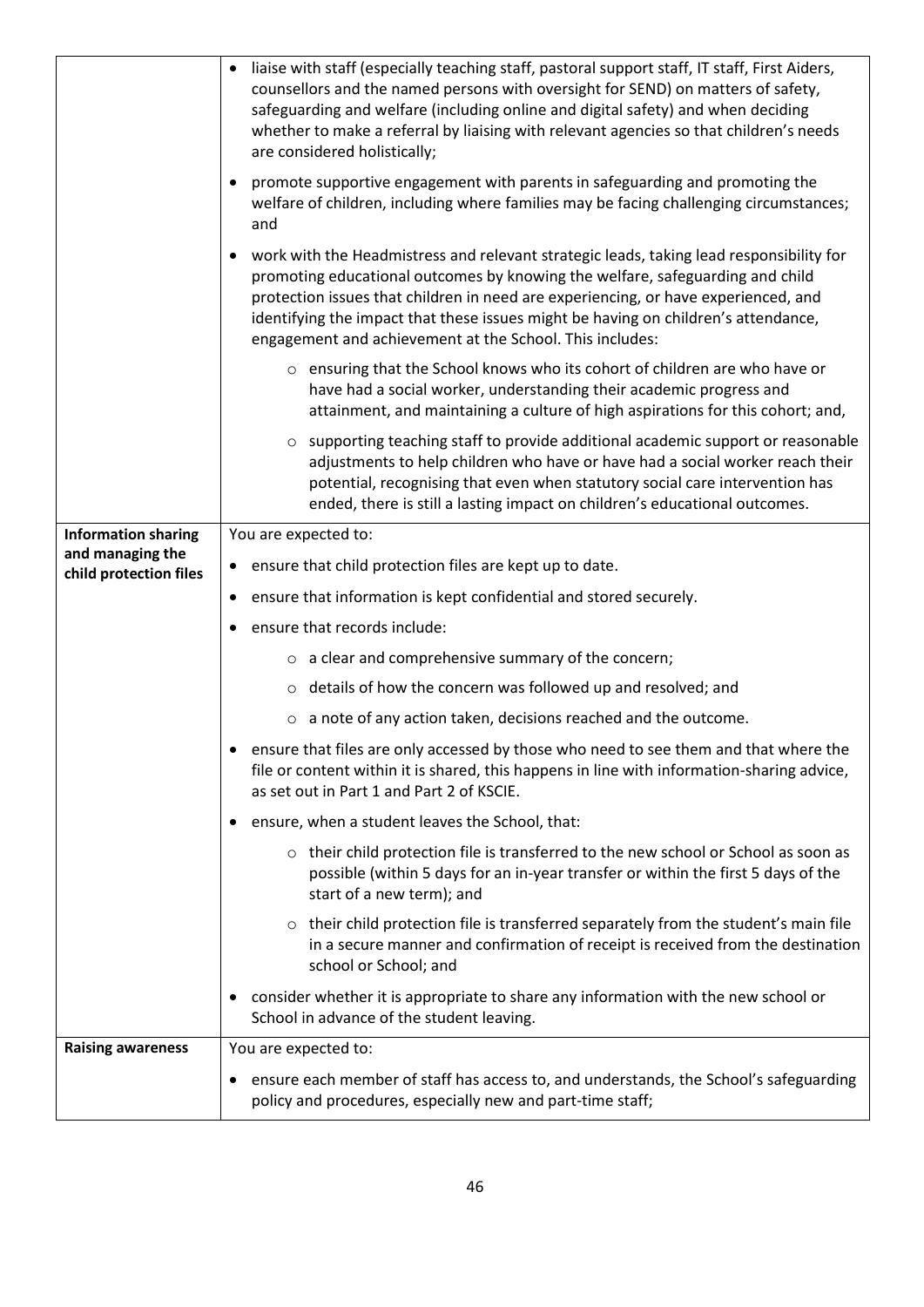|                                   | • ensure the School's safeguarding policy is reviewed annually (as a minimum) and the<br>procedures and implementation are updated and reviewed regularly, and work with<br>the Board regarding this,                                                                                                                    |
|-----------------------------------|--------------------------------------------------------------------------------------------------------------------------------------------------------------------------------------------------------------------------------------------------------------------------------------------------------------------------|
|                                   | ensure the safeguarding policy is available publicly and parents are aware of the fact<br>$\bullet$<br>that referrals about suspected abuse or neglect may be made and the role of the School<br>in this;                                                                                                                |
|                                   | link with the safeguarding partner arrangements to make sure staff are aware of any<br>training opportunities and the latest local policies on local safeguarding arrangements;<br>and                                                                                                                                   |
|                                   | help promote educational outcomes by sharing the information about the welfare,<br>$\bullet$<br>safeguarding and child protection issues that children who have or have had a social<br>worker are experiencing with teachers and School leadership staff.                                                               |
| Training, knowledge<br>and skills | You are expected to ensure your child protection training and that of the DDSLs is<br>sufficient and appropriate to provide the knowledge and skills required to carry out this<br>role. This training must be updated every two years. All members of the DSL team should<br>also undertake Prevent awareness training. |
|                                   | In addition to the formal training, the knowledge and skills of members of the DSL team<br>should be supplemented and refreshed at regular intervals, as required, and at least<br>annually, to allow them to understand and keep up with any developments relevant to<br>their role so that they:                       |
|                                   | understand the assessment process for providing early help and statutory intervention,<br>$\bullet$<br>including local criteria for action and local-authority children's social care referral<br>arrangements;                                                                                                          |
|                                   | have a working knowledge of how local authorities conduct a child-protection case<br>conference and a child-protection review conference and be able to attend and<br>contribute to these effectively when required to do so;                                                                                            |
|                                   | understand the importance of the role the Designated Safeguarding Lead has in<br>$\bullet$<br>providing information and support to children social care in order to safeguard and<br>promote the welfare of children;                                                                                                    |
|                                   | understand the lasting impact that adversity and trauma can have, including on<br>$\bullet$<br>children's behaviour, mental health and wellbeing, and what is needed in response to<br>this in promoting educational outcomes;                                                                                           |
|                                   | are alert to the specific needs of children in need, those with Special Educational Needs<br>$\bullet$<br>and Disabilities (SEND), those with relevant health conditions and young carers;                                                                                                                               |
|                                   | understand the importance of information sharing, both within the School, and with<br>the three safeguarding partners, other agencies, organisations and practitioners;                                                                                                                                                  |
|                                   | understand and support the School with regards to the requirements of the Prevent<br>duty and be able to provide advice and support to staff on protecting children from the<br>risk of radicalisation;                                                                                                                  |
|                                   | are able to understand the unique risks associated with online safety and be confident<br>$\bullet$<br>that they have the relevant knowledge and up to date capability required to keep<br>children safe whilst they are online at School;                                                                               |
|                                   | can recognise the additional risks that children with SEN and disabilities (SEND) face<br>online (for example, from online bullying, grooming and radicalisation) and are<br>confident they have the capability to support SEND children to stay safe online;                                                            |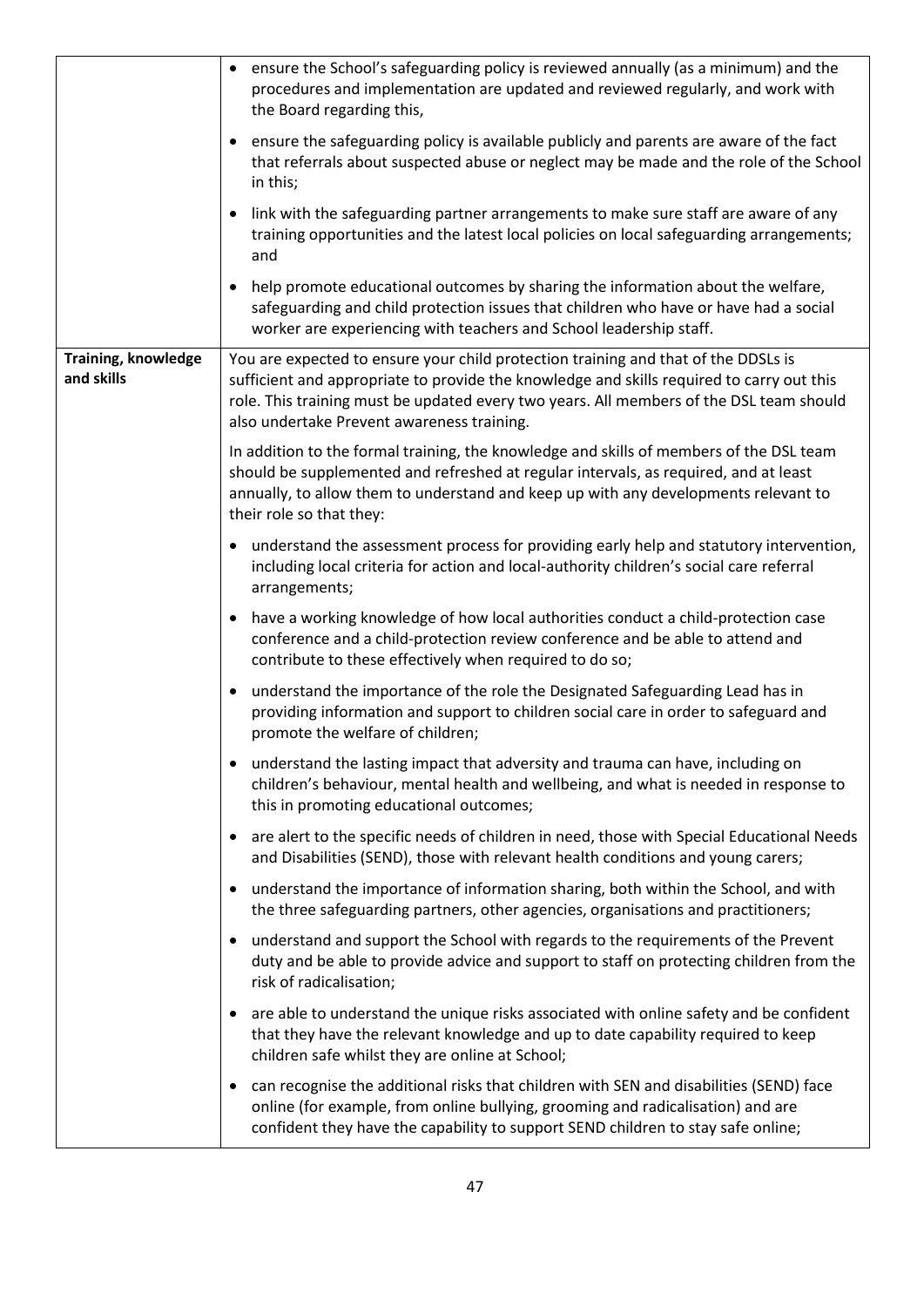|                                               | • obtain access to resources and attend any relevant or refresher training courses; and                                                                                                                                                                                                 |  |  |  |  |
|-----------------------------------------------|-----------------------------------------------------------------------------------------------------------------------------------------------------------------------------------------------------------------------------------------------------------------------------------------|--|--|--|--|
|                                               | encourage a culture among all staff of listening to students and taking account of their<br>wishes and feelings, in any measures the School may put in place to protect them.                                                                                                           |  |  |  |  |
| Providing support to<br>staff                 | Training should support the Designated Safeguarding Lead in developing expertise, so they<br>can support and advise staff and help them feel confident on welfare, safeguarding and<br>child-protection matters. This includes, specifically, to:                                       |  |  |  |  |
|                                               | ensure that staff are supported during the referrals processes; and                                                                                                                                                                                                                     |  |  |  |  |
|                                               | support staff to consider how safeguarding, welfare and educational outcomes are<br>linked, including to inform the provision of academic and pastoral support.                                                                                                                         |  |  |  |  |
| <b>Understanding the</b><br>views of children | It is important that children feel heard and understood. Therefore, designated<br>safeguarding leads should be supported in developing knowledge and skills to:                                                                                                                         |  |  |  |  |
|                                               | encourage a culture of listening to children and taking account of their wishes and<br>feelings, among all staff, and in any measures the School may put in place to protect<br>them; and,                                                                                              |  |  |  |  |
|                                               | understand the difficulties that children may have in approaching staff about their<br>circumstances and consider how to build trusted relationships which facilitate<br>communication.                                                                                                 |  |  |  |  |
| <b>Holding and sharing</b><br>information.    | The critical importance of recording, holding, using and sharing information effectively is<br>set out in Parts 1, 2 and 5 of KCSIE, and therefore members of the DSL team should:                                                                                                      |  |  |  |  |
|                                               | • understand the importance of information sharing, both within the School, and with<br>other schools and Schools on transfer including in-year and between primary and<br>secondary education, and with the safeguarding partners, other agencies, organisations<br>and practitioners; |  |  |  |  |
|                                               | understand relevant data-protection legislation and regulations, especially the Data<br>Protection Act 2018 and the General Data Protection Regulation; and                                                                                                                             |  |  |  |  |
|                                               | be able to keep detailed, accurate, secure written records of concerns and referrals and<br>understand the purpose of this record-keeping.                                                                                                                                              |  |  |  |  |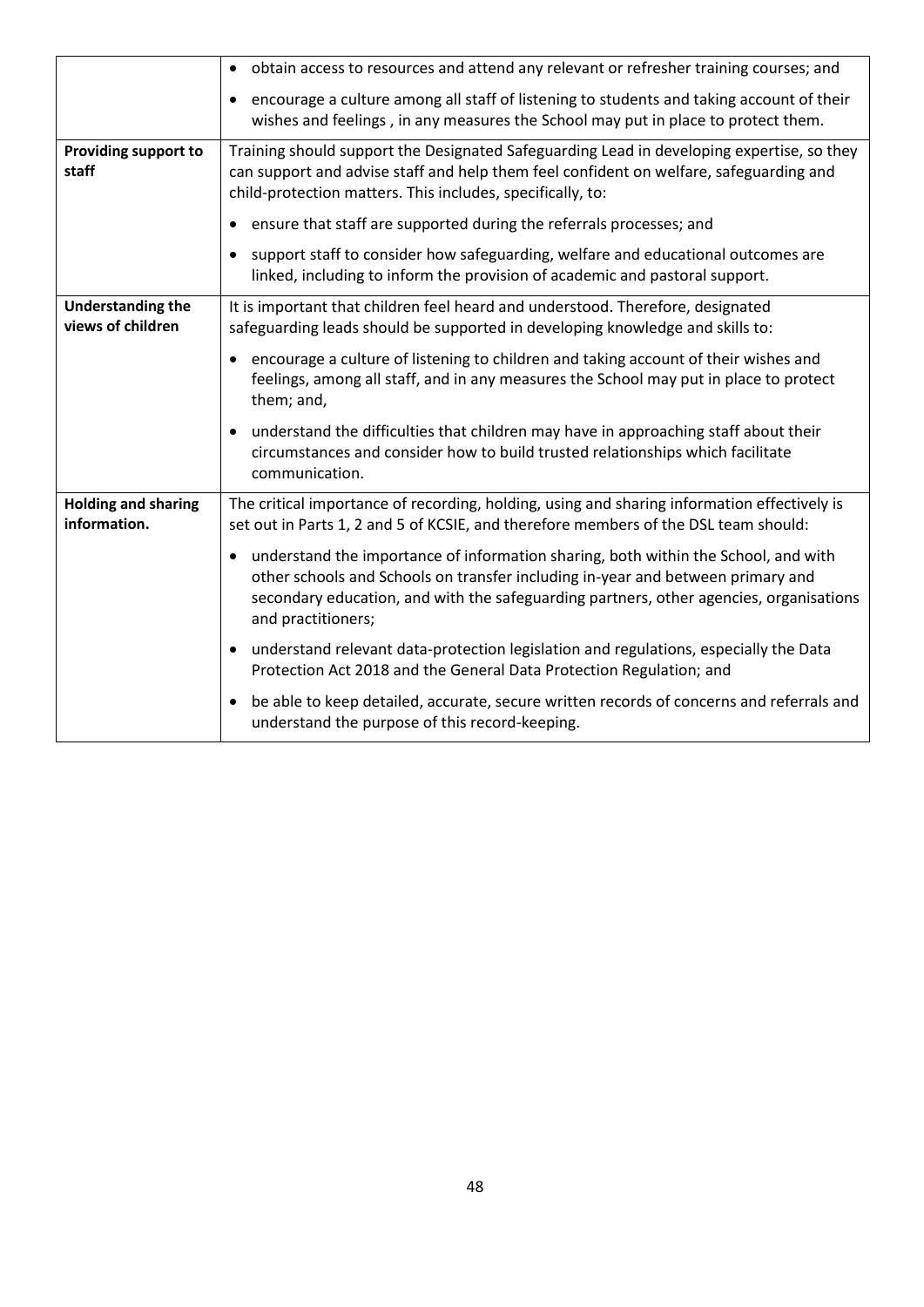**Appendix 6: Covid 19 Addendum**



# Safeguarding and Child Protection

Covid-19 Addendum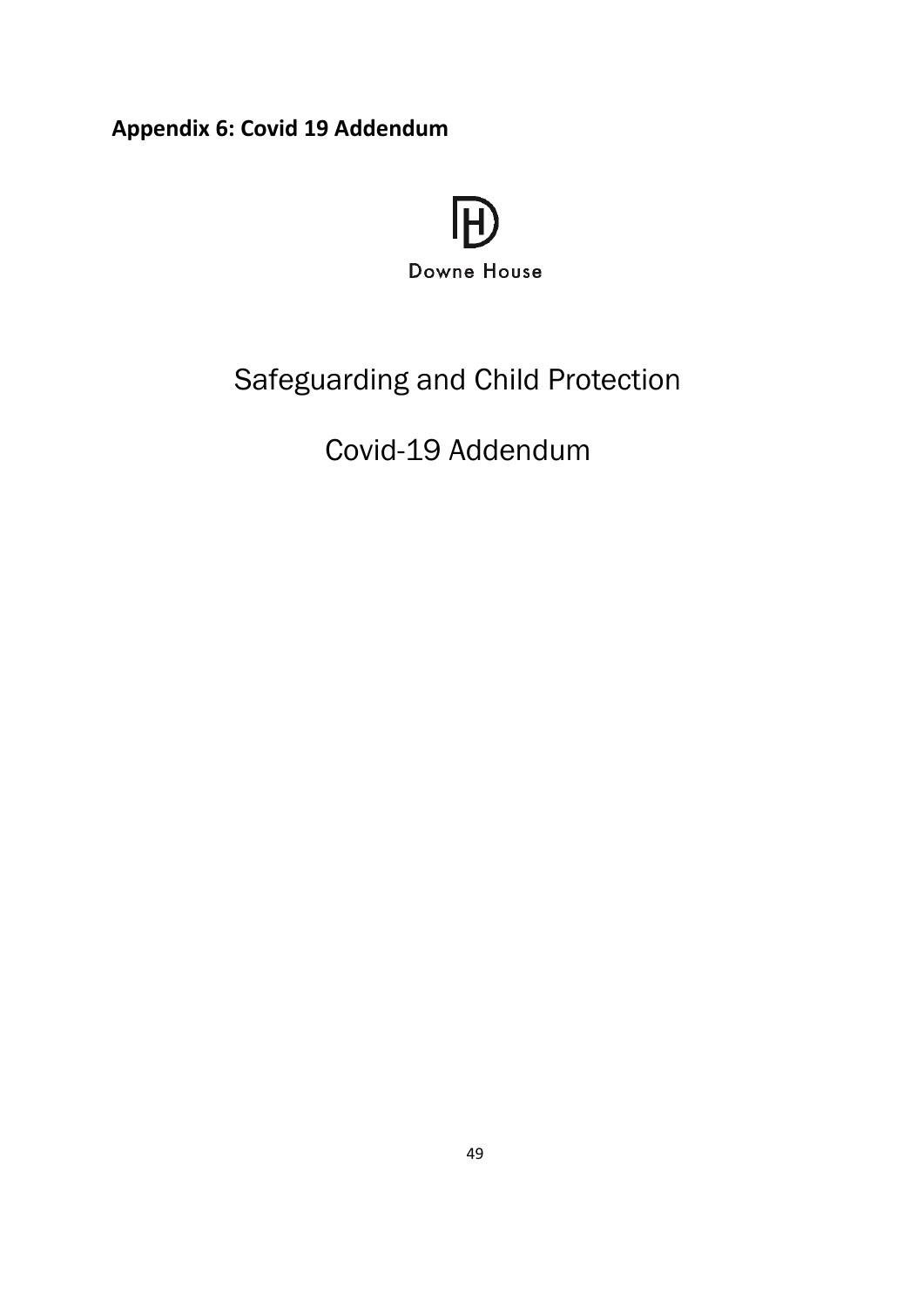Document Reference: Model Covid 19 Safeguarding arrangements

**Policy owner: Downe House Date: 14th April 2020**

#### **Date shared with Governors: 20th April 2020 Date first shared with staff: 20th April 2020**

Adapted by Genevieve Ford, Designated Safeguarding Lead With thanks to Joan Ball, West Berkshire Schools' Safeguarding Officer.

This is also in line with DFE guidance [https://www.gov.uk/government/publications/covid-19](https://www.gov.uk/government/publications/covid-19-safeguarding-in-schools-colleges-and-other-providers/coronavirus-covid-19-safeguarding-in-schools-colleges-and-other-providers) [safeguarding-in-schools-colleges-and-other-providers/coronavirus-covid-19-safeguarding-in](https://www.gov.uk/government/publications/covid-19-safeguarding-in-schools-colleges-and-other-providers/coronavirus-covid-19-safeguarding-in-schools-colleges-and-other-providers)[schools-colleges-and-other-providers](https://www.gov.uk/government/publications/covid-19-safeguarding-in-schools-colleges-and-other-providers/coronavirus-covid-19-safeguarding-in-schools-colleges-and-other-providers)

#### **Change History**

| <b>Versio</b> | Date                               | <b>Description</b>                                                                                                                                                                                                                                                                                                                  | Change ID         |
|---------------|------------------------------------|-------------------------------------------------------------------------------------------------------------------------------------------------------------------------------------------------------------------------------------------------------------------------------------------------------------------------------------|-------------------|
| $\mathbf{1}$  | 30 <sup>th</sup><br>March          | Created                                                                                                                                                                                                                                                                                                                             | Joan Ball         |
| 1a            | 14 <sup>th</sup><br>April<br>2020  | Adapted for Downe House use Policy supplement to be<br>read in conjunction with the college's Safeguarding<br>policy.                                                                                                                                                                                                               | Genevieve<br>Ford |
| 2             | 8 <sup>th</sup><br>January<br>2021 | Updated the name of the Deputy Head and<br>$\bullet$<br>included all Deputy DSL's. Updated the email<br>address for the Safeguarding Governor.<br>Changed Deputy Headmistress to Deputy Head<br>throughout.<br>Updated the Chairman of Governors.<br>Blue Safeguarding Cards changed to Green.<br>Changed KCSIE 2019 to KCSIE 2020. | Genevieve<br>Ford |
| 3             | 14 <sup>th</sup><br>September      | Green safeguarding cards changed to Peach.<br>Updated in line with KCSIE September 2021.                                                                                                                                                                                                                                            | Genevieve<br>Ford |
|               |                                    |                                                                                                                                                                                                                                                                                                                                     |                   |

Designated Safeguarding Lead

Generreve ford

Renaireir weelford<br>Htm April 2020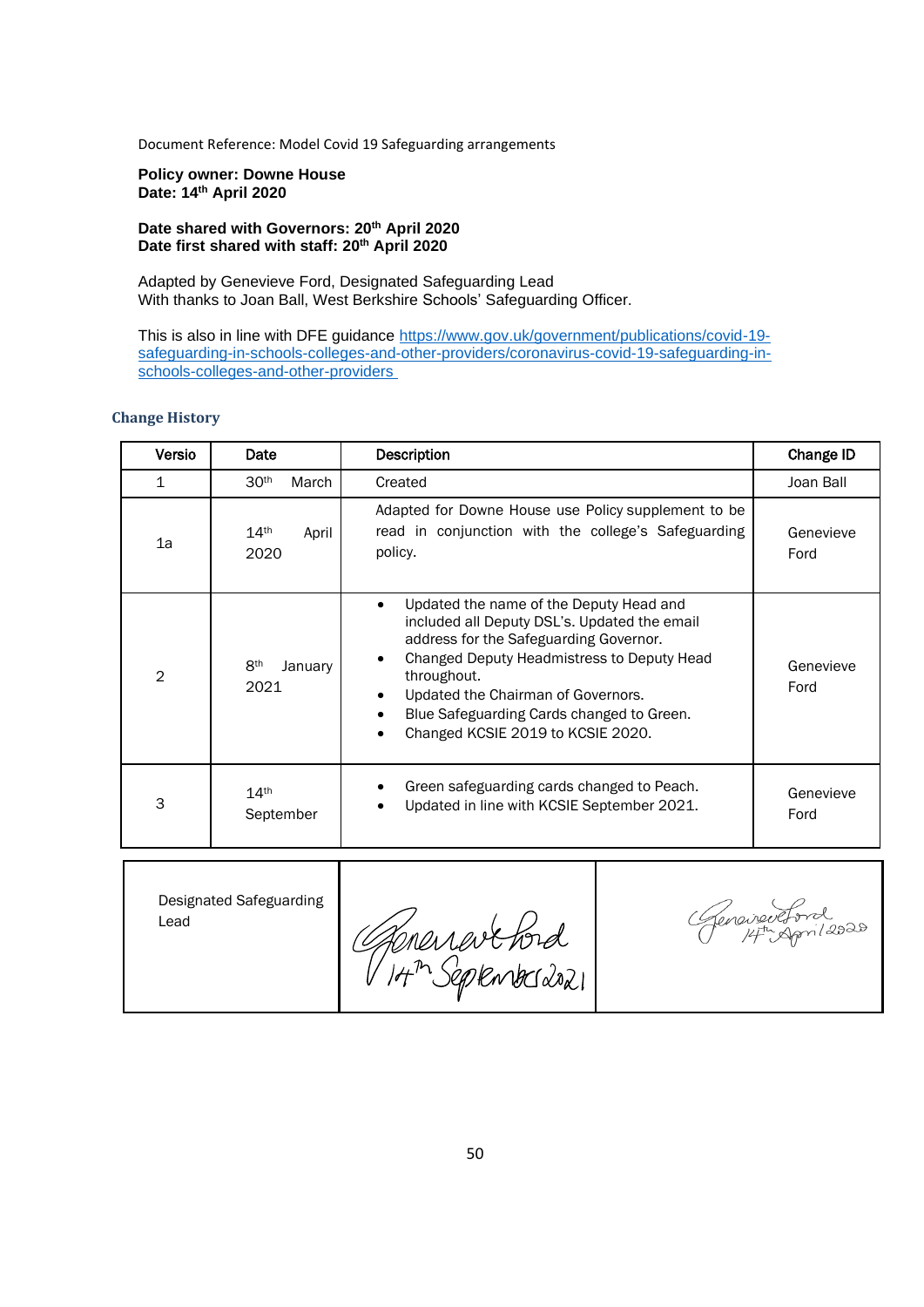This addendum of the Downe House Safeguarding and Child Protection policy contains details of our individual safeguarding arrangements in the following areas:

- Key Contacts
- Context
- Vulnerable Children
- Attendance Monitoring
- Designated Safeguarding Lead
- Reporting a Concern
- Safeguarding Training and Induction
- Safer Recruitment/volunteers and movement of staff
- Online safety in schools and colleges
- Children and online safety away from school and college
- Supporting children not in school
- Supporting children in school
- Peer on Peer abuse

#### Key Contacts

Key Contact list for Safeguarding at Downe House:

|                                               | Name                | Telephone<br>contact     | Email                                                                                                           |
|-----------------------------------------------|---------------------|--------------------------|-----------------------------------------------------------------------------------------------------------------|
| Designated Safeguarding<br>Lead               | Genevieve Ford      | 07825314<br>582          | fordg@downehouse.net                                                                                            |
| Senior Deputy Designated<br>Safeguarding Lead | Ellie Llewellyn     | 0742566405<br>0          | llewellyne@downehouse.net                                                                                       |
| Deputy Designated<br>Safeguarding Lead        | Emma McKendrick     | 07833 297<br>029         | mckendricke@downehouse.net                                                                                      |
| Deputy Designated<br>Safeguarding Lead        | Matt Godfrey        | 07425<br>663497          | godfreym@downehouse.net                                                                                         |
| Deputy Designated<br>Safeguarding Lead        | Mel Stimson         | 07825 636<br>754         | stimsonm@downehouse.net                                                                                         |
| Deputy Designated<br>Safeguarding Lead        | Anna Dourountakis   | 07919 157<br>503         | dourountakisa@downehouse.net                                                                                    |
| Deputy Designated<br>Safeguarding Lead        | Judith Gilpin Jones | 07887 610<br>307         | gilpin-jonesj@downehouse.net                                                                                    |
| Deputy Designated<br>Safeguarding Lead        | Sofie McClymont     | 0742565538<br>3          | mcclymonts@downehouse.net                                                                                       |
| Safeguarding Governor                         | Clare Ratnage       | vallettae@downehouse.net | Contact details for the Safeguarding Governor can be sought<br>from the Clerk to the Governors-Edward Valletta- |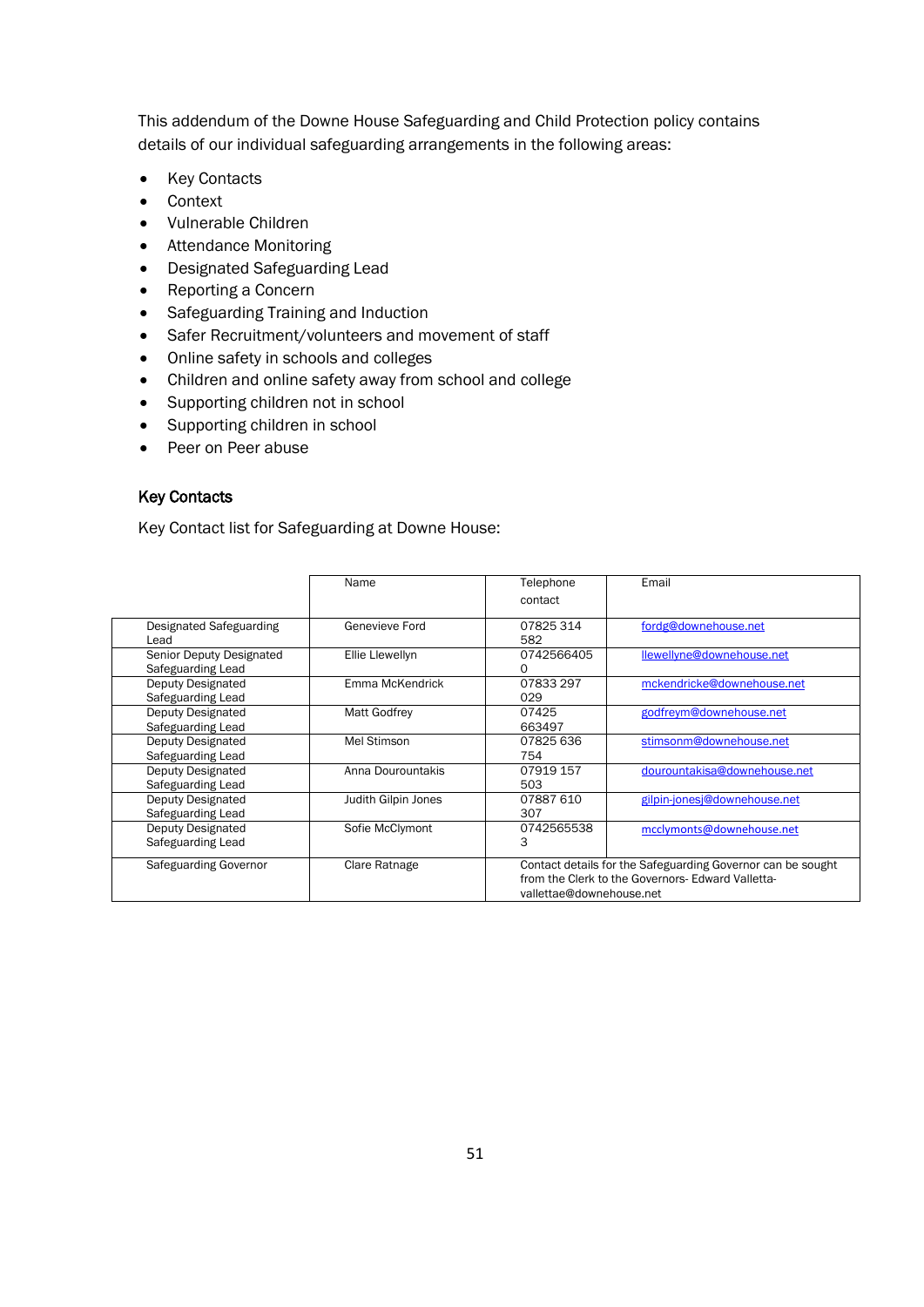# Key Contacts within the Local Authority:

### Pan Berkshire Safeguarding Procedures: <http://berks.proceduresonline.com/>

|                                                                                                                                          | Name                  | Address                                                                                                                        | Telephone contact                                                                                        | Email                                                                   |
|------------------------------------------------------------------------------------------------------------------------------------------|-----------------------|--------------------------------------------------------------------------------------------------------------------------------|----------------------------------------------------------------------------------------------------------|-------------------------------------------------------------------------|
| Contact, Advice &<br>Assessment<br>Service (CAAS)                                                                                        | Duty Social<br>worker | <b>Council Offices</b><br><b>West Street House</b><br><b>West Street</b><br>Newbury<br><b>Berkshire</b><br><b>RG14 1BD</b>     | Professionals only<br>contact number: 01635<br>503190<br>Parents only Contact<br>number:<br>01635 503090 | child@westberks.gov.<br>uk                                              |
|                                                                                                                                          |                       |                                                                                                                                | or Emergency Duty<br>Team (outside of office<br>hours) Tel: 01344<br>786543<br>Fax: 01344 786535         |                                                                         |
| Prevent Officer<br><b>Thames Valley</b><br>Police                                                                                        | Prevent<br>officer    | <b>Reading Police Station</b><br><b>Castle Street</b><br>Reading<br>RG1 7TH                                                    | 07788 307 178                                                                                            | Preventreferrals@tha<br>mesvalley.pnn.police.<br><u>uk</u>              |
| <b>Building</b><br>communities<br>together, Team<br>Manager and<br>PREVENT Lead,<br><b>WBC</b>                                           | Susan<br>Powell       | <b>Council Offices</b><br>Market St<br>Newbury                                                                                 | (01635) 264703  <br>07881856801                                                                          | susan.powell@westb<br>erks.gov.uk<br>www.westberks.gov.u<br>k           |
| Service Manager<br>for early years,<br>vulnerable learners<br>and families                                                               | Avril Allenby         | <b>Council Offices</b><br><b>West Street House</b><br><b>West Street</b><br>Newbury<br><b>Berkshire</b><br><b>RG14 1BD</b>     | 01635 519014                                                                                             | Avril.Allenby@westber<br>ks.gov.uk                                      |
| Principal Education<br>Welfare Officer,<br>Lead Officer in<br><b>Education for</b><br>Safeguarding, and<br>PREVENT Link for<br>Education | Linda Curtis          | <b>Council Offices</b><br><b>West Street House</b><br><b>West Street</b><br>Newbury<br><b>Berkshire</b><br><b>RG14 1BD</b>     | 01635 519014                                                                                             | Linda.curtis@westber<br>ks.gov.uk                                       |
| Schools<br>Safeguarding<br>Officer                                                                                                       | Joan Ball             | <b>Council Offices</b><br>Turnham's Green Park<br>Pincents Lane<br>Tilehurst<br>Reading<br><b>Berkshire</b><br><b>RG31 4UH</b> | 01189 167770                                                                                             | joan.ball@westberks.<br>gov.uk                                          |
| <b>Local Authority</b><br>Designated Officer<br>Contact can be<br>made via CAAS                                                          | Fiona<br>Goussard     | <b>Council Offices</b><br><b>West Street House</b><br><b>West Street</b><br>Newbury<br><b>Berkshire</b><br><b>RG14 1BD</b>     | via CAAS on 01635<br>503190                                                                              | cpadmin@westberks.<br>gov.uk<br>or<br>cpadmin@westberks.<br>gcsx.gov.uk |
| Senior Education<br>Welfare Officer,                                                                                                     | Sally-Ann<br>Looker   | <b>Council Offices</b><br>West Street House<br><b>West Street</b><br>Newbury<br>Berkshire<br><b>RG14 1BD</b>                   | 01635 519788                                                                                             | sal.looker@westberks<br>.gov.uk                                         |
| Virtual School<br>Headteacher                                                                                                            | Robin<br>Douglas      | <b>Council Offices</b><br><b>West Street House</b><br><b>West Street</b><br>Newbury<br>Berkshire<br><b>RG14 1BD</b>            | 01635 503195                                                                                             | Robin.Douglas@west<br>berks.gov.uk                                      |
| <b>Exclusions Officer</b>                                                                                                                | Roslyn<br>Arthur      | <b>Council Offices</b><br><b>West Street House</b><br><b>West Street</b><br>Newbury<br>Berkshire<br><b>RG14 1BD</b>            | 01635 503409                                                                                             | Roslyn.Arthur@westb<br>erks.gov.uk                                      |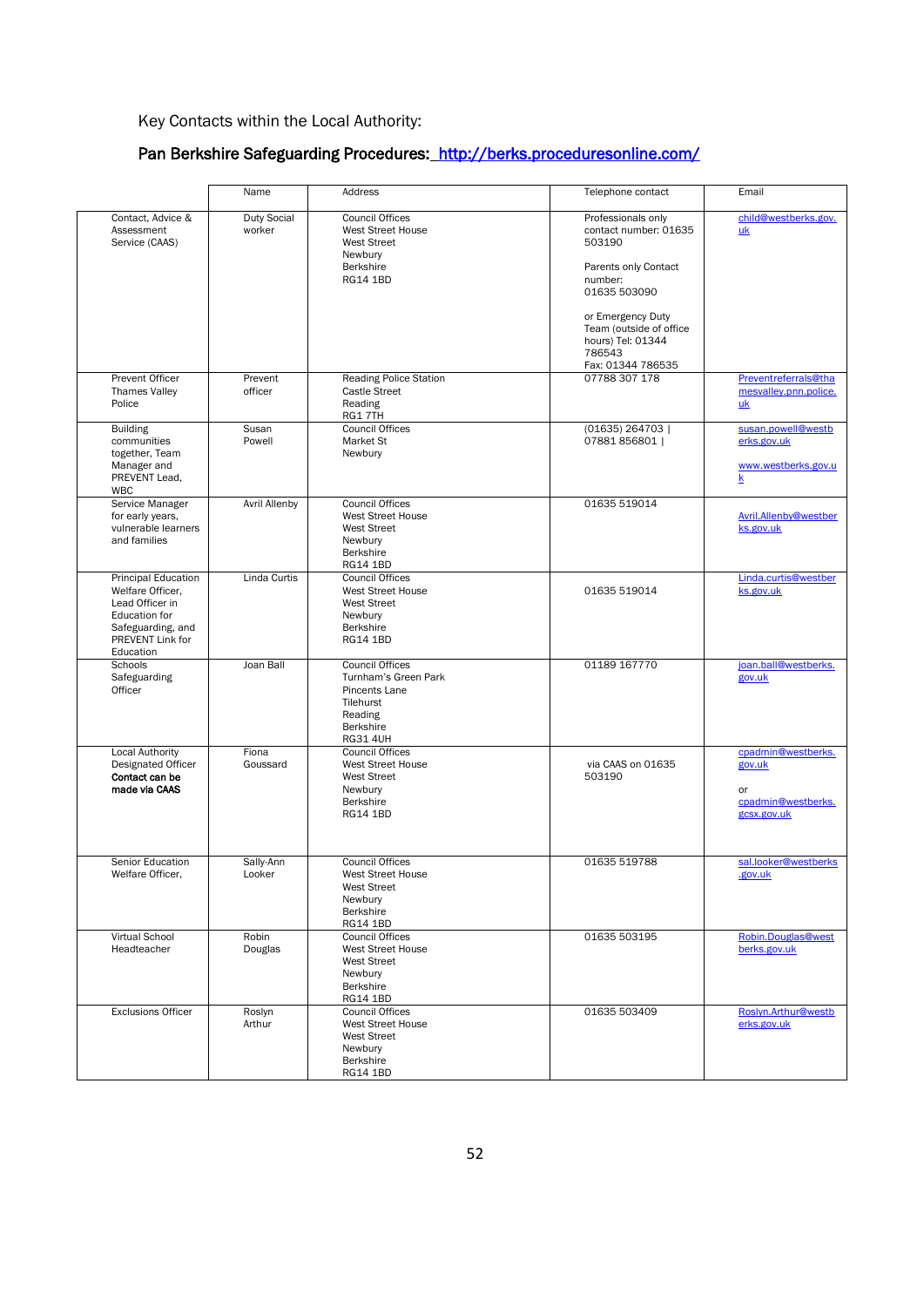#### **Context**

On 18th March 2020, in light of growing concerns around the Coronavirus pandemic, parents were asked to collect their daughters and term ended on 20<sup>th</sup> March. While schools are currently operating as normally as possible, Covid has not gone away and we have retained this addendum in the event of another lockdown. This addendum to the Downe House Safeguarding and Child Protection Policy contains details of our individual safeguarding arrangements in the following areas:

#### Vulnerable children

Vulnerable children include those who have a social worker and those children and young people with education, health and care (EHC) plans. Those who have a social worker include children who have a Child Protection Plan and those who are looked after by the Local Authority. A child may also be deemed to be vulnerable if they have been assessed as being in need or otherwise meet the definition in section 17 of the Children Act 1989. Those with an EHC plan will be risk-assessed in consultation with the Local Authority and parents, to decide whether they can safely have their needs met at home. This could include, if necessary, carers, therapists or clinicians visiting the home to provide any essential services.

The Headmistress and Designated Safeguarding Lead, the wider safeguarding team, along with key pastoral staff know who our most vulnerable children are, and we will continue to work with and support children's social workers to help protect those individuals.

We will ensure that all professionals involved with vulnerable pupils, (e.g. social workers, SEND case workers, Early Help worker etc) are fully informed around the arrangements that we have put in place around safeguarding pupils who are known to be vulnerable.

Where parents are concerned about the risk of the child contracting COVID-19, the pupil's Housemistress and the Nurse Manager will be available to talk through these anxieties with the parent/carer following the advice set out by Public Health England.

#### Attendance monitoring

Staff will monitor the engagement of pupils and follow up on those who fail to attend lessons and activities (remotely or in person) as expected. There will be those who do not attend due to time zone difference and teachers will need to monitor that they have watched the lesson within the following 24 hour period. Absence will be recorded on Schoolbase as normal. We have asked parents to let the relevant House Staff know if their daughter is absent from scheduled lessons or activities for any reason. Teachers will follow up with the pupil at the end of the day where necessary. Teachers will be responsible for drawing the Housmistress's attention to a pattern of absence and recording this as a General Concern in the Daybook, with a notification going to House Staff, the Academic Tutor and the Deputy Head (Deputy DSL). The Housemistress and Deputy Head will consult on the most appropriate way of following up on the concern with the parents.

To support the above, we will, when communicating with parents/guardians/carers, confirm emergency contact numbers are correct and ask for any additional emergency contact numbers where they are available.

In all circumstances where a vulnerable child does not attend consistently, we will notify their local Children's Services or social worker.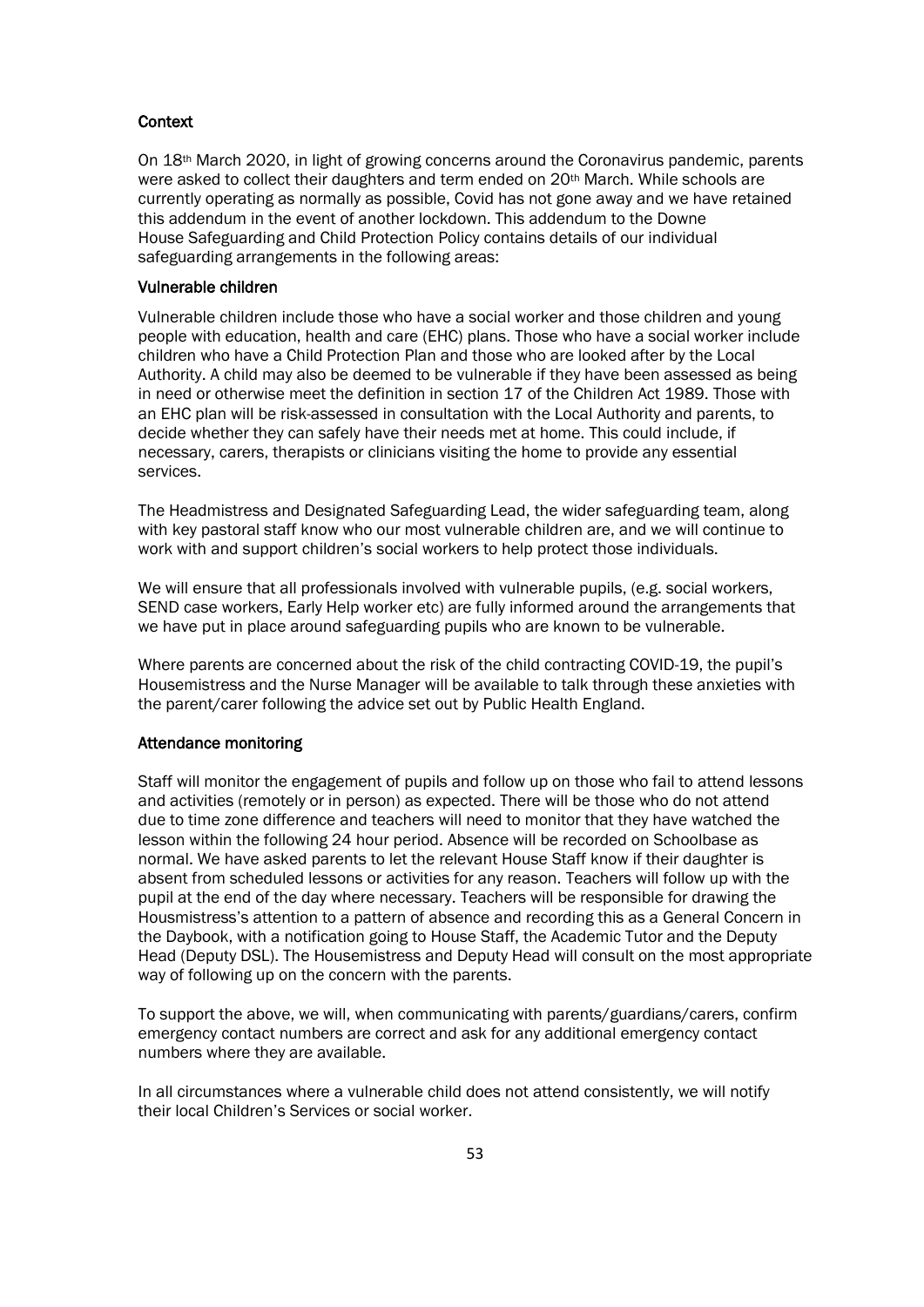#### Designated Safeguarding Lead (*Contact details above and on your Peach Cards)*

A member of the DSL team will be available at all times and will be contactable via phone or online video – outside of normal working hours, or when remote working is taking place, the DSL and Deputy DSL's mobile numbers should be used. This is the case during the holiday period as well.

Where a trained DSL (or Deputy) is not on site, in addition to the above, a designated member of staff will assume responsibility for co-ordinating safeguarding on site.

The DSL will continue to engage with social workers, and attend all multi-agency meetings, which can be done remotely.

#### Reporting a concern

Where staff have a concern about a pupil, they should continue to follow the process outlined in our Safeguarding and Child Protection Policy.

Staff should phone a member of the Safeguarding Team. This will ensure that the concern is received. Staff are reminded of the need to report any concern immediately and without delay, but certainly within a 24 hour period if it is not something which requires immediate action.

Where staff are concerned about an adult working with children, they should continue to follow our normal procedures and alert the Headmistress immediately. The Headmistress will follow normal allegation management procedures as detailed in Keeping Children Safe in Education (September 2021) and liaise with West Berkshire's Local Authority Designated Officer; Fiona Goussard, as detailed in our main policy. If there is a requirement to make a notification to the Headmistress whilst away from school, this should be done verbally and followed up with an email to the Headmistress.

Concerns around the Headmistress should be directed to the Chairman of Governors: Fru Hazlitt

DSLs will continue to report concerns to CAAS in the usual way. During office hours call 01635 503190 Out of office hours, Emergency Duty Team Tel: 01344 786543

We will continue to follow the legal duty to refer to the DBS anyone who has harmed or poses a risk of harm to a child or vulnerable adult. Full details in KCSIE September 2021, in line with advice from the LADO where appropriate.

We will continue to consider and make referrals to the Teaching Regulation Agency (TRA) and the TRA's 'Teacher misconduct advice for making a referral.

During the COVID-19 period all referrals should be made by emailing [Misconduct.Teacher@education.gov.uk](mailto:Misconduct.Teacher@education.gov.uk)

#### Safeguarding Training and induction

For the period COVID-19 measures are in place, a DSL (or Deputy) who has been trained will continue to be classed as a trained DSL (or Deputy) even if they miss their refresher training.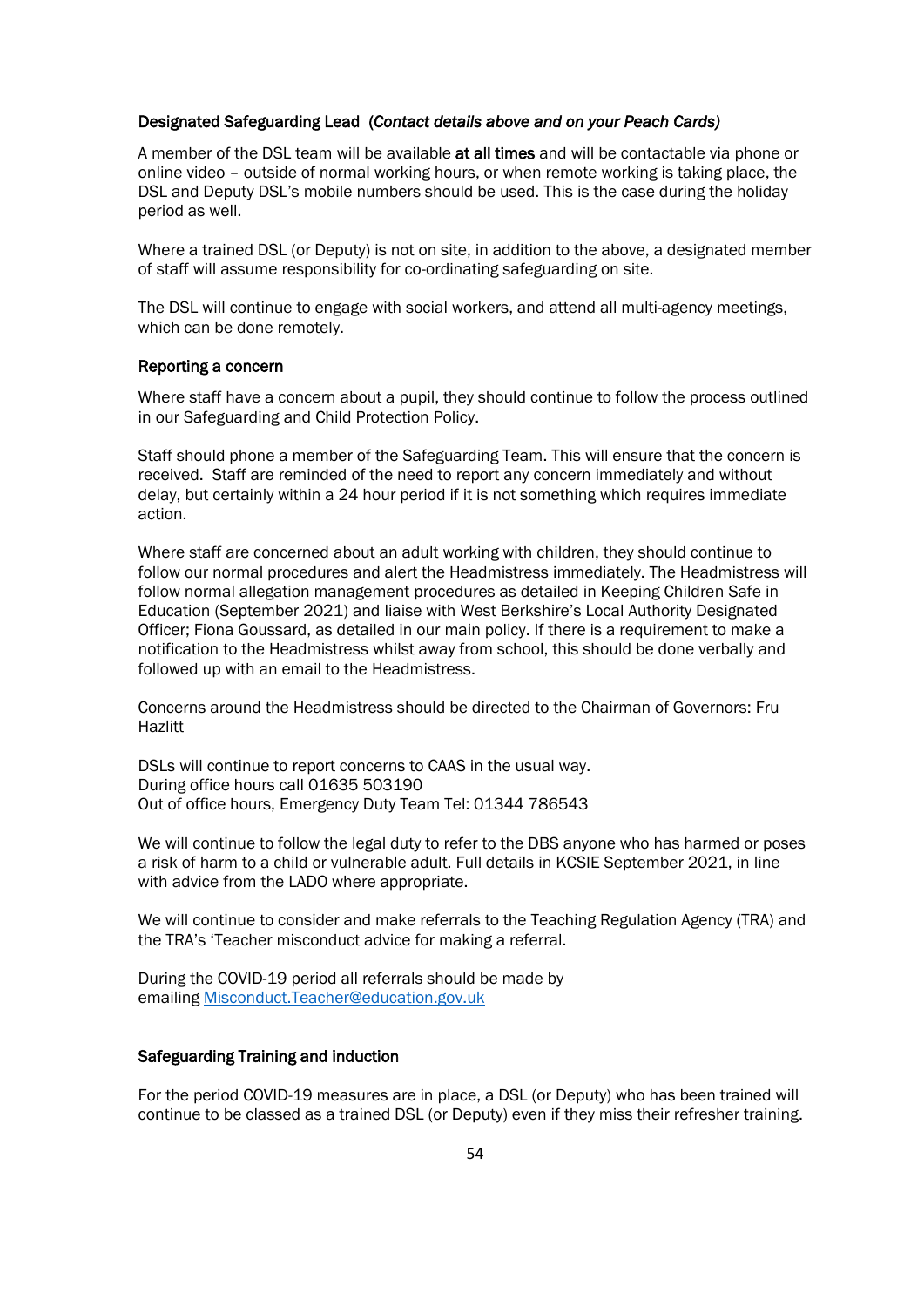All existing school staff have had safeguarding training and have read Parts 1 and 4, and Annexe B of Keeping Children Safe in Education (2021). The DSL will communicate with staff about any new local arrangements, so they know what to do if they are worried about a child. If new staff are recruited, or new volunteers join, they will continue to be provided with a safeguarding induction in person or via a recorded video and the DSL will be on hand to answer any questions.

If staff are used from another education or children's workforce setting within the School, we will take into account the DfE supplementary guidance on safeguarding children during the COVID-19 pandemic and will accept portability as long as the current employer confirms in writing that:-

the individual has been subject to an enhanced DBS and children's barred list check there are no known concerns about the individual's suitability to work with children there is no ongoing disciplinary investigation relating to that individual

Upon arrival, they will be given a copy of the Downe House Safeguarding and Child Protection Policy, confirmation of local processes and confirmation of DSL arrangements.

#### Safer recruitment/volunteers and movement of staff

It remains essential that people who are unsuitable are not allowed access to children. When recruiting new staff, we will continue to follow the relevant safer recruitment processes, including, as appropriate, relevant sections in Part 3 of Keeping Children Safe in Education (September 2021).

Should we find ourselves utilising volunteers, we will continue to follow the checking and risk assessment process. Under no circumstances will a volunteer who has not been checked be left unsupervised or allowed to work in regulated activity.

Whilst acknowledging the challenge of the current National emergency, it is essential from a safeguarding perspective that we are aware, on any given day, which staff/volunteers will be active in delivering lessons and activities in the virtual school, and that appropriate checks have been carried out, especially for anyone engaging in regulated activity. As such, we will continue to keep the single central record (SCR).

#### Online safety

Downe House will continue to provide a safe environment, including online. This includes the use of an online filtering system. Where students are using computers in school, appropriate supervision will be in place.

#### Children and online safety away from school and college

It is important that all staff who interact with pupils, including online, continue to look out for signs a child may be at risk. Any such concerns should be dealt with as per the Downe House Safeguarding and Child Protection Policy and where appropriate referrals should still be made to children's social care and, as required, the police.

We will ensure any use of online learning tools and systems is in line with privacy and data protection/GDPR requirements.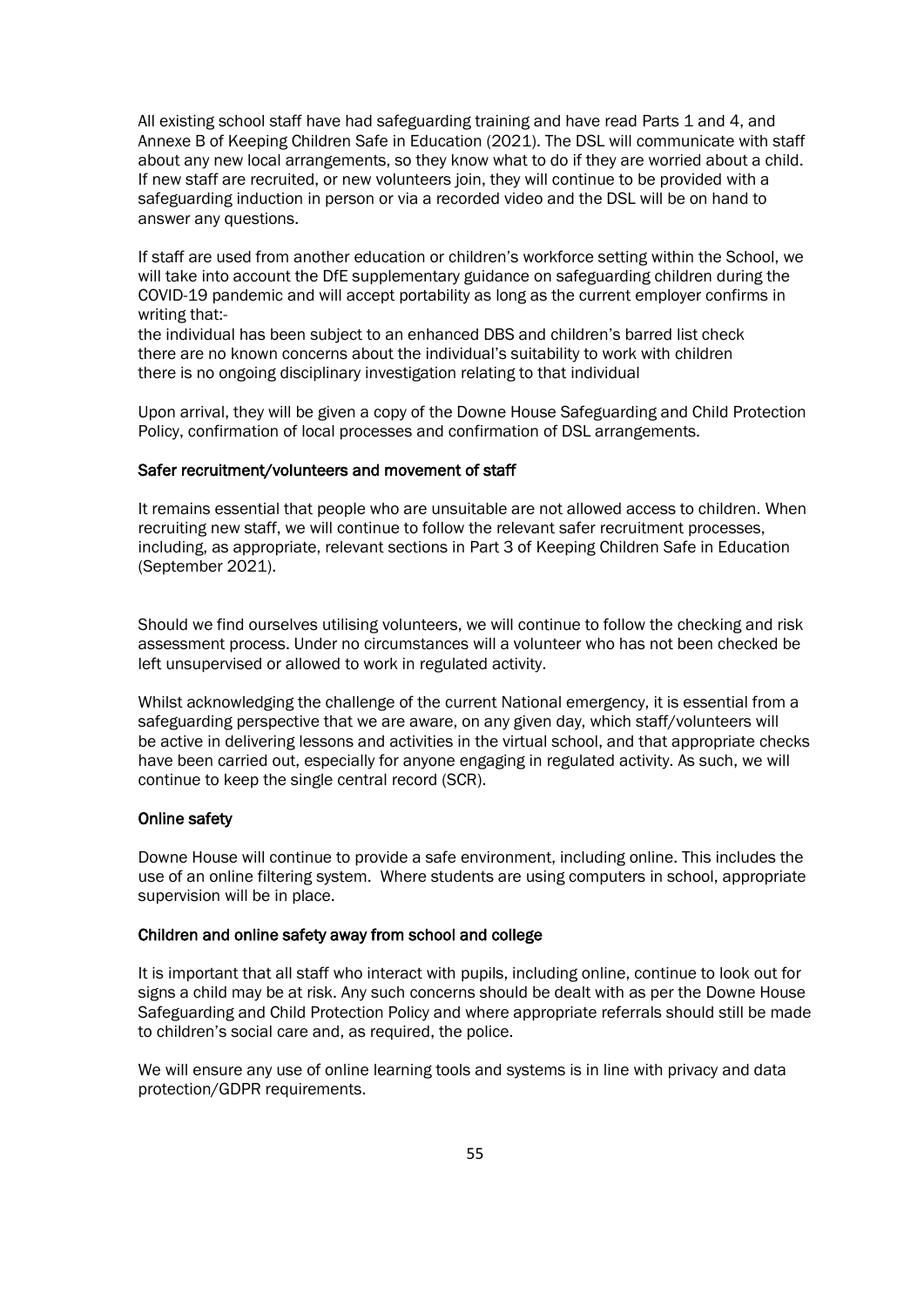Below are some things to consider when delivering virtual lessons, especially where webcams are involved:

- Staff and children must wear suitable clothing, as should anyone else in the household.
- Any computers used should be in appropriate areas. We recommend that backgrounds should be blurred.
- The live class should be recorded so that if any issues were to arise, the video can be reviewed. Should there be an issue with recording the lesson, Staff should note this within the Team.
- Language must be professional and appropriate, including any family members in the background.
- Staff must only use platforms sanctioned by the School to communicate with pupils.
- The Leadership Team have the ability to drop in on live lessons or to view recorded lessons both for quality control and safeguarding purposes.
- 1:1 teaching in some subject areas, such as Learning Support is permitted in line with Downe House working practice. 1:1 online contact such as tutorials and other normal working practices are also permitted and should be logged on Schoolbase via the Day Book in the usual way.

All staff will be reminded of the following policies:

- Staff code of conduct
- IS Acceptable Use policy
- E-Safety Policy
- Remote learning policy

#### Supporting children not in school

Downe House is committed to ensuring the safety and wellbeing of all pupils and young children within the School.

Where the DSL has identified a child to be on the edge of social care support, or who would normally receive pastoral-type support in school, we will ensure that a robust communication plan is in place for that child or young person.

The communication plans can include; remote contact, phone contact and email.

Other individualised contact methods may be considered and recorded.

The DSL and other key members of the pastoral team will work closely with pupils, parents and carers to maximise the effectiveness of any communication plan. This plan must be reviewed regularly (at least once a fortnight) and where concerns arise, the DSL will consider any referrals as appropriate.

We will share safeguarding messages on our website and social media pages as appropriate.

We recognise that boarding is a protective factor for some pupils and therefore that current circumstances can affect the mental health of pupils and their parents/carers. Staff need to be aware of this in setting expectations of pupils' work when they are at home.

We will ensure that, where we are caring for children of critical workers and vulnerable children on site, we ensure appropriate support is in place for them.